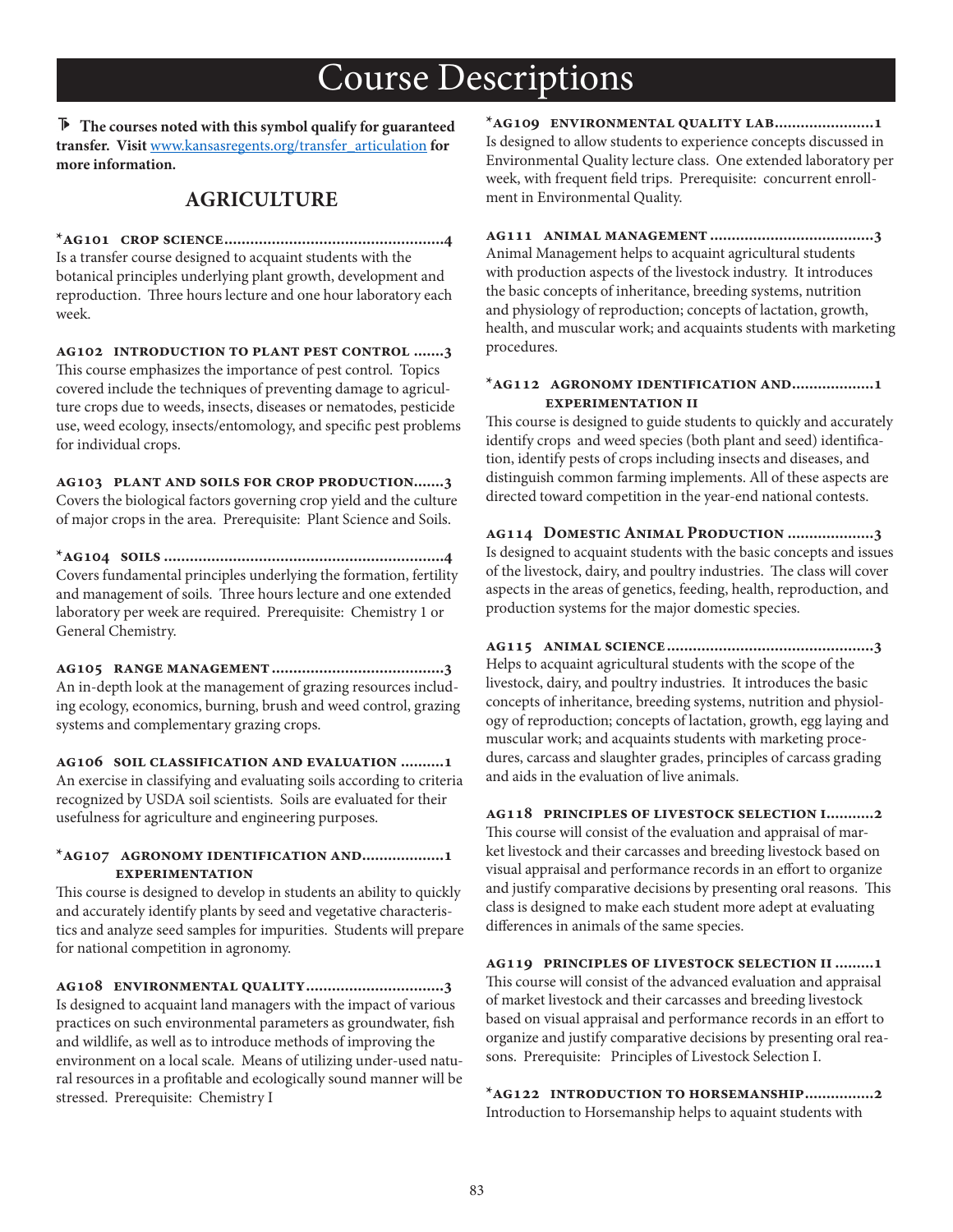basic concepts involved in working with horses. This class will stress safety when working with equines for both the human and the horse. Students will study horse psychology including inherited and learned behavior, methods of communicating, and training. This course includes hands on practice and observation.

**ag123 beef science .....................................................3** Will cover techniques and management practices used in commercial and purebred cow-calf operations, as well as feeder cattle and feedlot operations. Field trips and hands-on practicums are an integral part of this course.

**ag125 horse science ..................................................3** Horse Science is a study of the basic principles of animal agiculture specifically related to the equine industry. Prerequisite: Animal Science or consent of instructor.

**ag128 animal health and nutrition ....................3** A study of the factors that influence animal health and proper nutrition. Typical species (cattle, swine, sheep and horses) in agriculture will be studied. Herd health methods along with upto-date recommendations in animal nutrition will be provided. Prerequisite: AG115 Animal Science

**\*ag129 equine groundwork training ...................2** Groundwork Training allows students with all equine interest levels and experience to learn the principles of working the horse's mind from the ground. It also provides handlers with a better understanding of and the importance of feel and timing when communicating during riding. This class will emphasize safety while teaching how to build a trusting and respectful relationship with horses. Lessons will consist of sensitizing the horse to move away from pressure and desensitizing the horse to help it relax while accepting applied pressure.

**ag130 principles of agricultural economics ....3** Is suggested for all students interested in the agricultural economy. A study of economic principles with emphasis on their application to the solution of farm, agribusiness and agricultural industry problems in relationship to other sectors of the U.S. economy and foreign countries.

**ag132 agriculture management............................3** Relates specifically to management of farms and ranches. Course content will emphasize budget planning, record keeping, record analysis, ag finance/credit, taxes and machinery and land management. Management exercises simulating farm and ranch activities and decisions are incorporated. Microcomputers are used to aid in the completion of these management exercises. Prerequisite: Principles of Microeconomics.

**ag134 agricultural marketing .............................3** Provides an overview of marketing alternatives for agricultural commodities, primarily grains and livestock. Alternatives to

be discussed will include cash sales and contracting, hedging, and options. Students will become familiar with marketing plans, basis, and the effect supply and demand has on the markets. Prerequisite: Principles of Macroeconomis or Principles of Microeconomics.

**\*ag150 introduction to horticulture ................4** This course introduces the basic concepts and practices of horticulture with a survey of different aspects and careers of the horticulture industry. Students will develop professional skills in preparation for a career in the horticultural industry. This course combines three hours lecture and one and one-half hours of laboratory time.

**ag159 equine evaluation...........................................1** The study of evaluating form and function in the equine species. Aspects of evaluation will include physical form as in halter classes, as well as the functional aspect of performance classes in both Western and English disciplines. The preparation of oral reasons to organize and justify comparative decisions will be emphasized. The class is designed to make each student more adept at evaluating differences in animals of the same species and is strongly recommended for students wishing to be on the horse judging team.

#### **\*ag164 advanced soil classification and**

 **evaluation........................................................1** An advanced exercise in classifying and evaluating soils, according to criteria recognized by USDA soil scientists including the fundamental chemical, physical, and biological properties of soils; their formation, fertility, and management. Soils are evaluated for thier usefulness for agriculture and engineering purposes. Students will use techniques employed in writing descriptions of soil morphology and in classifying soils for intercollegiate soils judging.

**ag165 equine evaluation ii.......................................1** This course offers the continued study of evaluating form and function in equine species. Aspects of evaluation will include physical form as in halter classes, as well as the functional aspects of performance classes in both Western and English disciplines. The preparation and delivery of oral reasons to organize and justify comparative decisions will be emphasized. This class is required for students on the horse judging team. Prerequisite: Equine Evaluation

**ag166 fundamentals of livestock nutrition.....3** This course teaches the elementary principles of comparative nutrition in farm animals. Additional topics include the anatomy and physiology of the digestive system; the process of nutrition; the origin, chemistry and feeding value of different feeds; the nutritional requirements; and the theory of practical economy for the maintenance and growth of farm animals. Prerequisite: Chemistry I.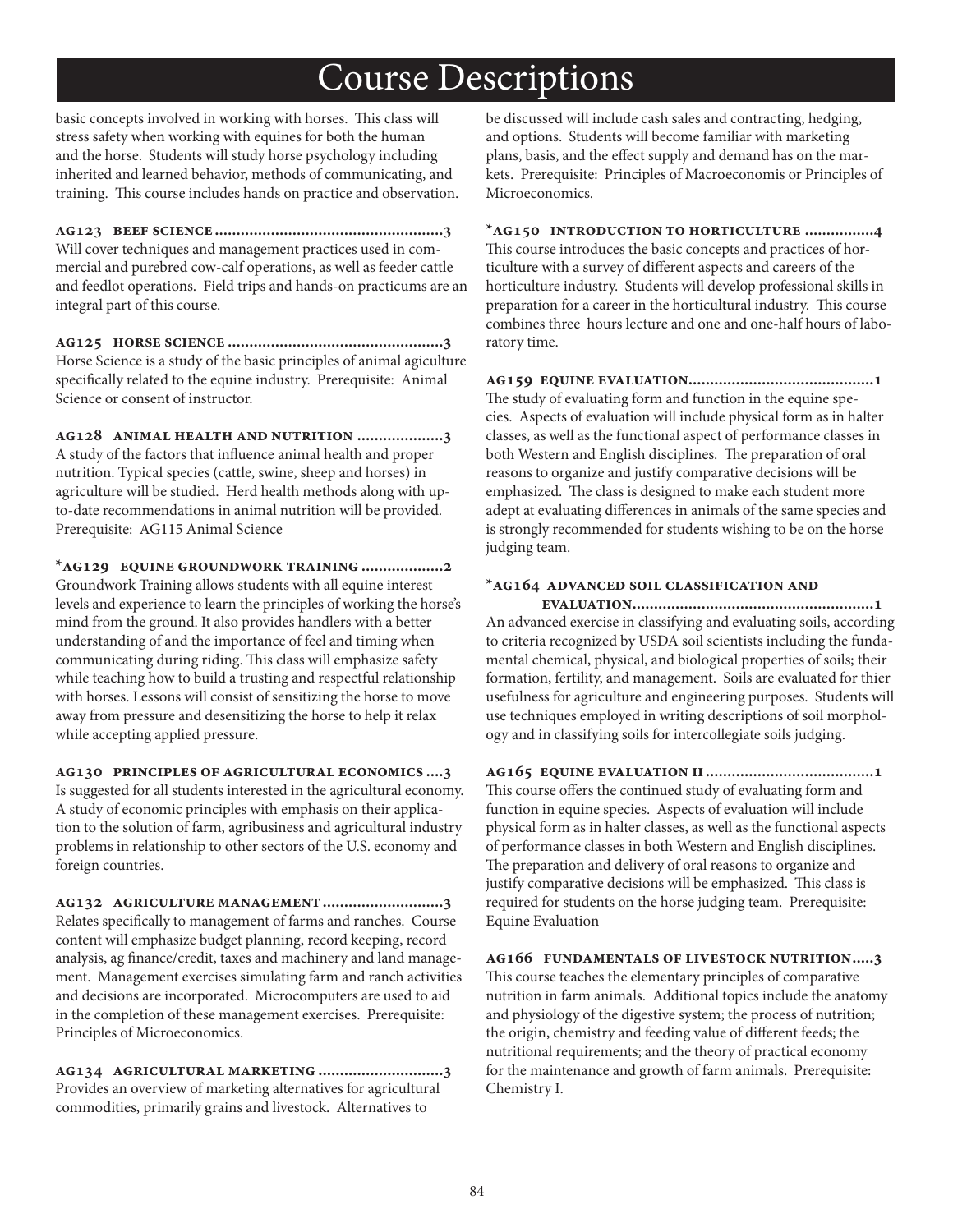### **\*ag188 varsity sports: equestrian/rodeo**

 **skills .................................................................1** Students will learn safe horse equitation and livestock handling and basic techniques of showing horses in English and/or western disciplines to compete at Intercollegiate Horse Association events and/or individual National Intercollegiate Rodeo Association events.

### **\*ag189 varsity sports: equestrian/rodeo**

 **skills ii..............................................................1** Students practice safe horse equitation and livestock handling and learn advanced techniques of showing horses in English and/or western disciplines to compete at Intercollegiate Horse Association events and/or individual National Intercollegiate Rodeo Association events.

#### **ag210 agriculture advertising and design........3**

This course exposes students to advertising and marketing principles as they apply to hands-on projects. Students will use industry-adopted software to develop printed communication pieces to the point of being "printer ready". Assignments will integrate software functionality and design concepts with print production technology requirements.

**ag217 farm computer application i ......................3** Is designed for those with knowledge of Electronic Spreadsheets and Data Management and will involve setting up herd records for livestock operations, developing a ration formulation for actual herd records and developing machinery records and inventory.

#### **ag220 cooperative education internship ....... 1-6** See CA220

**\*ag225 basic equitation............................................3** This course assists students in advancing basic techniques involved in horseback riding. Safety, proper equipment use, and communication techniques will be emphasized. Students will be expected to increase their skills in performing basic maneuvers on horseback.

**\*ag226 advanced equitation....................................3** Designed to instruct students in how to achieve a higher level of performance with the equine athlete. The course will stress safety while riding, cues and circumstances, and achieving elevated levels of performance. The students will be expected to safely perform advanced maneuvers on horseback. Prerequisite: Basic Equitation or instructor approval.

**\*ag228 focused equitation.......................................3** Designed to allow equestrian students who have completed the series of riding classes to focus on a particular discipline such as western pleasure, trail, hunter hack, jumping, reining, etc. This class will stress safety when working with equines, for both the

human and horses. Horse psychology, learning, and training concepts will be introduced to the students. Prerequisite: completion of advanced equitation or instructor permission.

**\*\*ag255 precision ag hardware ..............................3** Students will gain a basic knowledge of precision agriculture high tech equipment and management strategies.

**\*ag256 precision ag software .................................3** This course will cover aspects of Global Positioning Systems (GPS), Geographic Information Systems (GIS), remote sensing, data acquisition, mapping, variable rate application, and the economics of precision agriculture software. Students will develop a fundamental understanding of precision agriculture software and how to effectively use data to create prescriptions.

**\* A lab fee will be assessed for these courses.**

## **ALLIED HEALTH**

**ah099 medication aide update ...............................1** Will cover basic principles and skills essential for the administration, care and handling of medications which are for oral ingestion and for external application. Current topics such as biological affects of the geriatric patient, over medication, legal aspects, regulations, new drug classifications and reactions will be covered. Not applicable to any degree.

**ah163 emergency medical technician .............. 10** Is the emergency medical technician initial course of instruction required for persons involved in providing emergency care. It will include care of the patient prior to transport, control of the accident scene, preparation for transport, transport and care of the patient while en route to the hospital, transfer of a patient to a hospital emergency department, communications, reporting, record keeping, and vehicle care. It will provide the participant with the preparation necessary for testing for certification and practice as an Emergency Medical Technician in the State of Kansas. This Emergency Medical Technician course meets the requirements of the Kansas Board of Emergency Medical Services as set forth in the Kansas Administrative Regulations.

**ah181 basic life support..........................................1** This course is designed to provide healthcare providers with an overview of the cardiovascular and respiratory systems, a discussion of medical and environmental emergencies leading to the need for CPR, and an introduction to diagnose signs and triage, as well as insight into the structure and function of the emergency medical services system. Participants will be trained to : (1)know how to perform CPR in both in-and-out-of-hospital settings; (2) promptly recognize cardiac arrest; (3) give high-quality chest compressions; (4) deliver appropriate ventilations; (5) provide early use of an automated external defibrillator (AED), as part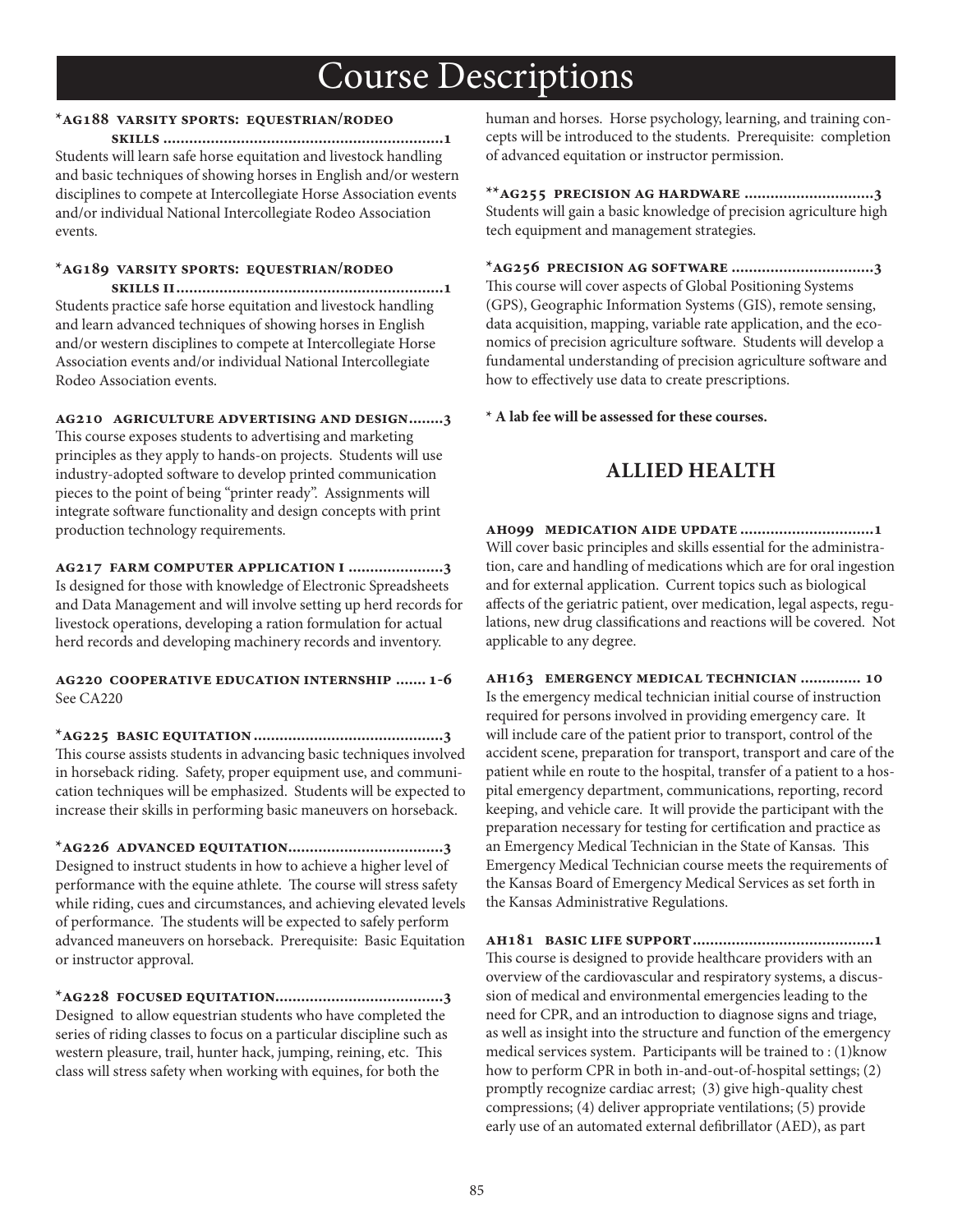of a team and individually; and, (6) recognize and relieve choking. Adult, child, and infant rescue techniques will be covered. Upon successful completion of all American Heart Association standards, the student will receive affirmation at the Healthcare Provider level.

**ah182 advanced cardiovascular life support...1**

The Advanced Cardiovascular Life Support (ACLS) Provider Course is designed for healthcare providers who either direct or participate in the management of cardiopulmonary arrest or other cardiovascular emergencies with the goal of improving outcomes for adult patients with cardiac arrest and other cardiopulmonary emergencies through provider training. Through didactic instruction and active participation in simulated cases, the students will enhance their skills and clinical decision-making abilities for the diagnosis and treatment of cardiopulmonary arrest, acute arrhythmia, stroke, and acute coronary syndromes. Students are taught to use the following important concepts: Basic Life Support (BLS) Survey, high-quality cardiopulmonary resuscitation (CPR); ACLS Survey; ACLS algorithms; effective resuscitation team dynamics; and immediate post-cardiac arrest care. Prerequisite: AH181 Basic Life Support or BLS Certification.

**ah191 advanced emt ................................................ 13** This course is designed for individuals interested in providing Advanced Emergency Medical Technician (AEMT) level care in the pre-hospital setting. The program will provide the participant with opportunities to gain information and skills necessary for certification and practice as an AEMT in Kansas, which includes intravenous therapy and medication administration. The National Registry of Emergency Medical Technicians (NREMT) and the Kansas Board of Emergency Medical Services have approved the curriculum for this certification, which addresses information and techniques currently considered the responsibility of the AEMT according to Kansas Education Standards. The program consists of didactic (lecture) instruction and practical skills training. Pre-requisite: current EMT certification; and must be CPR/AED certified by the American Heart Association at the Health Care Provider level.

**ah197 certified nurse aide......................................5** This course will provide fundamental knowledge of the aging process with emphasis on meeting the requirements of geriatric residents in health care facilities including ethics, communication, normal and aging body system function, nutrition, diseases, observation skills, documentation, and personal care skills. The student will complete a minimum 45 hours of instruction and 45 hours of clinical following the Kansas Department for Aging and Disability Services curriculum. The student will prepare to take the Kansas Certified Nurse Aide State test. Prerequisite: Student must be 16 years or older to enroll in this course.

**ah198 medication aide ............................................5** This course will enable the student to administer specific medications safely and accurately in an adult care home. The student will complete a minimum 50 hours of instruction and 25 hours of clinical following the Kansas Department for Aging and Disability Services curriculum. The student will prepare to take the Kansas Medication Aide State test. Prerequisite: appropriate reading test score or English Composition I with a grade of C or better. Proof of active Kansas Nurse Aide Certification. Student must be 18 years or older by the end of the class to enroll in this course.

**ah199 home health aide ..........................................2** This course will provide fundamental knowledge of the aging process with emphasis on providing services essential to the physical, mental, and psycho-social well-being of clients in the home setting; incorporating basic care of clients with the instrumental Activities of Daily Living in the home setting. The student will complete 30 hours of instruction following the Kansas Department for Aging and Disability Services curriculum. The student will prepare to take the Kansas Certified Home Health Aide State test. Prerequisite: appropriate reading test score or English Composition I with a grade of C or better and proof of active Kansas Nurse Aid Certification.

#### **ah207 certified nurse aide refresher.................1**

The C.N.A. in Kansas is required to work at least eight hours every two years for the C.N.A. license to remain active. The C.N.A. Refresher Course is designed to offer inactive C.N.A.'s an opportunity to refresh their skills and obtain current information concerning the care of the elderly in long-term care. Students will discuss the nurse aide's responsibility in the current health care system and the importance of residence rights. The students will demonstrate safety measures, infection control procedures, personal care skills, measurement of vital signs, transfers, positioning, and turning. Students enrolled in the refresher course must show proof of certification as a Kansas C.N.A. by providing a copy of their card prior to the first class session. Upon completion of this course, the status of C.N.A. becomes "active" and the individual has the opportunity to work as a C.N.A. again.

**ah211 intravenous therapy for lpn's..................2** This course will prepare Licensed Practical Nurses for Intravenous Therapy certification. Students will perform activities as outlined by K.A.R. 60-16-102, under the regulatory agency, the Kansas State Board of Nursing. Prerequisites: Proof of Kansas eligible LPN licensure.

### **CRIMINAL JUSTICE**

**aj100 introduction to criminal justice ..........3** This course provides an introduction to the historical development and the internal and external issues of the various components of the criminal justice system including police, corrections, and the courts. The student will illustrate how these interrelated components result in the administration of justice today.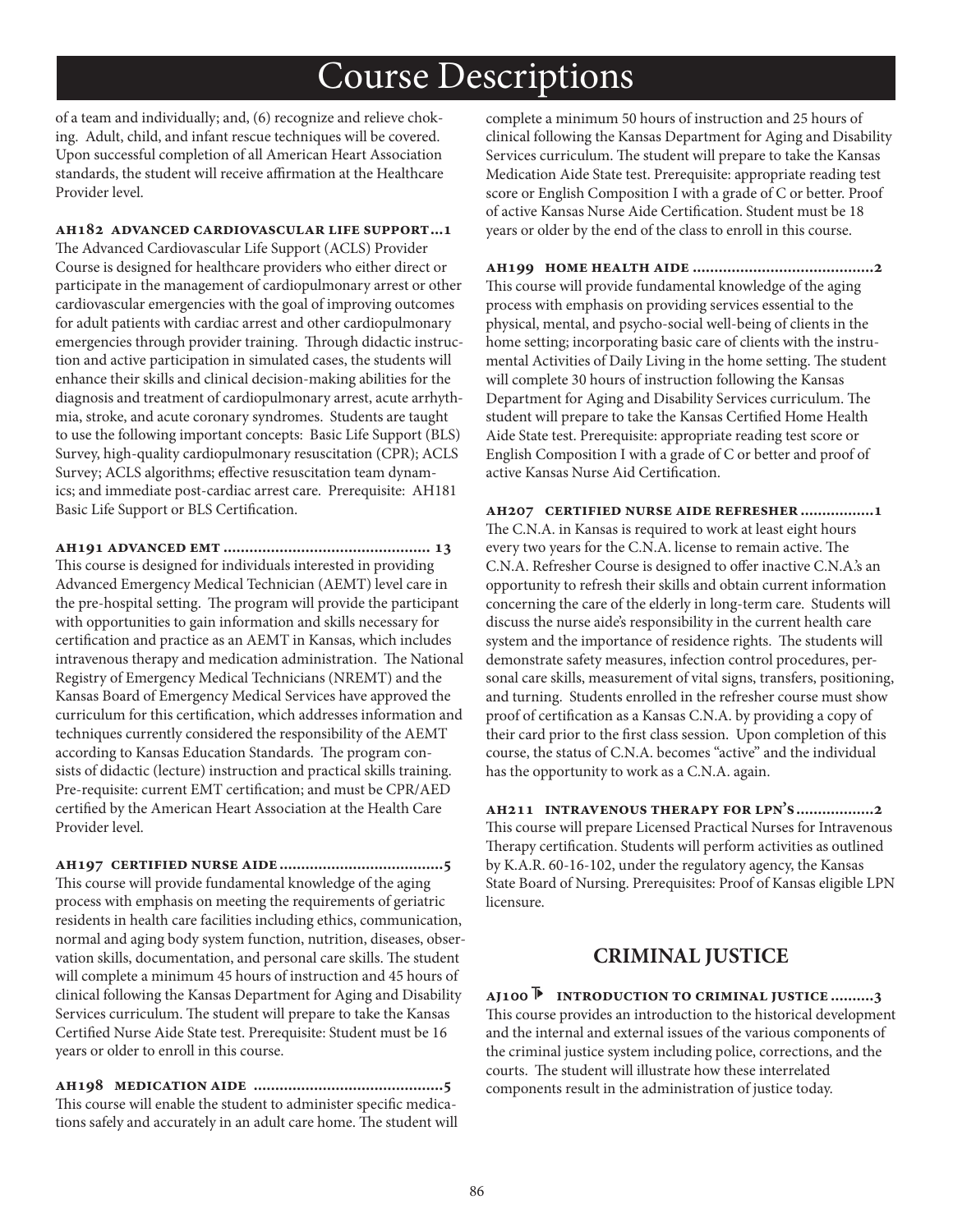**aj112 special topics in criminal justice ..............3** An organized course offering the opportunity for intensive examination of specialized topics in criminal justice not normally or not often available as part of regular course offerings. Course involves lectures, readings and classroom discussion of selected topics. Special topics may be repeated for credit when topics vary. Specific topic will be indicated when offered.

**aj114 community policing .......................................3** This course is an introduction to law enforcement in the United States, focusing on many contradictions and paradoxes that American policing presents. This course will focus on the development of police from the mid-19th century to the present, the varied roles of police, field behavior, organization and management, and contemporary issues facing police departments today.

**aj118 introduction to corrections ......................3** Students will evaluate the historical development of the correctional system as well as the role of corrections in our criminal justice system and society. The course analyzes how offenders are supervised in facilities and within the community. The range of sanctions used historically and today are discussed and examined. Issues in corrections such as gender, race relations, ethics, addictions, death penalty, and juveniles, are explored. This course will also examine careers and the future of corrections.

**aj140 victimology .....................................................3** Criminal justice professionals, regardless of their specific role, will always come in contact with victims of crime. This course will introduce the crime victim as part of our larger society and as part of the criminal and civil justice system. Students will develop an understanding of the role of victimology as a social science; the psychological impact of crime on the victim; the victim's role in the criminal justice and civil system; the financial impact of the crime on the victim; the victim's rights in the criminal justice system and in society; and the future of criminal justice and social policy as they relate to victims. The course will examine specific areas of victimization such as: sexual assault, domestic violence, child maltreatment, elder abuse and homicide.

**aj145 agency administration .................................3** This course conducts a practical analysis of modern administration theory and supervisory, management principles and their application to the unique operating problems of criminal justice organizations.

**aj158 legal research and writing i .....................3** Introduces the student to the methods of legal research used in the modern law office. Students focus on the use of traditional hard cover and pamphlet resource materials with additional work focusing on the expanding electronic medium including the Internet. Students will also explore the principles of technical writing as well as the particular styles of writing used in the legal profession.

#### **aj200 law enforcement operations and**

 **procedures.......................................................3** This course examines the role of police in society and the application of key concepts to policing scenarios. Students identify, discuss and assess critical police practices and processes to include deployment, arrest procedures, search strategies, and other operational considerations.

**aj205 criminology .....................................................3** Is designed to introduce the student to the study of the origin and nature of the development of law and its impact on the behavior of society. It is a study of the conditions which might lead a person to act in ways which are deemed to be "incorrect or deviant behavior" by the society in which they are a part of. It also attempts to define the terms of, and then measure, deviant behavior through the analysis of available research information.

**aj206 criminal law.................................................3** The course examines the history, scope and nature of law. It focuses on the parties to a crime; classification of offenses; criminal acts and intent; the capacity to commit crime; and criminal defenses. It will cover the elements of misdemeanor and felony crimes.

**aj207 criminal procedures......................................3** This course introduces basic court system procedures and the jurisdiction of the courts. It also focuses on the constitutional and other legal requirements that affect law enforcement practices and procedures. Specific topics include confessions and interrogations, identification procedures, arrest, search and seizure, and admissibility of evidence.

**aj209 juvenile delinquency and justice...............3** This course examines the historical precedents and philosophical reasons for treating juveniles differently from adults. It reviews empirical evidence about child development that can illuminate the reasons for their special status within the system. It will study the major theories that have been proposed as explanations of delinquent behavior. The course will also provide a detailed overview of the juvenile justice system, from its beginnings to the current state of the institution.

**\*aj210 criminal investigation................................3** This course explores issues including the effective interview and interrogation techniques, crime scene management and lab processes, crime scene documentation methods, case preparation and court presentation.

### **aj211 criminal justice interview and report**

 **writing ..............................................................3** This course focuses on the unique types of writing required in a criminal justice career. Students are required to gather pertinent information and then record that information by writing a variety of report narratives representative of those prepared by individuals working in a profession within the criminal justice system.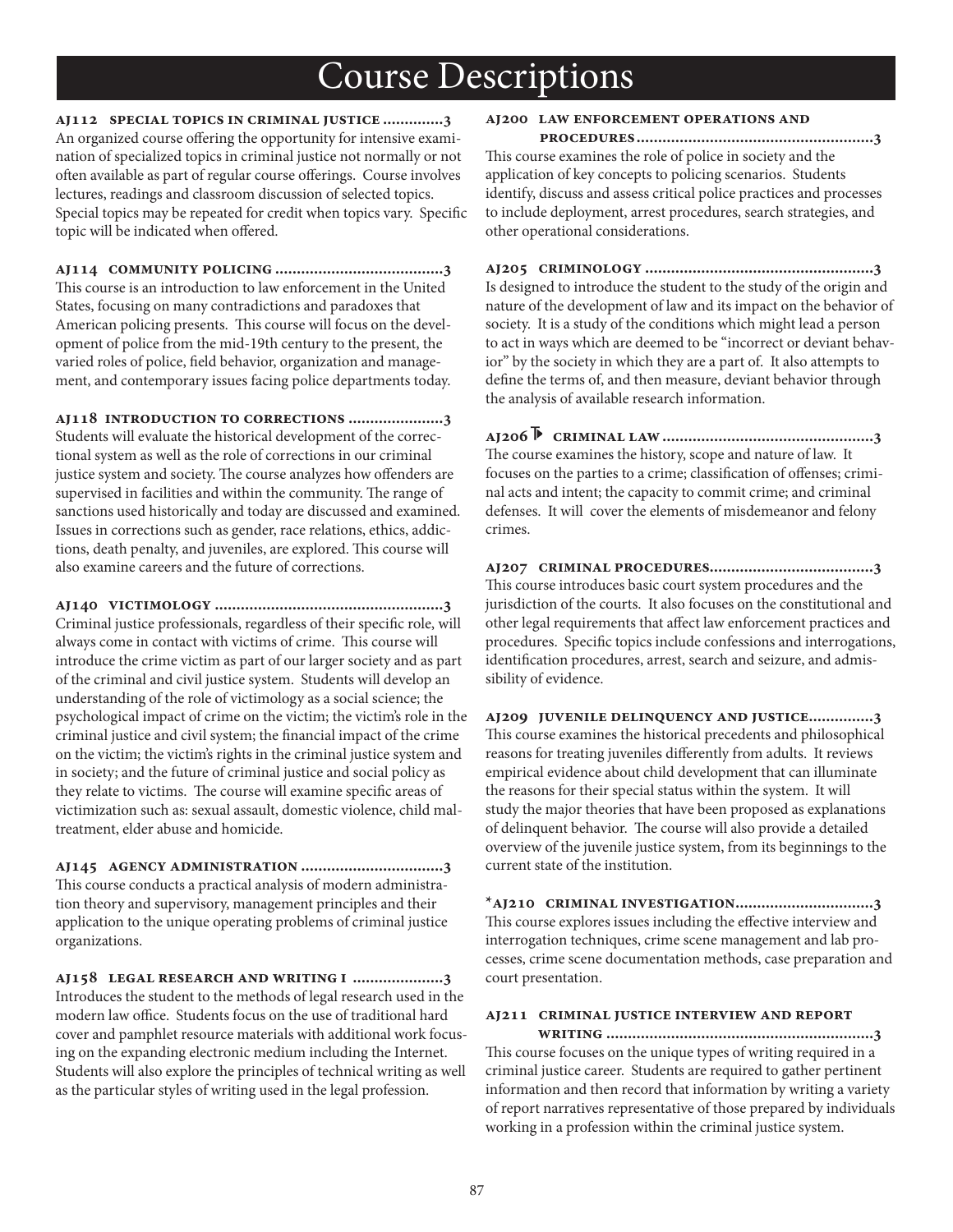**aj212 crisis intervention ........................................3** This course is an overview of crisis intervention for criminal justice personnel focusing on an understanding of the immediate needs of a person in crisis and on crisis intervention techniques in various situations. This course is intended to familiarize the student with the strategies involved in crisis intervention work and the wide range of issues addressed. The strategies of crisis intervention will be discussed in their own right and within the context of such areas as: suicide and personal loss/bereavement as well as other crisis of lethality; post-traumatic stress disorder and the catastrophic events that are related including a focus on children and PTSD, and sexual assault and domestic violence (including both adult and child victims and the perpetrators of these crimes) as well as the current issue of school-based violence and recent information pertaining to disaster events. Perspectives that relate specifically to special populations and crisis work, including persons with substance disorders, and topics related to the impact (hazards and rewards) of crisis intervention on the criminal justice intervener.

**aj220 cooperative education internship........ 1-6** See CA220

**aj221 computer and high technology crimes....3** This course will examine those crimes which involve the use of computers as well as those perpetrated against computers. Topics will include the various state, federal and international laws, investigative measures and techniques, and preventive measures utilized to provide a secure environment for computer hardware and software. The course will also examine developing trends in cybercrime and cyberlaw.

**aj225 ethics in criminal justice.............................3** This course explores the major components involved in the study of ethics, particularly as it applies to the field of criminal justice. Focus is placed on the code of conduct and ethics of the criminal justice profession and the standards held to in their professional role. The aim of the course is to produce professionals who are not only critical thinkers, but who have the skills necessary to pursue sound ethics in their day-to-day decisions and activities.

**aj251 crime scene investigations ..........................4** This course is designed to provide students with the basic theoretical and philosophical understanding of the investigatory process. This course will examine techniques and methods of crime scene investigation such as: fundamentals of preliminary investigations, identification, collection of evidence, and fingerprinting. This course will provide students with a general introduction to the mechanics of crime scene investigation and its role in the criminal justice process.

**aj299 capstone in criminal justice........................3** This course is the culmination of the criminal justice student's

academic experience. It serves to synthesize the knowledge gained from each course taken within the criminal justice curriculum and better prepare the graduate to continue on to upper-division studies in the discipline or for entry-level career positions in the criminal justice system. Prerequisite: Introduction to Criminal Justice.

### **ART**

**ar100 art appreciation.........................................3** Art Appreciation is a basic level course. The course is a study and appreciation of art and its development through the various periods and movements of man's existence. The course brings the student to a better understanding of art today, its past influences and its current significance.

**\*ar110 ceramics i +....................................................3** Ceramics I is a beginning course covering the various techniques and forms of creating a ceramic piece, both hand built and thrown. It includes exploration of glazing and decorative techniques, but the emphasis is on bringing one's own personal concepts to the form and craftsmanship. The four and one-half hour per week class is considered both lecture and lab.

**\*ar111 ceramics ii + ..................................................3** Ceramics II is a continuation of Ceramics I with greater emphasis on student experimentation and development of individual style. The four and one-half hour per week class is considered both lecture and lab.

**\*ar112 ceramics iii + .................................................3** Ceramics III is a continuation of Ceramics II with greater emphasis on student experimentation and development of individual style. The four and one-half hour per week class is considered both lecture and lab.

**\*ar120 design i +.....................................................3** Design I is a basic level course. This course introduces the basic concepts of design essential to working in the field of graphic design or visual communications. This class is beneficial to students in art, architecture, education, child care and interior design. It is structured around the basic organization of visual communication. The students will have hands on experience dealing with the elements and principles of design and will work with twodimensional organization on both manual and computer-aided design projects. The four and one-half hour per week class is considered both lecture and lab.

**\*ar121 graphic design i +.........................................3** In Graphic Design I, students will explore the creation and manipulation of visual content using basic design concepts and industry standard computer software. Students will learn to generate hardcopy output using laser and photo quality ink-jet printers. Students will become familiar with the latest practices in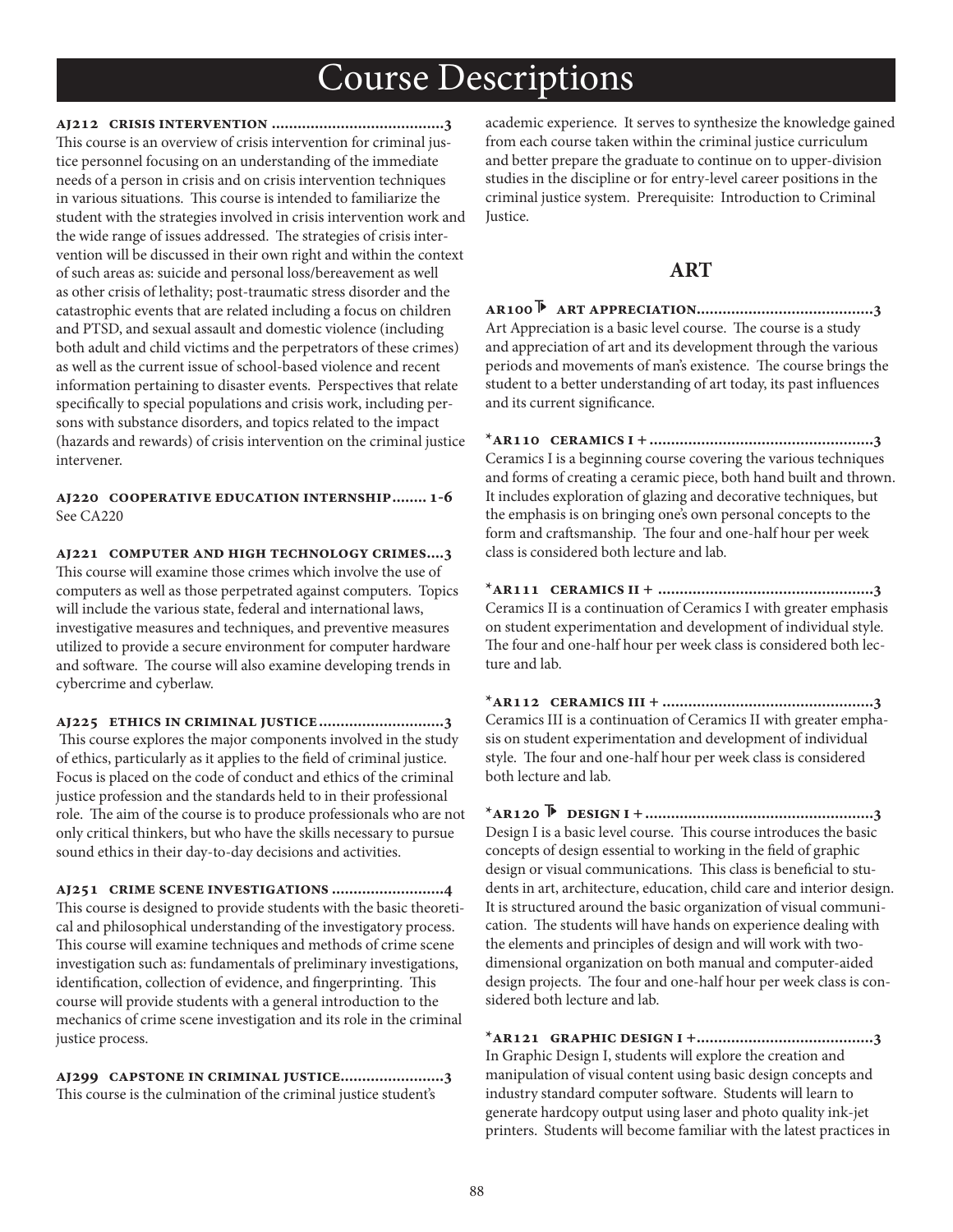the field. Extensive hands-on work with the computer will enable the student to extend their design skills and computer software expertise. The four and one-half hour per week class is considered both lecture and lab. Prerequisite: Graphic Software Applications and Design I or Two-Dimensional Design, or with instructor permission.

**\*ar122 graphic design ii + .......................................3** Graphic Desing II allows the student visual designer and artist to work with computer hardware and software fundamental for the visual designer and artist. It provides the basic knowledge necessary to operate Macintosh computers and to use software applications in design projects related to product and promotional purposes. This course integrates the graphic design process with the computer's capabilities. The student learns to take a sketch idea and develop it through digital thumbnails, laser proofs, and color output comprehensives as well as the creation and implementation of multimedia and web content. The four and one-half hour per week class is considered both lecture and lab. Prerequisite: Graphic Software Applications, Design I or Two-Dimensional Design, and Graphic Design I, or with instructor approval.

#### **\*ar129 introduction to digital**

 **photography +...............................................3** Introduction to Digital Photography is a course of study to develop an understanding of basic photographic techniques and computer assisted image manipulation. This course will include, but not limited to, the following topics; basic camera functions, basic digital image processing, visualization and design skills, and digital manipulation techniques needed in today's market place. Students will have opportunities to create portfolio pieces. The four and one-half hour class is considered both lecture and lab.

**\*ar130 drawing i +..................................................3** Drawing I is an introductory drawing course for the student with limited art background. Students work on techniques of perception and graphic composition, using a variety of art materials. This is a hands-on class and begins with basic skills in perception and development of technique with various subject matter and drawing medias. The four and one-half hour class is considered both lecture and lab.

**\*ar131 drawing ii +....................................................3** Drawing II is a continuation of the Drawing I course. Students will continue to work on techniques of perception and graphic composition, as well as working with a variety of art materials. This is a hands-on class that will help the students enhance their personal vision and style by increasing their knowledge of perception and technique development with various subject matter and drawing medias. The four and one-half hour class is considered both lecture and lab.

**\*ar140 painting i +.....................................................3** Painting I is an introductory painting course with a concentration on painting techniques and color mixing. Emphasis is placed on individual creativity and experimentation. This is a hands-on class and covers the fundamentals of painting, from color theory, techniques of color application, color modeling and surface separation and definition. The four and one-half hour class is considered both lecture and lab.

**\*ar141 painting ii +....................................................3** Painting II is a continuation of Painting I focusing on individual experimentation in traditional, contemporary, and experimental techniques. The four and one-half hour class is considered both lecture and lab.

**\*ar145 watercolor +.................................................3** Watercolor is a hands-on class dealing with water-based paint media. The student will explore the many uses and applications of this media. The associations of color in illustration will be applied through various media techniques to master balance through contrast, property of light, shadows, simultaneous contrast and tints. The applications will be achieved through the use of color theory, color themes and the various painting techniques associated with watercolor. The four and one-half hour per week class is considered both lecture and lab.

**ar220 cooperative education internship....... 1-6** See CA220

**\* A lab fee will be assessed for these courses.**

**+ ;ese courses are considered lab courses.**

### **BUSINESS**

**be100 introduction to business.........................3** This course is an introduction to a broad range of terminology and topics useful to business management. Terminology necessary to understand business literature is emphasized. The course will provide an overall picture of business operations, as we cover different types of economic systems, global trade, business entrepreneurship, e-business, managerial decision-making, techniques for increasing employee motivation, packing, pricing & distributing products, the relationship between management and unions, business ethics, and much more. This course is designed to develop student responsibility for learning, thinking, and questioning while using business as the model.

**be115 business mathematics....................................3** Is a course starting with the basic math concepts and moving to more complex mathematical concepts. The course will not only deal with theory but will concentrate on applications of using those concepts in solving problems dealing with personal finance, business finance, and business analysis.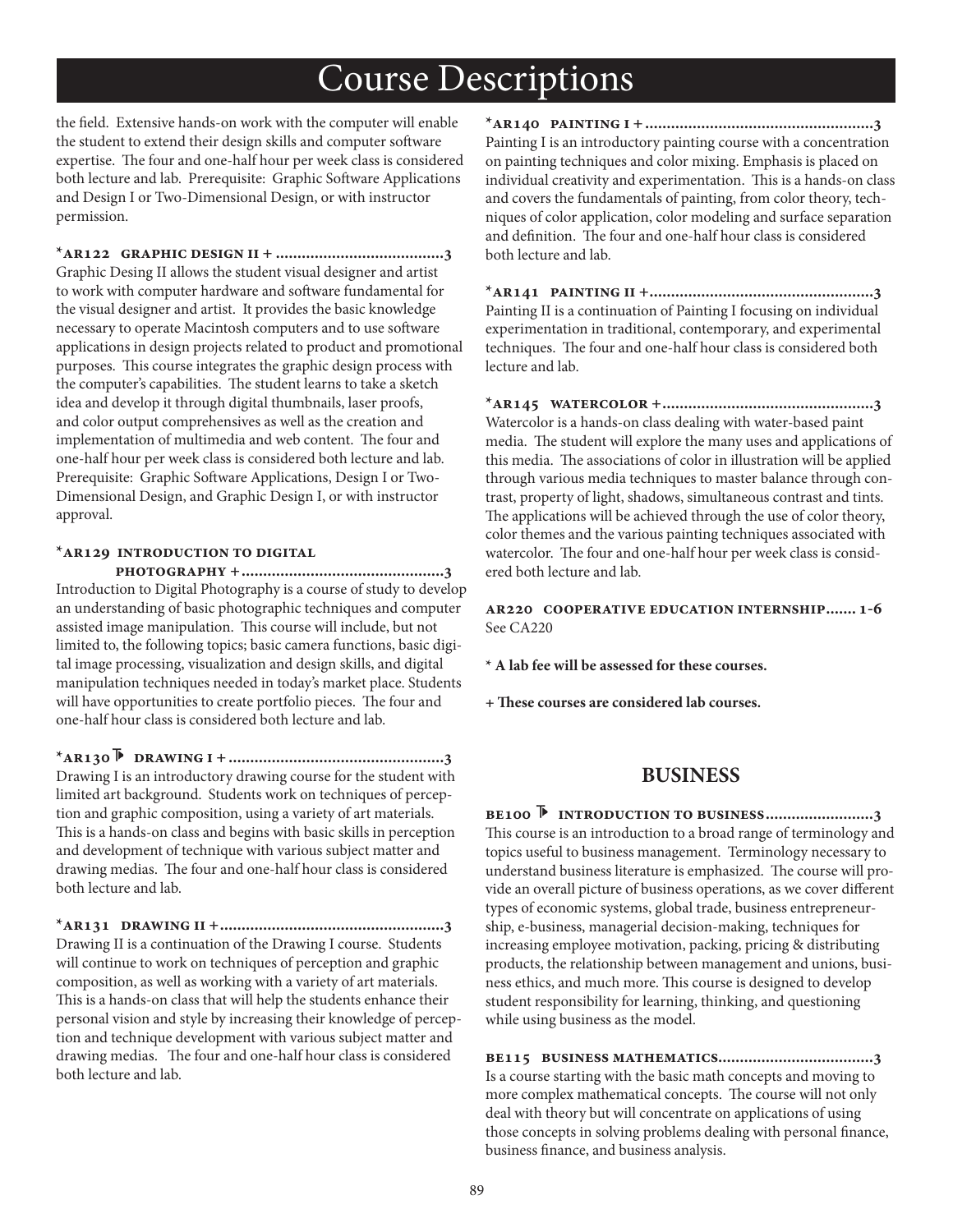**be121 business communications.............................3** Provides instruction on the role of communication in the business environment and identifies the most effective methods for creating, sending, and receiving messages. In addition, students should be able to utilize effective oral and written communication skills in business; write and evaluate business documents, including letters, memos, and reports using the principles of correct style, organization and format; and prepare an effective oral business presentation.

**be122 medical office vocabulary ....................2** This course presents a study of basic medical terminology. Prefixes, suffixes, word roots, combining forms, special endings, plural forms, abbreviations, and symbols are included in the content. A programmed learning, word building systems approach is used to learn word parts for constructing or analyzing new terms. Emphasis is placed on spelling, definition, usage, and pronunciation.

**be124 legal office vocabulary .............................2** Is designed to give students a working vocabulary of legal terms necessary for office success. The material is divided into modules, with content introduced at a basic level, progressing, by specialization, to more difficult matters.

**be139 basic personal finance..................................1** This course focuses on the basic skills in personal financial management with an emphasis on basic money management including budgeting, personal financial statements, consumer credit, consumer debt, tax strategies, and investing fundamentals.

**be152 salesmanship...................................................3** The student will be provided examples of selling in a global environment, information about the technology available to every salesperson, and most importantly, the ABC's (the fundamentals) of relationship selling. The course is a vehicle by which the student is given ample materials to construct his/her own sales presentation. Covering the basic foundations for understanding the concepts and practices of selling in a practical, straight-forward, and effective manner, the course provides the student a guide to use in preparing sales presentations and role-playing exercises.

**be153 personal finance........................................3** A personal financial management course that emphasizes time value of money, budgeting, borrowing, taxes, insurance, consumer credit, risk management, investments, retirement, and estate planning. Practical knowledge and application of these areas are stressed.

**be154 business law.................................................3** Few subjects are as dramatic and challenging as the law. Because laws grow from human conflict, lawsuits are often emotional, complex, and costly. Despite these costs, more and more business and personal disputes are being settled in court every day. Ours is a

"litigious society." Knowing more about the law can help students avoid legal conflicts in their professional and personal lives. If they cannot resolve a dispute, a background in the law will help them preserve their rights.

**be155 marketing .....................................................3** Is essential to the operation of any business firm or public service organization. The successful enterprise in today's changing and competitive world is increasingly characterized by its understanding of the many facets of marketing and by its ability to deliver goods and services to the market more efficiently than its competitors. This course is designed to introduce students to the basic concepts, practices, and techniques of marketing.

**be160 business accounting......................................3** Students receive instruction in the fundamentals of accounting from recording business transactions including financial statement preparation. Emphasis is on the fundamentals of double entry accounting and the basic accounting cycle for service and merchandising enterprises.

**be161 accounting i ................................................3** An introduction to the financial accounting fundamentals. This course focuses on analyzing transactions, the use of various journals and ledgers, measuring the value of assets and liabilities, calculation of the different methods of depreciation, preparation of financial statement as per U.S. GAAP along with an introduction of IFRS for service and merchandising enterprises.

**be162 accounting ii...............................................3** A continuation of BE161 Accounting I with greater emphasis placed on the interpretation and use of accounting data. The course focuses on accounts, records, and financial statements specific to partnerships, corporations, and manufacturing companies. Fair Value is used where applicable. Managerial Accounting is introduced in this course. Prerequisite: Accounting I with grade of C or higher.

**be165 computerized accounting...........................3** Provides a hands-on approach to learning how computerized integrated accounting systems function. Provided is an overview for using the software QuickBooks Pro and developing the process for recording transactions involving sales, receivables, purchases, payables, general accounting, end-of-period procedures, payroll, and computerization of a manual accounting system. Prerequisite: High School Accounting, Business Accounting, or higher.

**be166 payroll accounting.......................................3** An in-depth look at the many aspects of preparing, distributing, and recording payroll. Included in this course are issues regarding reporting, deductions, Federal forms, deposits, regulations, and government laws related to payroll. Prerequisite: High School Accounting, Business Accounting or higher (may be enrolled currently).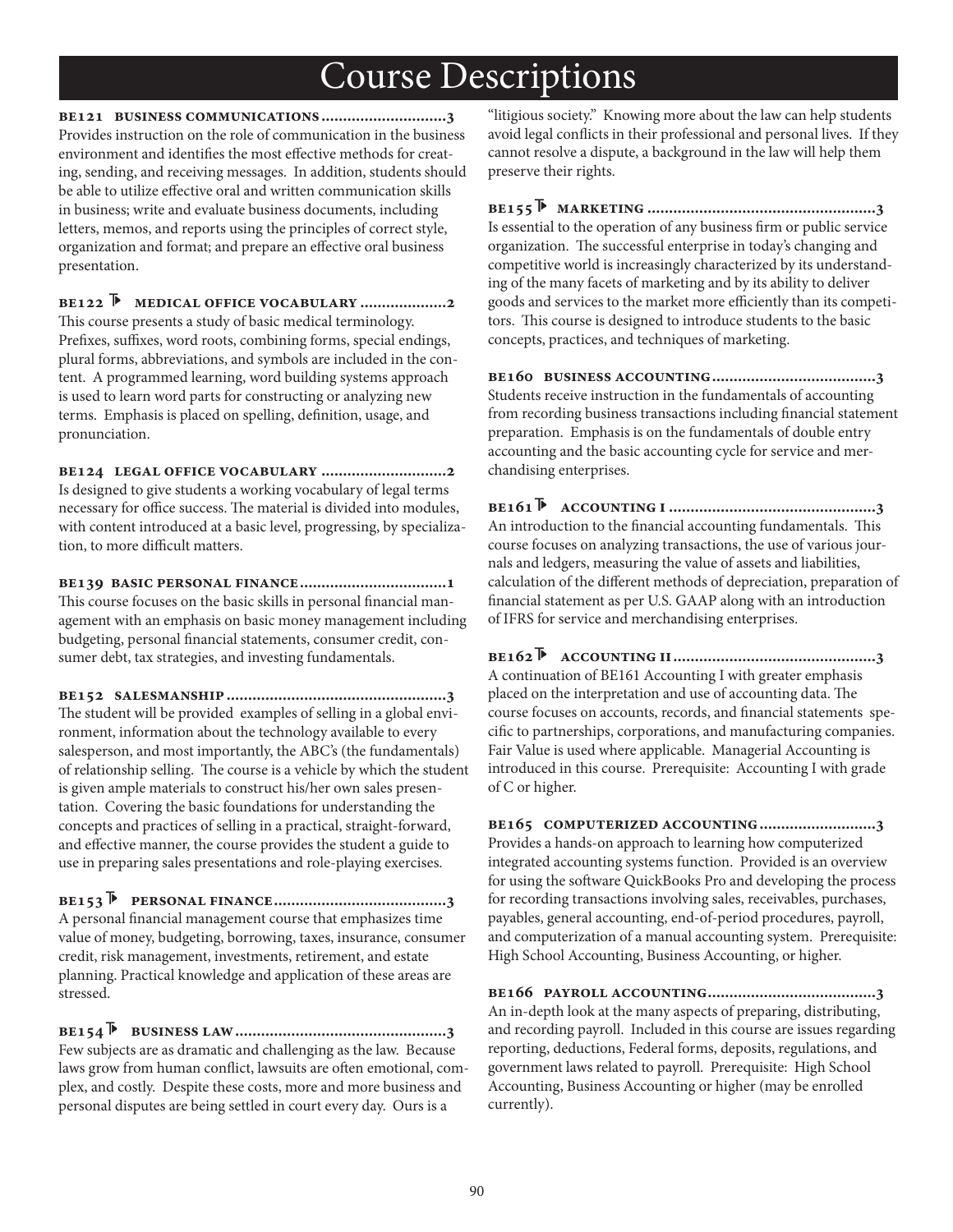**be170 business statistics .........................................3** Is an introduction to descriptive and inferential statistics. Included are the uses of measures of central tendency and dispersion, probability, estimation and hypothesis testing, analysis of variance, and correlation. Recommended Prerequisite: High school algebra, Intermediate Algebra, or Survey of Math with a C or better or appropriate Accuplacer/ACT score.

**be185 human resource management.....................3** This course examines the role of the human resource professional as a strategic partner in managing today's organizations. Key functions such as recruitment, selection, development, appraisal, retention, compensation, and labor relations are examined. Implications of legal and global environments are appraised and current issues such as diversity training, sexual harassment policies, and rising benefit costs are analyzed.

**be188 principles of advertising ..............................3** Students will learn the fundamental role of advertising in the communication process, how it works as an element of the marketing process, basic terminology, the functions and effects of advertising in business, the influence of economics on the evolution of advertising, and advertising's overall impact on the society in which it operates. Emphasis is placed on analyzing current examples of advertising along with real-world experiences in the advertising industry.

**be210 leadership development...........................3** Is designed to prepare students to assume increasingly responsible leadership roles in their personal, professional and academic lives. The course focuses not only on significant theories of leadership and their applicability to leaders of the past and present, but also includes substantial hands-on experiential learning opportunities which puts leadership into action.

**be220 cooperative education internship....... 1-6** See CA220

## **CAREER CENTER**

**ca192 dynamics of career planning................. 1-2** Is designed to help people explore their interests, abilities, strengths, weaknesses, likes and dislikes and relate them to the world of work. The class participants will learn techniques for exploring the world of work on the Internet and develop an academic plan which reflects their career decision.

**ca220 cooperative education internship....... 1-6** Cooperative Education Internships enhance the academic background of the student with a curriculum related on-the-job work experience. These experiences may be completed by working while attending school or by working during the summer. College personnel will assist in matching employers and students in this program which is committed to the growth of the student. Cooperative Education is a valued partnership between employers, students, and educators. Students must 1) already be enrolled in at least 12 credit hours at CCCC or is in the process of completing coursework; 2) employed or work with college personnel to find a placement related to the curriculum they are enrolled in; 3) complete the necessary enrollment process which includes paying the tuition to be able to earn college credits; and 4) be a U.S. citizen or prove immigration eligibility to accept a work assignment.

**ca221 job search .......................................................1** Is to make the student aware of the skills needed for entry into the competitive world of work. It will provide valuable insight into one's strengths and weaknesses while providing practice in preparing resume's, cover letters and standard application forms. In addition, the student will learn techniques for presenting himself/ herself in a confident, professional manner at the employment interview and how to appropriately respond to a wide range of possible questions at that interview.

### **COMMERCIAL DRIVERS LICENSE**

**\*td250 cdl class a truck driving training i.......8** This is the first course of a concurrent two-course program where students will gain the knowledge and practical experience necessary to be a driver of a commercial tractor-trailer unit and begin work with an over-the-road trucking firm. Students will take written and driving tests at the Kansas Department of Motor Vehicles and obtain their Class A Commercial Driver's License. Additional emphasis will be placed on driver's daily log and mileage records, defensive driving, vehicle inspections, and contemporary industry trends. Prerequisite: Students must be a 18 years old for intrastate (within the state) driving. To qualify for operation in interstate commerce, a driver must be at least 21 years old and must meet federal and state physical and health requirements. In addition, students must not be using narcotics or other habit forming drugs.

**\*td251 cdl class a truck driving training ii.....7** This is the second course of a concurrent two-course program where students will gain knowledge and practical experience necessary to be a driver of a commercial tractor-trailer unit and begin work with an over-the-road trucking firm. Students will practice driving a manual-shift combination tractor-trailer unit in rural, city, and interstate settings during daylight and dark, and in as many weather conditions as the season allows. Additional emphasis will be placed on safety, work ethic, driver health and wellness, and federal motor carrier regulations, including Motor Carrier Safety Improvement Act and Department of Transportation regulations. Prerequisite: Students must be a 18 years old for intrastate (within the state) driving. To qualify for operation in interstate commerce, a driver must be at least 21 years old and must meet federal and state physical and health requirements. In addition, students must not be using narcotics or other habit forming drugs.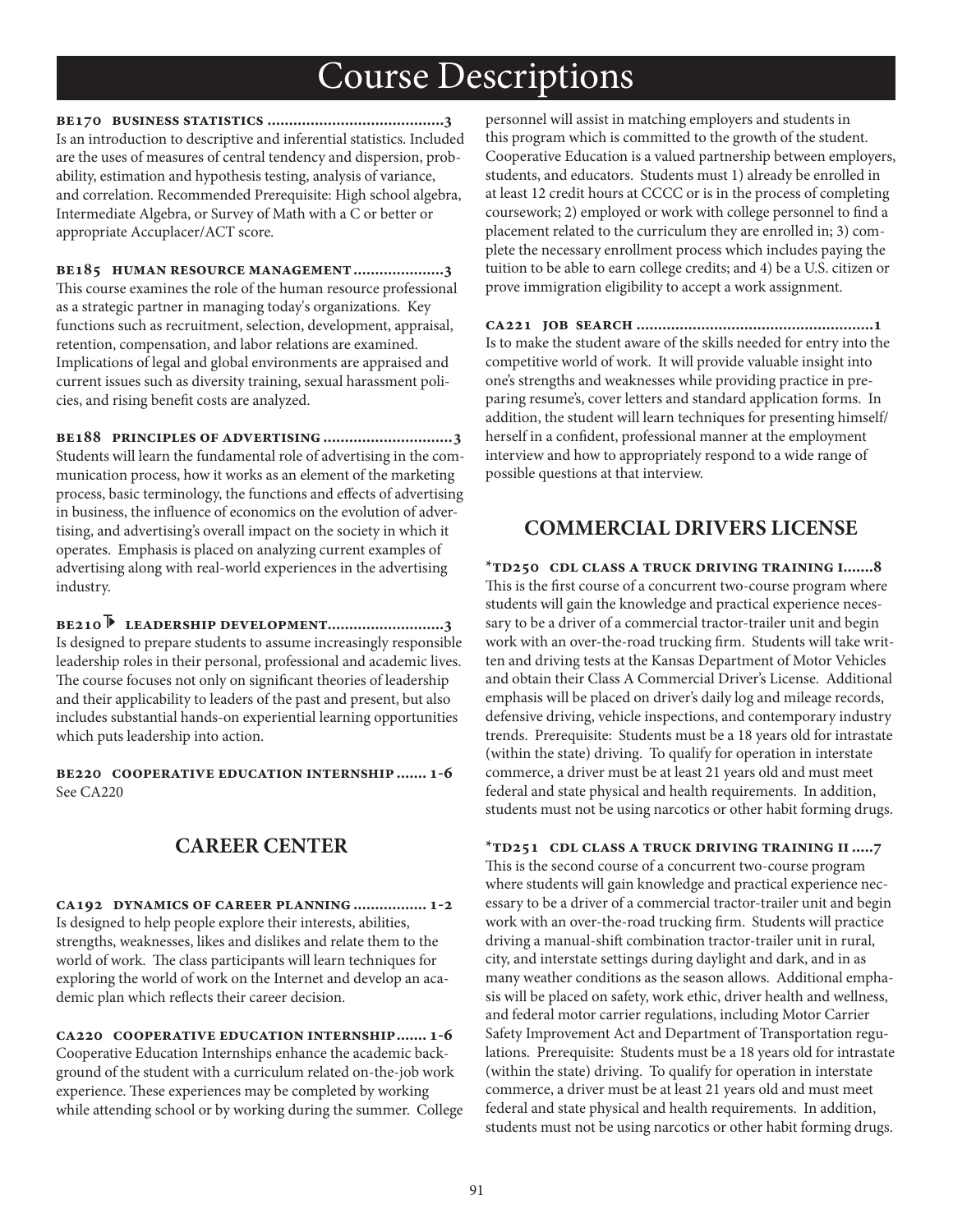### **\*td252 defensive driving for the professional**

 **truck driver..................................................1** During this course, students will complete The National Safety Council's Defensive Driving Course for the Professional Truck Driver and will receive a certificate of completion to provide to employers and insurers. Students will also be instructed by an industry representative on the topic of railroad safety according to the Operation Lifesaver curriculum. Students will draw upon their driving experiences during the certificate program. Students will plan a coast-to-coast trip, utilizing the skills they have learned in the areas of defensive driving, map reading, route selection, hours of service, and log book recordkeeping. Prerequisite: Students must be a 18 years old for intrastate (within the state) driving. To qualify for operation in interstate commerce, a driver must be at least 21 years old and must meet federal and state physical and health requirements. In addition, students must not be using narcotics or other habit forming drugs. Must be currently enrolled in or previously passed TD251.

**\* A lab fee will be assessed for these courses.**

## **COMMUNICATIONS**

**cm071 english as second language i.....................3** Through a variety of learning activities focused on improving reading and writing skills, students will improve their vocabulary and use of English structure. Prerequisite: appropriate Accuplacer composite ESL Reading, ESL Listening, and ESL Grammar Usage scores.

**cm072 english as second language ii....................3** The second part of a two-semester developmental sequence in ESL instruction, this course provides a variety of learning activities to improve reading and vocabulary skills through writing activities. Prerequisite: appropriate Accuplacer composite ESL Reading, ESL Listening, and ESL Grammar Usage scores.

**cm079 peer tutor training .....................................1** This course prepares students to be peer tutors. The students will learn how to adjust to different learning styles, incorporate brainbased learning, and apply study strategies to specific courses.

**cm087 reading comprehension........................... 1-3** Complex materials are no longer a mystery as critical thinking about main ideas and details, summarization, and identification of patterns of organization are used to comprehend text. Reading and writing are blended to build strong academic skills.

**\*cm094 composition workshop...............................3** Composition Workshop is a developmental course designed for the student who needs individualized instruction in the clear and correct usage of English grammar, extended practice with writing form and purpose, and additional support in the development of successful writing habits. Co-requisite: Because Composition Workshop focuses on building writing skills, Composition

Workshop should be paired with an English Composition I (CM 101) course at the time of enrollment. Students withdrawing from English Composition I (CM 101) will need instructor's permission to remain in Composition Workshop. Prerequisite: Appropriate ACT Accuplacer writing score, an appropriate writing score on the college-administered writing sample, or a C or better in Transitional English.

**cm098 transitional english ...................................3** Transitional English helps students develop their reading and writing skills in preparation for English Comp I and English Comp II courses. This class includes various writing assignments, grammar review, and critical reading. The class structure consists of lecture, discussions, class workshops, individual conferences, small group work, and in-class writing. Students may also be required to work assignments in the Student Success Center.

**cm101 english composition i................................3** English Composition I provides instruction in writing with emphasis on grammatical correctness, acceptable usage, effective organization, and expression of ideas. Assigned reading, research and expository writing are required. Prerequisites: Appropriate ACT/Accuplacer score or Transitional English (CM098) with a C or better and enrollment in co-requisite, Composition Workshop (CM094). Co-requisite: Composition Workshop (CM094) determined by appropriate ACT/Accuplacer score.

**cm102 english composition ii ..............................3** English Composition II is a continuation of English Composition I with a focus on critical reading, writing, and research. Emphasis is placed on finding, evaluating, and ethically utilizing research to strengthen critical thinking skills and create substantive writing. Prerequisite: English Composition I.

**cm106 creative writing i......................................3** Creative Writing I is designed to present opportunities for the writing and rewriting of short story, poetry, drama, and other genres. It is a time for students to immerse themselves in the discipline of writing and become more conscious as writers - trying other genres, setting writing schedules, trying out advice for revision, discovering what makes them tick as a writer. Recommended preparatory course: English Composition I.

**cm107 creative writing ii........................................3** Creative Writing II is designed to stimulate creativity and encourage students to seek answers and interpretations beyond the obvious - to develop insight and creative vision. It goes beyond the requirements of Creative Writing I, however, in that students work on one lengthy work or a series of connected short works, and consult with the instructor in and outside class in addition to the regular work of the class. Prerequisite: Creative Writing I.

**cm115 public speaking..........................................3** Public Speaking is an elementary course in the study and practice of the basic principles of speech and interpersonal communication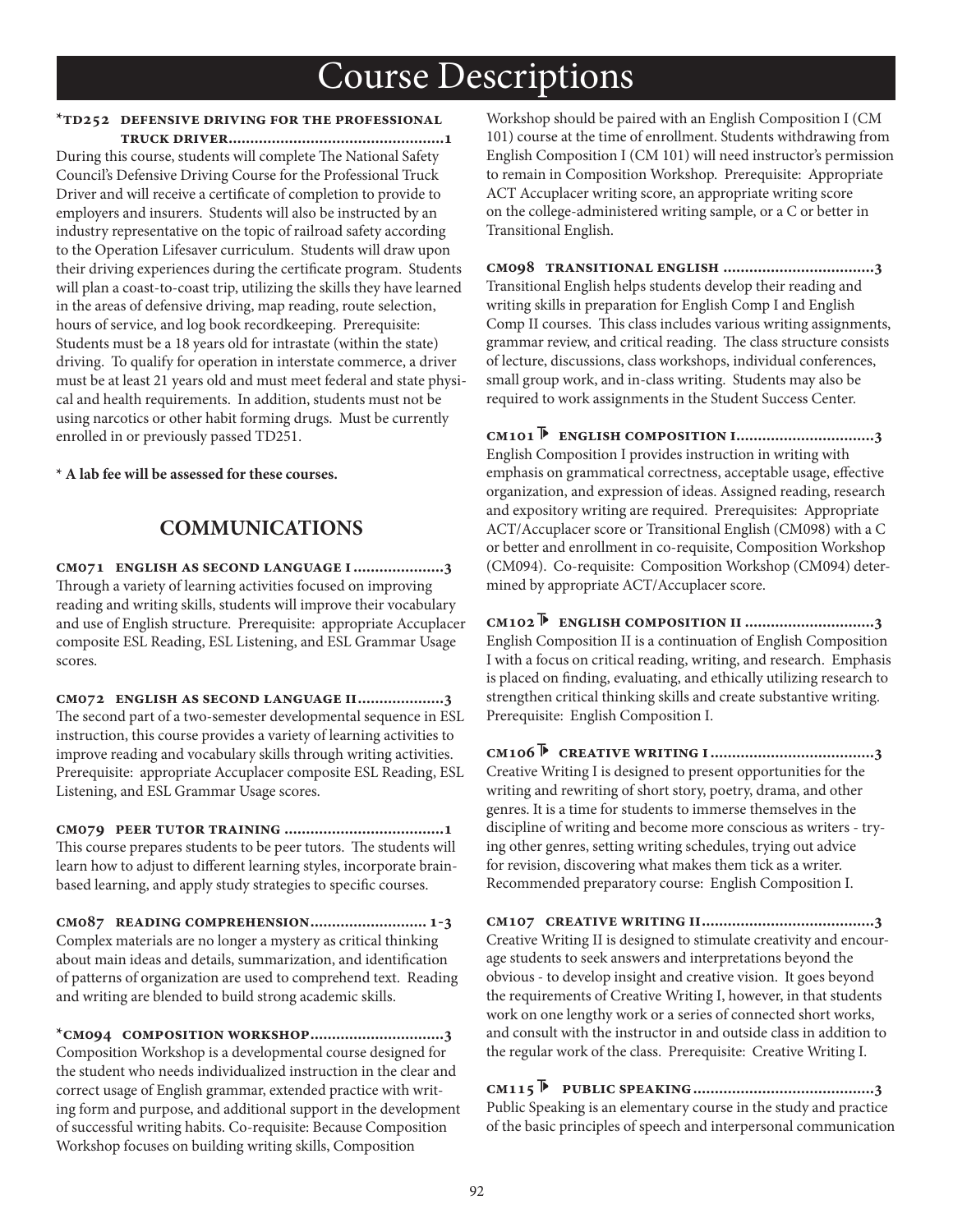with emphasis on critical thinking, the creative and intelligent selection of material, organization and oral presentation. Students taking this class in an online format will be required to record and submit speeches electronically. All speeches must be recorded in front of a live audience which the students must arrange. Minimum audience numbers vary by speech.

**cm120 survey of technical writing......................3** Survey of Technical Writing is an introduction to the process of technical and business writing. Topics include conducting audience and needs analysis; organizing and writing clear, precise, grammatically correct workplace prose; and producing a variety of routine professional reports and correspondence. Focused projects will include applied business/industry or technical degree exercises. Prerequisite: Appropriate ACT/Accuplacer score or Transitional English.

**cm121 introduction to literature....................3** Introduction to Literature is a survey of literature from Britain, the United States and other countries emphasizing major poets, fiction writers and playwrights plus general literary analysis, including the literary devices used in these genres. Prerequisite: English Composition I. Recommended preparatory course: English Composition II.

**cm122 american literature i...............................3** American Literature I is a historical survey of the literature of early Americans, emphasizing major authors, literary trends, historical events and significant ideas from early Native American works through the Transcendental Movement of the 1850's. Prerequisite: English Composition I. Recommended preparatory course: English Composition II.

**cm123 american literature ii .............................3** American Literature II is a study of American literature from the Civil War period through the trends of realism, naturalism, and on into the ideas and literary trends of modern and contemporary America. Prerequisite: English Composition I. Recommended Preparatory Courses: English Composition II.

## **cm124 world literature and the human**

 **experience ......................................................3** The course emphasizes the study of the literary, cultural, and human significance of select works of world literature. The class promotes an understanding of the works in their cultural/historical contexts and the enduring human values which unite the different literary traditions. Prerequisite: English Composition I. Recommended preparatory courses: English Composition II.

**cm125 literature for children ..........................3** Literature for Children is a survey of literature for children particularly in the elementary grades. It gives an opportunity to read and evaluate many books, stories and poems. Also promoted are resources and practical applications for reading aloud in

the classroom, as well as igniting a love for reading in the mind of the individual child. For teachers in elementary education. Prerequisite: English Composition I. Recommended preparatory course: English Composition II.

**cm127 the short story..............................................3** The Short Story is a survey of short stories from both American and selected world authors. Selected short stories from different eras are studied. Assigned readings, various themes, and literary analysis are included. Prerequisite: English Composition I. Recommended preparatory course: English Composition II

**cm139 sports broadcasting....................................3** Sports Broadcasting provides students a more in-depth look at the mechanics and preparation aspects involved in the coverage of a sporting event. Students will operate the equipment, prepare the information, and do the actual "on-air" broadcasts of sporting events. Emphasis will also be placed on sports reports, coach and athlete interviews, broadcast equipment terminology, and play-byplay announcing.

**cm140 theatre appreciation ...............................3** Theatre Apreciation challenges students to interpret, criticize, and appreciate roles theatre plays in society through positive comparisons to our modern "theatre of availability" - television and film.

**cm148 american cinema appreciation..................3** American Cinema Appreciation is a survey of the American film industry as an art form, as a business, and as a system of representation and communication. The course further explores how Hollywood films work technically, aesthetically, and culturally to reinforce and challenge America's national self image.

**cm157 mass media production i...............................3** This course is a hands-on, in-depth study of how media conventions and content interact. In this applied production course, students will use the principles of convergent media to report school, community, and national news, sports, and lifestyle stories to T-Bird News as well as other real-world industry outlets. Students will work hands-on, discovering, developing, composing, editing, and publishing a story. Students will be required to produce and publish each story using a variety of media including print, radio, video, and web.

**cm158 mass media production ii .............................3** This course emphasizes a multi-disciplinary and multimedia approach to business-client relationships. Students will prepare a stategic communication campaign on behalf of a local client. It will include the production of material in a variety of mediums including print, radio, video, and web for use by the client. These materials, in turn, may be used by the students as they develop their professional portfolios. This class is rooted in critical thinking, research, multimedia production , and problem solving as well as professionalism and strong communiction skills.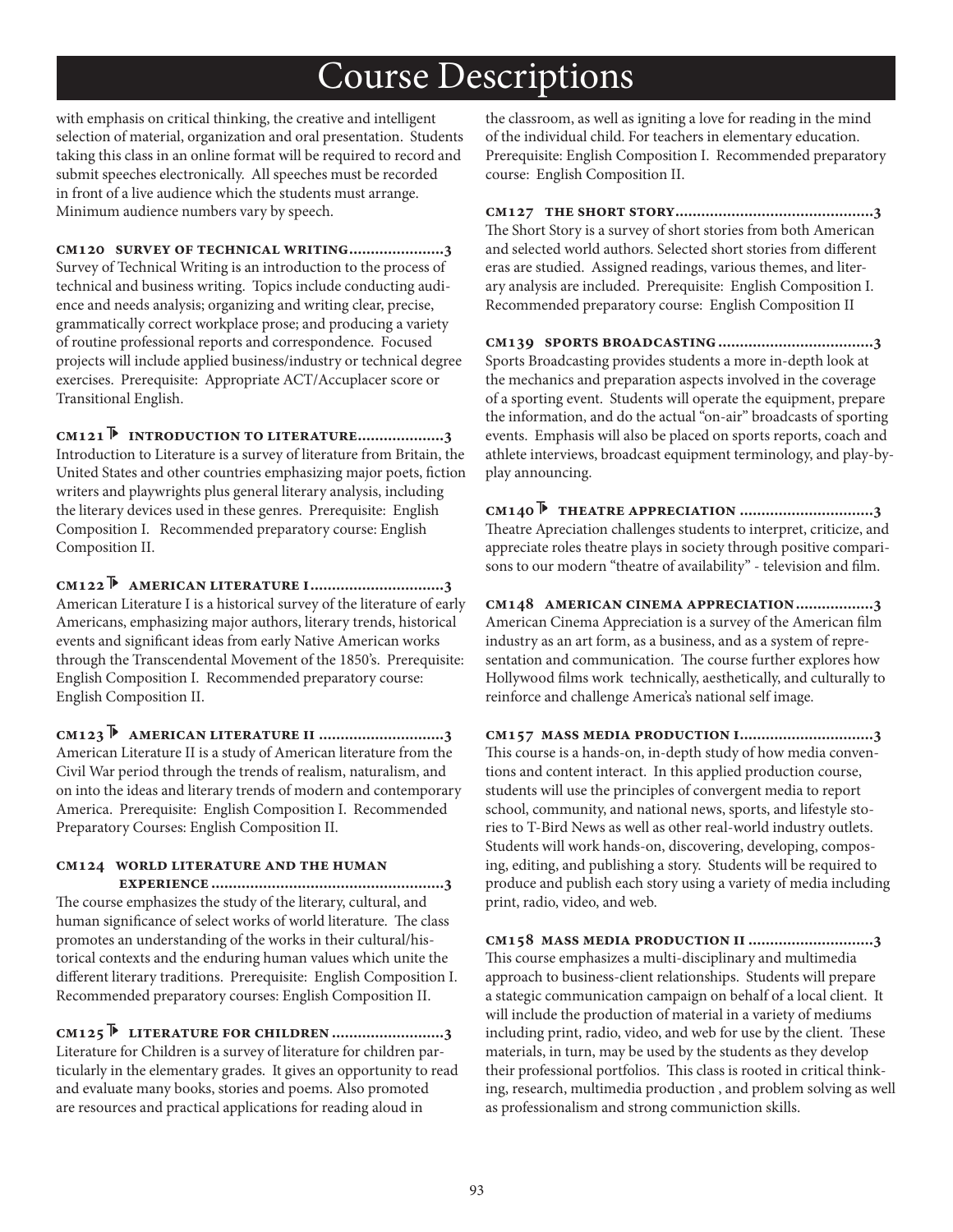**cm220 cooperative education internship ...... 1-6** See CA220.

**cm240 interpersonal communications .............3** This course is a study of dyadic communication within interpersonal relationships between friends, family, fellow students, romantic partners, supervisors, and colleagues in the workplace. Emphasis is placed on the role of healthy and meaningful communication in establishing, building, maintaining, and sometimes refashioning personal and/or professional interpersonal relationships. Course content stresses how to become a more effective and competent communicator by exploring personal communication goals, analyzing communication barriers, identifying relational breakdowns in communication, and addressing conflict scenarios in order to deepen a student's understanding of the communication process and improve communication skills.

**\* A lab fee will be assessed for these courses.**

## **COMPUTER SCIENCE**

**cs102 personal computing ......................................3** Designed for individuals to become familiar with microcomputers and their operations. An introduction to the Windows environment will be discussed. Microsoft software will be used to apply this knowledge in the use of word processing, data-base, electronic spreadsheet, and data communications technology for both home and business use.

**cs104 introduction to web site design................3** Intended as an introductory course on creating Web pages. The objectives of this course are: to teach the fundamentals of developing Web pages using HTML; to acquaint students with the XHTML guidelines; to show students how to create Web pages suitable for course work, professional purposes, and personal use; to expose students to common Web page formats and functions; and to promote curiosity and independent exploration of World Wide Web resources. Prerequisite: Knowledge of computer software and Windows operating systems.

**cs107 graphic software applications..................3** Introduction to, and studio practice in, the area of visual communication. Emphasis is placed on mastery of software applications used in the communication graphics industry. Emphasis will be given to concepts relating to the organization of how software applications can support design concepts, color usage, image and concept development, and creative problem solving.

**cs108 computer applications..............................3** An introductory computer course designed for individuals to become familiar with computers and their operations. An integrated software program will be used to apply this knowledge in word processing, database, and electronic spreadsheet technology for both home and business use.

**cs140 introduction to robotics............................3** Introduction to Robotics students will be introduced to many facets of robotics and microcontrollers. This course will cover basic principles of open source software use and development. Class topics will cover components of a micro controlled circuit, terminology used within both the software and development of micro controller prototyping boards and programs.

#### **cs141 introduction to additive**

 **manufacturing (3d printing)........................3** Introduction to Additive Manufacturing, or 3D Printing as it is more comonly called, is a revolution in the modern era. This course will cover the basics of the history of 3D Printing, how Open Source communities have advanced the technology, and how to use the hardware and software to produce many prototype devices or products. The course will also explore the limitations of 3D Printing and what the future holds for the discovery of new 3D printing applications.

**cs145 introduction to cad......................................3** Students in this Autodesk Fusion 360 course will be introduced to many facets of Computer Aided Design (CAD), Computer Aided Manufacturing (CAM), Computer Aided Engineering (CAE), and 3D Printing. This course will cover the fundamentals of how to use these design tools to connect your entire product development process into one cloud-based platform.

**cs155 networking and computer technology...3** Introduces the student to the networking field. Focuses on network terminology and protocols, local-area networks (LANs), wide-area networks(WANs), Open System Interconnection (OSI) model, cabling, cabling tools, switches, routers, Ethernet, Internet Protocol (IP) addressing, and network standards. The course will reinforce lecture and study from the text with laboratory activities through a simulated networking program called LabSim ™ Online for Network+.

**cs220 cooperative education internship ....... 1-6** See CA220.

### **ECONOMICS**

**ec101 principles of macroeconomics ................3** Presents a macroeconomic approach in the introduction of the concepts of scarcity, national income and monetary analysis, the economic role of government, brief history, and economic growth.

**ec102 principles of microeconomics .................3** Is concerned with microeconomic approach to the economics of the business firms and the market structures for the product and resource market allocation. Supply and demand will be studied in some detail, plus cost-benefit analysis and some domestic and international problems.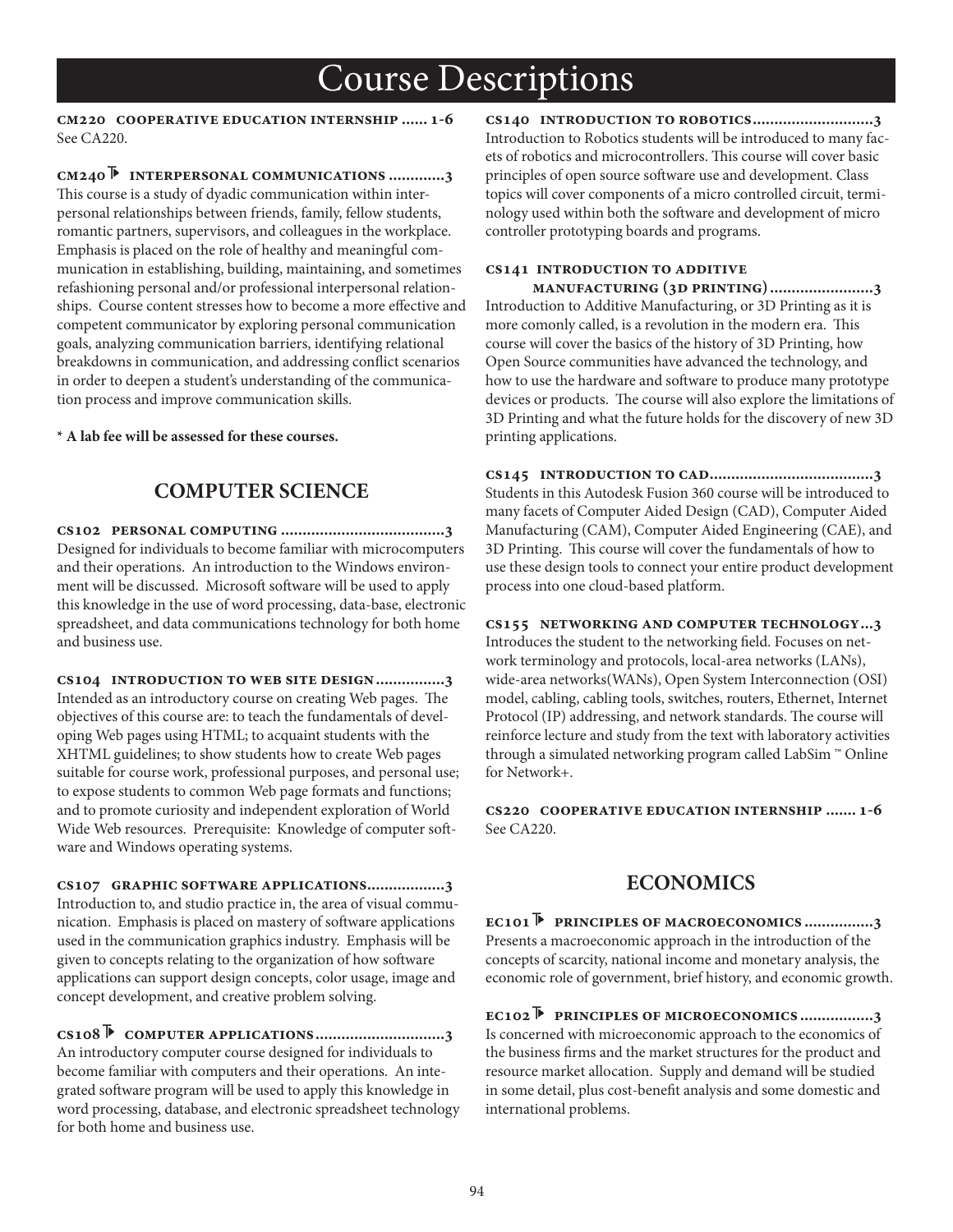**ec220 cooperative education internship ....... 1-6** See CA220.

### **EDUCATION**

**ed100 introduction to education.....................3** An introductory course for students considering a career in professional education. The course includes historical, philosophical, sociological and learning developments within the education profession, professional needs and demands and requirements of professional education programs. Prerequisite: at least a 2.5 GPA in a minimum of 12 General Education hours accreditable to a university teacher education program; simultaneous classroom experience (ED101 or a practicum connected with another course).

**ed101 introduction to education practicum 1-2** The practicum is designed to provide aspiring education majors an opportunity to observe and interact with teachers and students in an elementary and secondary setting. Opportunities to evaluate the total spectrum of education will be offered through direct observation. Prerequisite: at least a 2.5 GPA in a minimum of 12 General Education hours accreditable to a university teacher education program; proof of liability insurance. The student must be dual enrolled in ED100 Introduction to Education.

**ed114 art in the elementary classroom..............3** Art methods, materials and philosophy of children's art at different grade levels. This is considered a lab class.

**ed118 diverse learners............................................3** There are many ways that students differ from each other in academic situations. Understanding the implication of differences in abilities, disabilities, cultural backgrounds, religious backgrounds, psychological disorders, and first languages on learning can enhance the effectiveness of teachers in their classrooms.

**ed119 teacher cadet class......................................3** The course is an introduction to the field of teaching. The course includes observation opportunities in local classrooms and didactic experiences in their various high schools. The intent of the class is to help students to decide if teaching is a career that they would want to pursue in the future.

**ed123 music in the elementary classroom..........3** A methods class that is designed to encourage thinking about teaching. Another primary purpose of the class is to encourage an understanding of how to help students express themselves through music. The class will prepare the student with a foundation in competencies to prepare materials, establish teaching objectives, and teach the use of music within the elementary classroom. The class will provide the student with skills in using recorders, guitars, keyboards, and rhythm instruments for musical activities. Time will also be spent with rhythmic movement, and doing creative musical activities.

**ed124 elementary school physical education ..3** A methods class that is designed to instruct students in the essential components for teaching physical education to elementary students. Included in the class will be teaching styles, the development of children's physical, cognitive, and social skills, and organization of movement activities.

**ed220 cooperative education internship....... 1-6** See CA220.

## **FOREIGN LANGUAGE**

**fl111 spanish i..........................................................4** Is a course designed as an overview of the initial grammar, vocabulary, and special features of the Spanish language . The focus of the course is upon the enhancement of reading, writing and oral communication skills.

**fl112 spanish ii .......................................................4** Is a course designed to complete the initial grammar, vocabulary, and Spanish language began in Spanish I. The focus of the course is upon the enhancement of reading, writing, and oral communication skills. Prerequisite: Spanish I.

### **GEOGRAPHY**

**ge101 world geography........................................3** World Geography is designed to survey the geographic and cultural features of the world's major regions. A central theme concerns the role played by technological change in shaping both the lifestyles and landscapes found in each of the regions studied. The resulting contrasts between the Technological World and the Developing World are examined in detail.

### **HISTORY**

**hi108 women in american society......................3** Will explore the many facets of women in American society and the impact on relationships and family, both from historical and contemporary perspectives. Students will be offered a cross section of available information from a liberal arts perspective, including literature, psychology, history, political science, and social philosophy.

**hi120 world history i............................................3** World History I is an introductory survey of major developments in the history of the world from the origins of civilizations to the 15th century. The focus is on a comparison of key trends and conditions in different parts of the world throughout these centuries.

**hi121 world history ii...........................................3** World History II is an introductory survey of major developments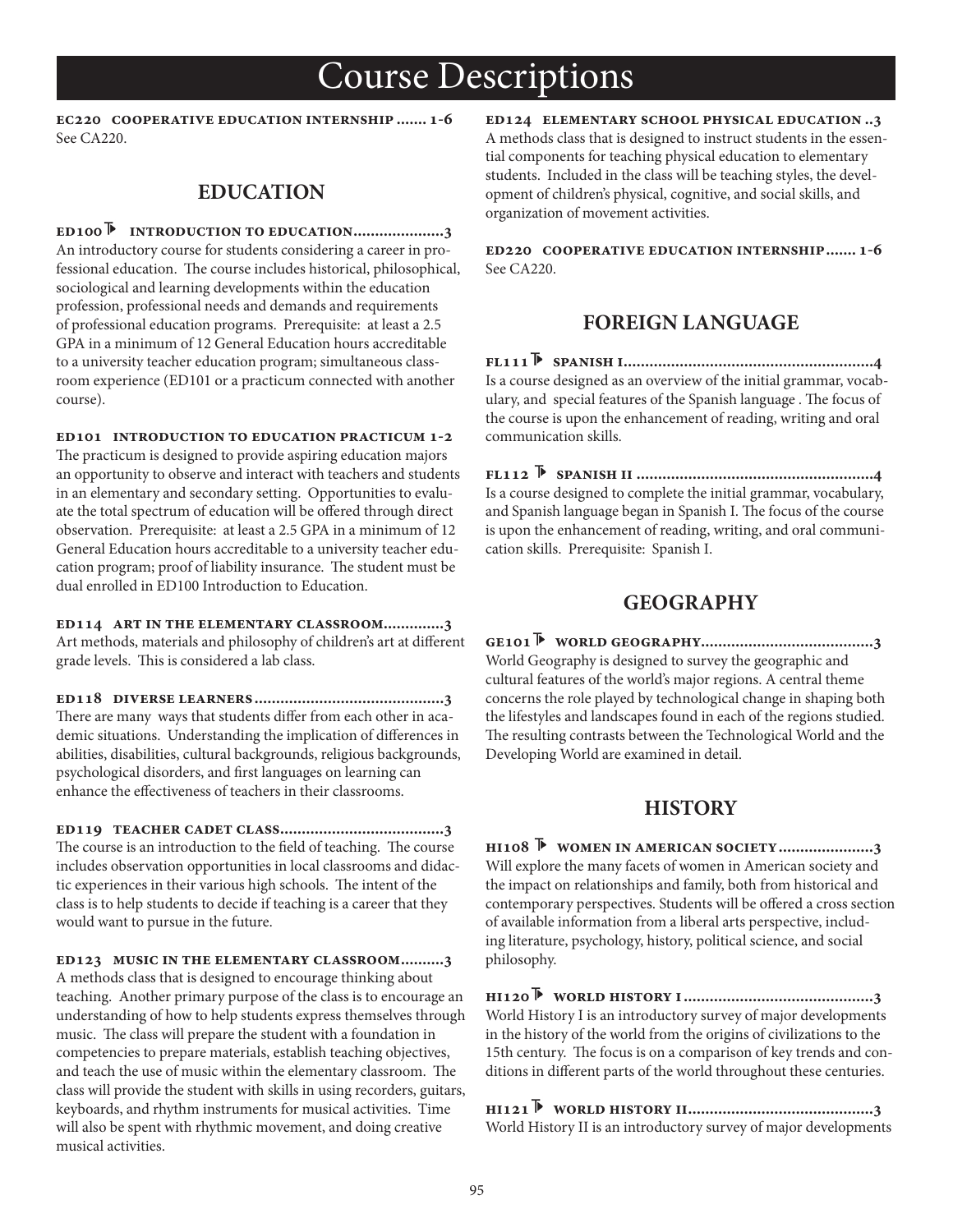in the history of the world from the 15th century to the 21st century. Students will examine changes and continuities, patterns in and among various societies as they come into contact, influence each other, and, in places, become interdependent.

**hi122 u.s. history i..................................................3** Is a survey of American History from its European background through the time of the Civil War. The political, economic and social growth of our country is emphasized.

**hi123 u.s. history ii.................................................3** Is a survey of American History from Reconstruction to the present. The intellectual, political, economic, and social growth of our country is emphasized.

**hi124 introduction to history ..............................3** Covers what history is, how it is produced, and what its functions are. Designed for students who want an introductory course which explains the methodology and purposes of the discipline.

### **HUMAN ECOLOGY**

**he124 nutrition ......................................................3** Is designed to support the concept that achieving and maintaining optimal nutritional status is an essential component of health promotion. A molecular approach to nutrition is used as a basis for understanding the importance of nutrition in health and disease. Facts and principles are included to give the student a basic nutritional background to later enhance high quality nutritional care. The information acquired in this course will be used as the basis for understanding therapeutic nutrition.

#### **early childhood education**

## **\*he095 orientation to early childhood**

 **development..................................................2** This course is a supplemental course to accompany HE150, Early Childhood Development, and is designed to aid the student who has scored below 74 on the reading and below 78 on the writing of the Accuplacer test, or below 41 on the ASSET test, or below 21 on the ACT test, or who indicated that they would like additional assistance with the course. Included will be review of the lectures in a discussion format, computer aided instruction, additional videos to explain concepts, and the use of chapter vocabulary worksheets and review questions for the HE150 lectures.

#### **\*he144 inclusive early childhood education ...3**

This course is a study of the research applications of how special children are included in the inclusive educational and day care settings. Emphasis will be placed on proven recommendations for inclusion merging early childhood education and early childhood special education philosophies.

### **\*he147 principles of the child development**

 **associate credential ..................................3** Will focus on the preparation for the Child Development Associate (C.D.A.) credential. The students will write their competency statements, prepare their Professional Resources File and study for the Early Childhood Studies Review. A person who has met the criteria established by the Council for Early Childhood Professional Recognition earns the CDA Credential. Successful completion of this course does not guarantee the granting of the C.D.A. by the Council for Early Childhood Professional Recognition.

#### **\*he149 introduction to early childhood**

 **education.......................................................1** This course is an introduction to employment opportunities in Early Childhood Education. An overview of philosophies, ethics and developmentally appropriate practice will offer students a look into what they can expect from this field.

**\*he150 early childhood development..............3** Is a study of the physical, cognitive, affective, social, and emotional development of the child from conception to age eight. Emphasis is on the interrelationship of growth and behavior of the preschool child. Included will be the influence of cultural environment on development and individual differences in development.

#### **\*he151 early childhood development lab.........1**

The student will observe and learn about cognitive, emotional, social and physical development of the child from birth to age eight. The student will also learn proper observation techniques to be used for tracking healthy development.

### **\*he152 interaction techniques with young**

 **children .........................................................3** Is a study of the guidance approaches which can be used to interact with and guide young children in a group or family setting. Communication skills and development of a positive self-concept will be emphasized.

#### **\*he153 creative activities for young**

 **children..........................................................3** Is an introduction to various learning activities which may be used with preschool aged children in a group setting, focusing on selection, preparation, and presentation. Prerequisite: Successful completion of HE150.

#### **\*he154 creative activities for young children**

 **lab....................................................................1** Is a laboratory experience to plan, prepare, present, and evaluate a variety of activities for preschool aged children.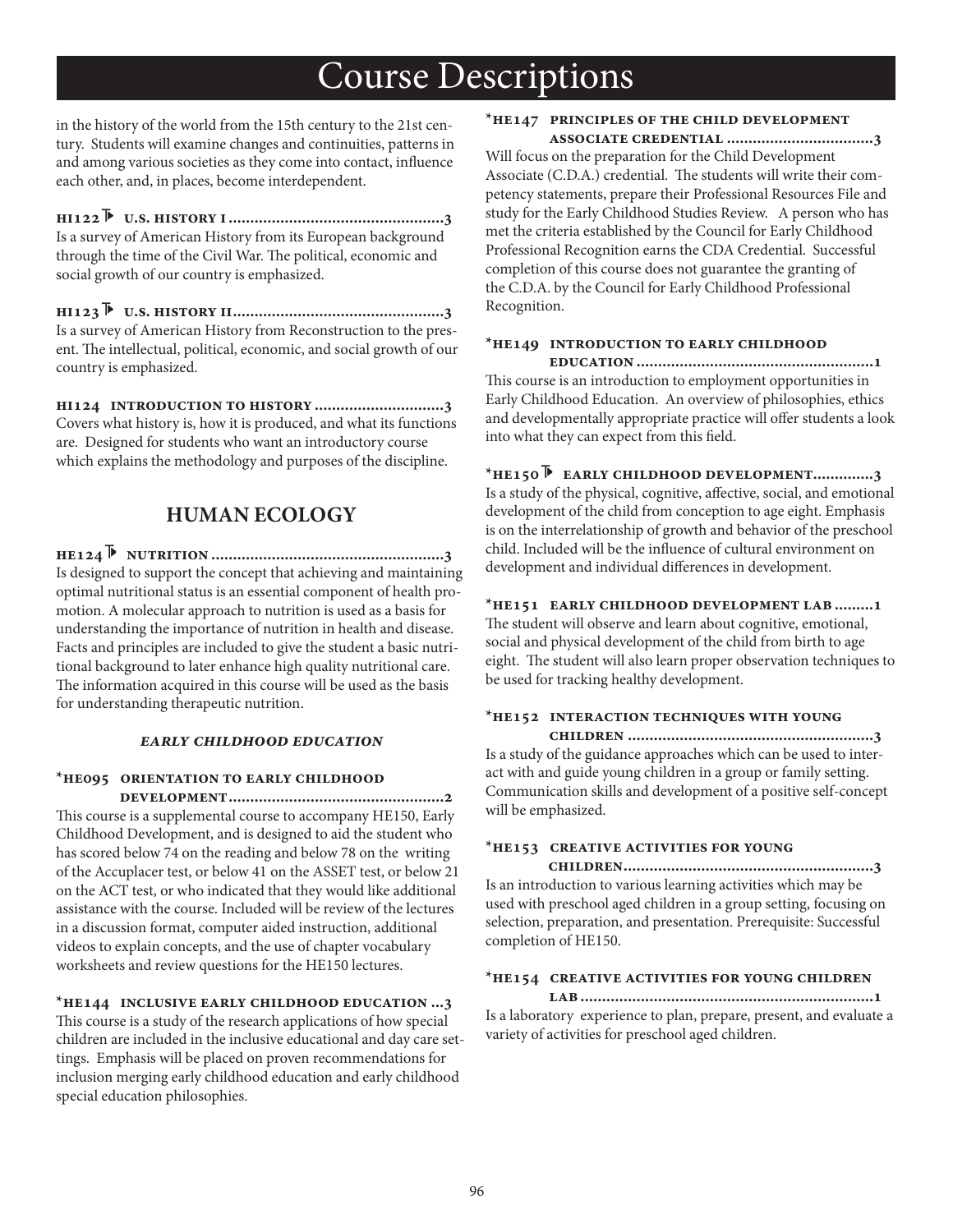### **\*he155 parent, providers, and community**

 **relationships ................................................3** Is a study of Early Childhood Education provider's interrelationships with parents, colleagues, and the community. Topics included are public relations, family diversity and development, asset building, evaluations, parent meetings, parent-teacher communications, and professionalism.

#### **\*he156 developmental program planning for young children over 2.5......................3**

Is a study of the techniques of curriculum planning for young children over 2.5 years in a group setting, emphasizing the organization of activities into complete unit plans and year long plans. Assessment techniques and accountability in terms of curriculum will be emphasized.. Prerequisite: Successful completion of HE152, HE153, and HE154.

### **\*he157 developmental program planning for young children over 2.5 lab .............1**

Student will participate in various activity centers in a child care facility and will teach segments of the unit plans developed in Developmental Program Planning. Prerequisite: Successful completion of HE154 with a C or better.

**\*he158 directed field experience .........................6** Is a supervised practicum in which students are responsible for daily planning, preparation, presentation, and evaluation

of activities meeting developmental needs of children in an approved licensed child care facility. A minimum of 350 on-site hours is required for the semester. Weekly on-campus seminars. Prerequisite: Successful completion of HE156 and HE157 with a C or better and approval of instructor.

#### **\*he159 directed field experience seminar .........1**

Designed to facilitate the experience the students have in the approved licensed Child Care Facility. Topics of interest relevant to the learning taking place in the Centers will be discussed. Daily journals will be kept to facilitate optimal learning for the students. Must be taken concurrently with HE158.

## **\*he160 child care administration and**

 **organization ................................................3** Is an analysis of the administrator's role in the Early Childhood Education Center. Application of philosophical approaches, communication techniques, and management skills necessary to operate early childhood programs. Federal, State, and local regulations and support systems will also be discussed.

### **\*he161 health & nutrition for young**

 **children.........................................................3** Is a study of the health, safety, and nutritional needs of children (prenatal to age 8). Emphasis will be placed on the methods in

which these health, safety, and nutritional needs can be met in a child care facility..

**\*he162 child care management..............................1** Is a reflective course dealing with management style as it relates to child care and guidance. The practical application of management principles as they relate to child care and guidance will be emphasized.

**\*he163 parenting .......................................................3** Is a study of varying approaches to parenting and their impact on the child's behavior and development. The major content of the course concerns preparing for parenthood using the democratic approach to parenting.

#### **\*he164 developmental programs planning for young children under 2.5 ..........................3**

This class will focus on the development of the child ages birth to thirty-six months and how to plan for this child in group care. Emphasis will be placed upon the parent-child relationship, parent-teacher relationship, child-teacher relationship, and development of the child.

#### **\*he165 developmental programs planning for young children under 2.5 lab ...................1**

This laboratory will focus on developing appropriate care giving behaviors for working with infants and toddlers. Focus will be placed upon developing care giving skills through direct involvement with the children. The semester will be shared between the infants and toddlers.

**\*he168 family and cultural perspectives...........3** This course is an overview of diversity topics in early childhood education. Material covered may include, but is not limited to, reviewing personal biases, relationships with families, preparing the early childhood environment, sensitivity to diversity and con flict resolution.

**he220 cooperative education internship....... 1-6** See CA220.

**\* A lab fee will be assessed for these courses.**

## **HUMANITIES**

**hu201 humanities i ....................................................3** Humanities I is designed to help you gain a richer understanding and enjoyment of the humanities, particularly in Western culture. This course includes an overview of the history of Western cultures between 1600 and the early 1800's and introduces great works of literature, philosophy, art, and music. As an interdisciplinary course, it seeks to show how these different elements contribute to and express human creativity and values. Prerequisite: English Composition I.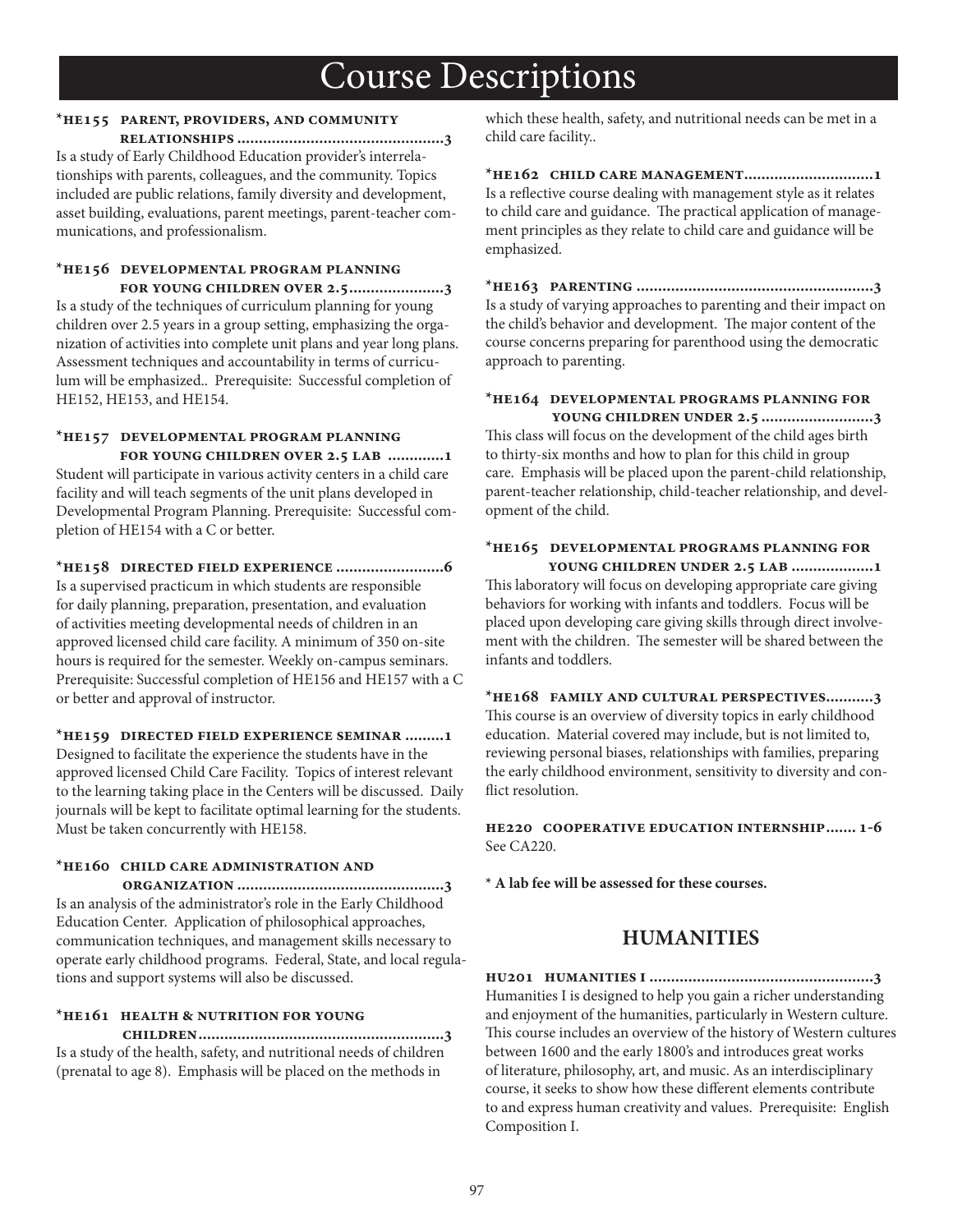**hu202 humanities ii...................................................3** Humanities II promotes the understanding and enjoyment of the humanities in Western culture. This course includes an overview of the history of Western cultures from the 1830's to present time and introduces great works of literature, philosophy, art, and music. As an interdisciplinary course, it seeks to show how these different elements contribute to and express human creativity and values. Humanities I is not a prerequisite for Humanities II. Prerequisite: English Composition I.

## **INDUSTRIAL EDUCATION**

**ie116 osha 10-hour Construction Training... 1/2**

This course is intended to provide an entry level construction worker with broad awareness in recognizing and preventing hazards on a construction site. It is also ideal for supervisors with safety and health responsibilities. OSHA recommends the training as an orientation to occupational safety and health. Students will be introduced to OSHA policies, procedures, and standards. Emphasis will be placed on hazard identification, avoidance, control, and prevention. Upon successful completion of the course, participants will receive an OSHA 10-Hour Construction DOL Course Completion Card by mail.

#### **ie117 osha 10-hour general industry**

 **Training.............................................................1** This course is intended to provide an entry level general industry worker with broad awareness in recognizing and preventing hazards on a general industry site. It is also ideal for supervisors with safety and health responsibilities. The course covers a variety of safety and health hazards which a worker may encounter. Students will be introduced to OSHA policies, procedures, and standards as well as general industry safety and health principles. Emphasis will be placed on hazard identification, avoidance, control, and prevention. Upon successful completion of the course, participants will receive an OSHA 10-Hour General Industry DOL Course Completion Card by mail.

#### **ie125 blueprint reading and cutting**

 **processes ...........................................................2** In this course, students will learn the importance of blue-prints/ working drawings in welding as well as a variety of cutting processes. Line conventions, drawing views, dimensioning, scales, and welding symbols will be explored. Students will describe and demonstrate oxyacetylene, plasma, and carbon arc cutting following shop drawings.

**ie126 shielded metal arc welding ........................3** Through classroom and/or lab/shop learning and assessment activities, students in this course will: describe the Shielded Metal Arc Welding process (SMAW); demonstrate the safe and correct

set up ofthe SMAW workstation; associate SMAW electrode classifications with base metals and joint criteria;demonstrate proper electrode selection and use based on metal types and thicknesses; build pads ofweld beads with selected electrodes in the flat position; build pads of weld beads with selected electrodes in the horizontal position; perform basic SMAW welds on selected weld joints; and perform visual inspection of welds

**ie127 gas metal arc welding...................................3** Through classroom and/or shop/lab learning and assessment activities, students in this course will: explain gas metal arc welding process (GMAW); demonstrate the safe and correct set up of the GMAW workstation.; correlate GMAW electrode classifications with base metals and joint criteria; demonstrate proper electrode selection and use based on metal types and thicknesses; build pads of weld beads with selected electrodes in the flat position; build pads of weld beads with selected electrodes in the horizontal position; produce basic GMAW welds on selected weld joints; and conduct visual inspection of GMAW welds.

**ie128 flux core arc welding...................................3** This course focuses on the Flux Cored Arc Welding (FCAW) process. Students in this course will describe and demonstrate Flux Cored Arc Welding through classroom and shop learning. Proficiency in welding in all positions according to AWS standard will be stressed.

### **ie129 gas tungsten arc welding ............................3** Through classroom and/or lab/shop learning and assessment activities, students in this course will: explain the gas tungsten arc welding process (GTAW); demonstrate the safe and correct set up of the GTAW workstation; relate GTAW electrode and filler metal classifications with base metals and joint criteria; build proper electrode and filler metal selection and use based on metal types and thicknesses; build pads of weld beads with selected electrodes and filler material in the flat position; build pads of weld beads with selected electrodes and filler material in the horizontal position; perform basic GTAW welds on selected weld joints; and perform visual inspection of GTAW welds.

#### **ie150 natural/propane gas & electrical**

 **system safety ...................................................3** This course provides instruction to plumbers, electricians, and heating/air personnel in the proper techniques and procedures for working with natural or propane installations; as well as electrical lock-out/tag-out. The course covers the components of a gas system, sizing of piping, proper purging of a system, differences between a leak test and a pressure test, flow test, various safety issues, hands-on training with pipe/fitting display boards, demonstration of various testing equipment, and lock-out/tag-out per OSHA regulations.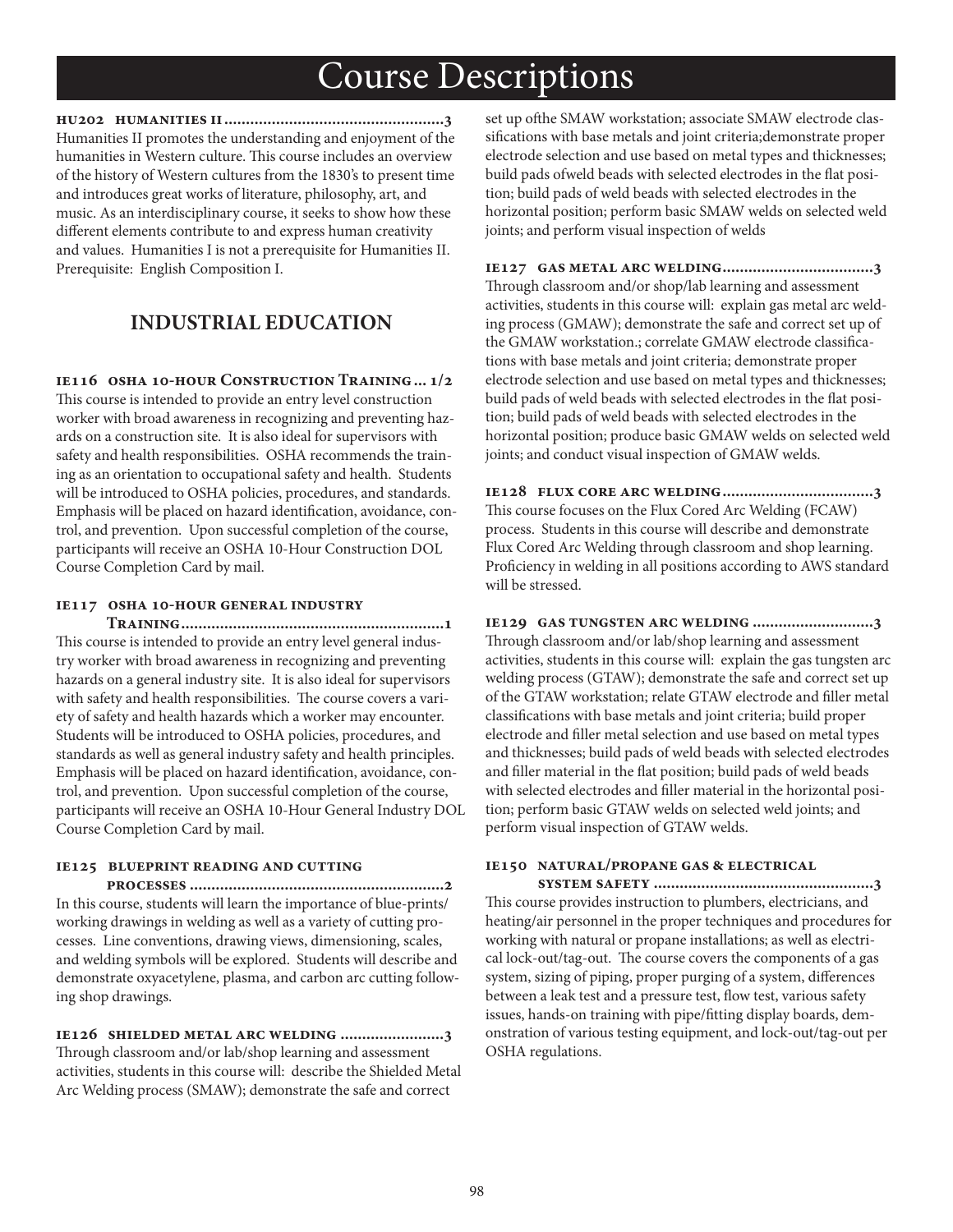## **JOURNALISM**

**jn100 mass media in society.................................3** A general survey of the various mediums of mass communication, including print media and electronic media and movies, and their roles in American society.

**jn101 basic media writing........................................3** Explores mass media sources of information, the preparation and the application of the media message. After learning techniques for information gathering, students will study and practice the fundamentals of writing for each of the mass media outlets.

**jn140 beyond web 2.0: social media as identity .3**

For today's college students, digital communication is the norm, but what does it mean to exist in an online community? Tools like Facebook, Twitter, and text messaging are prevalent and you can learn to use them all to maintain privacy, enhance reputation, and build a more satisfying personal and professional life online. This course proposes to make every enrolled student an astute digital learner. Students will also understand the sociocultural implications of their digital existence and the powerful marketing tool that is social media.

**jn220 cooperative education internship........ 1-6** See CA220.

**\* A lab fee will be assessed for these courses.**

### **MANAGEMENT**

**mg101 management principles ............................3** Is an introductory course designed to provide the student with fundamental concepts and terminology. Designed for development of managerial techniques and practices and the understanding of their utilizations. For both terminal degree and transfer students.

**mg102 introduction to entrepreneurship .........3** In this course you will find information on high growth, start-up ventures, such as Dell Computer, Google and Microsoft (all started while the founders were college students, by the way!). But more importantly you will find information on the kinds of small businesses most people really do start. These are small businesses in traditional industries and markets from the "Mom and Pop" retail, a manufacturing or service business, a web-based enterprise to the sophisticated, pre-packaged franchise operation. According to the textbook authors, small businesses are vitally important to our economy and helping them survive has long been an art. In this course you will study the art and the science of small business management. The objective of the course is to help you understand the challenge before you operate your own small business.

**mg220 cooperative education internship ...... 1-6** See CA220.

### **MATHEMATICS**

(Courses numbered 099 and below will not apply toward graduation.)

**ma099 elementary algebra.....................................3** This course is designed for students with little or no high school algebra, or those who have appropriate math scores on the ACT or Accuplacer exam. Topics covered will include properties of the graphs of linear equations, polynomials, factoring rational expressions, and radicals. Prerequisite: Pre-Algebra with a C or better, or appropriate test scores.

**ma104 technical math..............................................3** This course is intended as a terminal course for students seeking an AAS degree or various certificates. This course will not fulfill prerequisites for either Intermediate Algebra or College Algebra, and will not serve as a replacement for these classes to satisfy degree requirements for mathematics courses. This course covers the mathematics commonly used in technical fields at an elementary level. Topics covered may include, but are not limited to, the following: review of arithmetic operations and the Order of Operations agreement, simplifying various algebraic expressions, solving various types of equations, setting up and solving ratios, proportions and variation problems, rules for how to work with exponents and radicals, conversion of measurements between different systems, formulas for perimeter, area and volume of basic geometric objects, angles and trigonometric ratios, and personal finance tools and technologies. Prerequisite: none

**ma107 medical mathematics...................................1** This course covers application problems involving medical dosages and intravenous fluid rates. Students who need orientation to the mathematical procedures of medication calculations will benefit from this course.

**ma110 intermediate algebra ..............................3** This course is designed for students who are inadequately prepared for College Algebra. Topics covered will include linear equations and inequalities, functions, systems of linear equations, polynomials, exponents, rational expressions, radical expressions, and quadratic equations. Prerequisite: appropriate test scores or Elementary Algebra with a grade of C or better or its equivalent.

**ma111 college algebra.........................................3** This course reviews standard topics of algebra. Students will study linear and quadratic equations, functional notation, linear, quadratic, rational, logarithmic and exponential functions, systems of equations and inequalities, and matrix algebra. Other topics may be covered at the instructor's discretion. Prerequisite: appropriate test scores or Intermediate Algebra with a grade of C or better.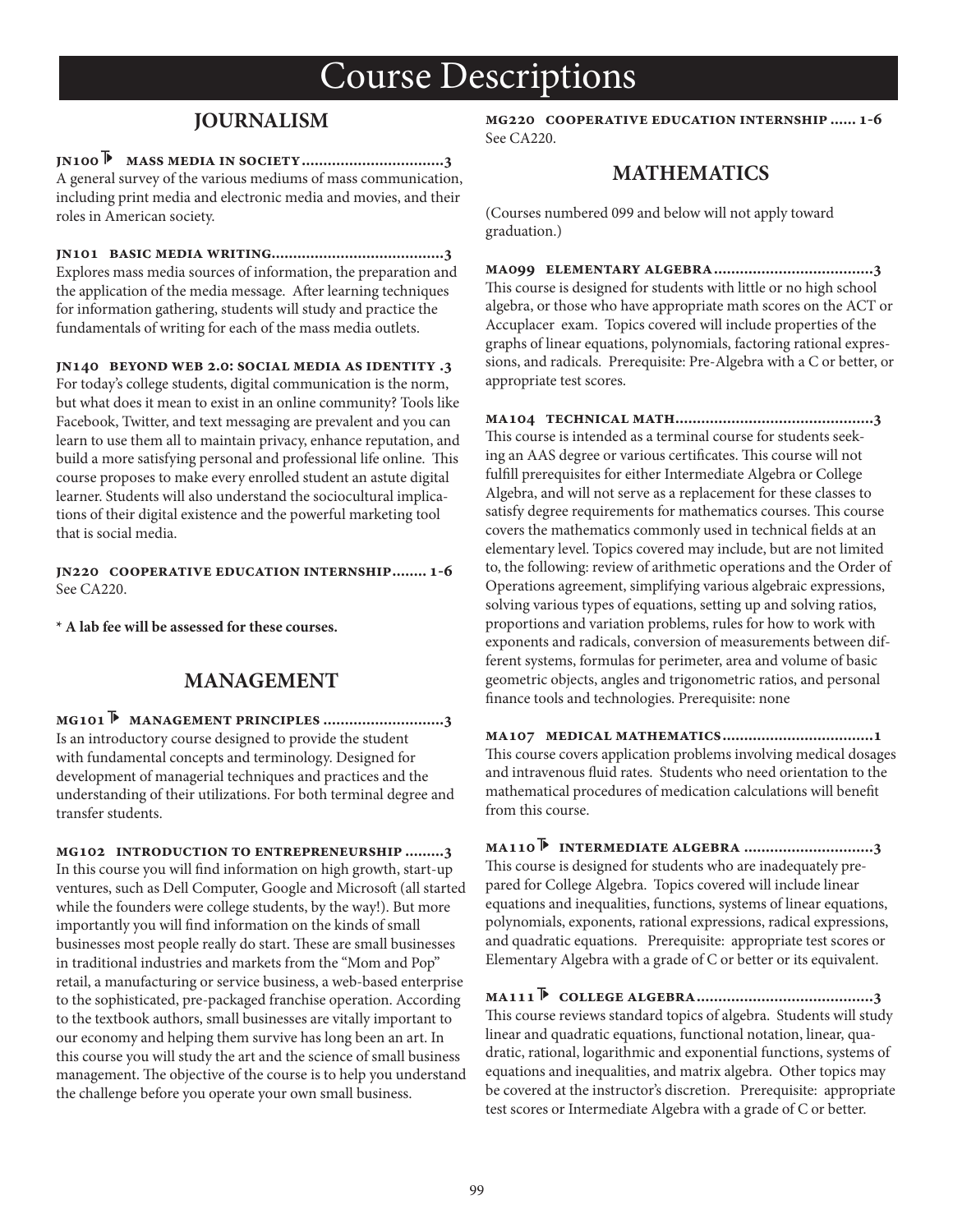**ma112 trigonometry..............................................3** Is a study of trigonometric functions and their applications, solutions to right and oblique triangles, trigonometric identities, inverse functions, graphs of trigonometric functions, and vectors. Prerequisite: appropriate test scores or College Algebra with a grade of C or better.

**ma114 elementary statistics...............................3** This course is designed for students with adequate algebra background to cover introductory, non-calculus based statistics. Topics covered will include sampling and displaying data, measures of central tendency and variation, introductory probability theory, discrete probability distributions (binomial), normal distributions, standard normal distributions, sampling distributions and the central limit theorem, estimating parameters, hypothesis testing, regression and correlation, chi-square, and non-parametric statistics. Prerequisite: College Algebra with a C or better.

**ma115 general calculus ......................................3** This course is an introduction to calculus and linear algebra concepts particularly useful to economics and business administration students. It requires no knowledge of trigonometry, and is not intended for a student seeking a degree in a science related field. Topics covered include limits, derivatives, multivariate calculus, basic integrals, and systems of equations. Practical applications include analysis of mixing problems, optimization, analysis of graphs for sales and marketing purposes, and marginal analysis. Prerequisite: College Algebra with a C or better.

**ma120 analytic geometry and calculus i........5** This course reviews inequalities, linear equations, function notation, graphing and trigonometry. Students will study limits, continuity, derivatives, differentia ls, L'Hopital's Rule, and integrals. Practical applications include graphing, motion, optimization, related rates, Newton's Method, and L'Hopital's Rule, and area. Prerequisite: appropriate test scores or College Algebra and Trigonometry with grades of C or better.

**ma121 analytic geometry and calculus ii..........5** This course picks up where MA120 left off with applications of integration. Develops calculus as applied to logarithmic, and exponential. Students study limits, techniques of integration, infinite series, parametric equations and polar coordinates. Practical applications include growth and decay, Taylor series, surface area, work and arc length. Prerequisite: Analytic Geometry and Calculus I with a C or better.

**ma122 analytic geometry and calculus iii.........5** Students will study vectors, vector functions, surfaces, differentiation, integration, cylindrical and spherical coordinates, and vector calculus. Practical applications will include arc length, area, volume, and optimization. Prerequisite: Analytic Geometry and Calculus II with a C or better.

**ma123 differential equations ...............................4** This course is the study of qualitative and quantitative behavior of first- and second-order differential equations, as well as systems of first-order equations. Both analytical and numerical methods for solution will be studied, including the use of Laplace transforms. Prerequisite: Analytic Geometry and Calculus III with a C or better.

**ma130 contemporary math..................................3** Explores the uses of mathematics in different settings. Applications are seen in the contemporary world, across different disciplines. Topics will include, but are not limited to, the following: critical and logical thinking, statistics and probability, the application of mathematics to social issues such as voting, and financial applications. Prerequisite: MA 110 Intermediate Algebra with a grade of C or better.

**ma220 cooperative education internship...... 1-6** See CA220.

### **MUSIC**

**mu100 music appreciation ....................................3** Music Appreciation is a basic study of the development of the art of music (European based) and personal development of the art of creative listening through frequent use of recordings. Recommended for the general student and music major.

**mu102 world music....................................................3** Through the study of music from around the world, this course exploes how music shapes and is shaped by the cultural settings in which it is performed. By learning about the musical elements and structures of diverse selections of world music, students will understand music as culture, human and social activity, and artistic expression.

**mu103 history of rock music ..................................3** This course will survey the history of rock music from 1950 to the present. Idioms covered will include early rhythm and blues, Southern influenced gospel and spirituals, rockabilly, the California "surf" sound, the British invasion, the Motown sound, pop and folk rock, contemporary Southern rock, heavy metal, funk, and modern hip-hop. Artists and music from these genres will be studied with special emphasis placed on the significance of music in development of popular culture.

**mu104 cloud county community chorale...........1** The Cloud County Community Chorale is the community choir of Concordia and North Central Kansas. Comprised of singers from within the community as well as CCCC, the Chorale emphasizes the ideal of the "singing city" --friends and neighbors gathered together to rehearse and perform music from different time periods, with added emphasis on fostering arts and music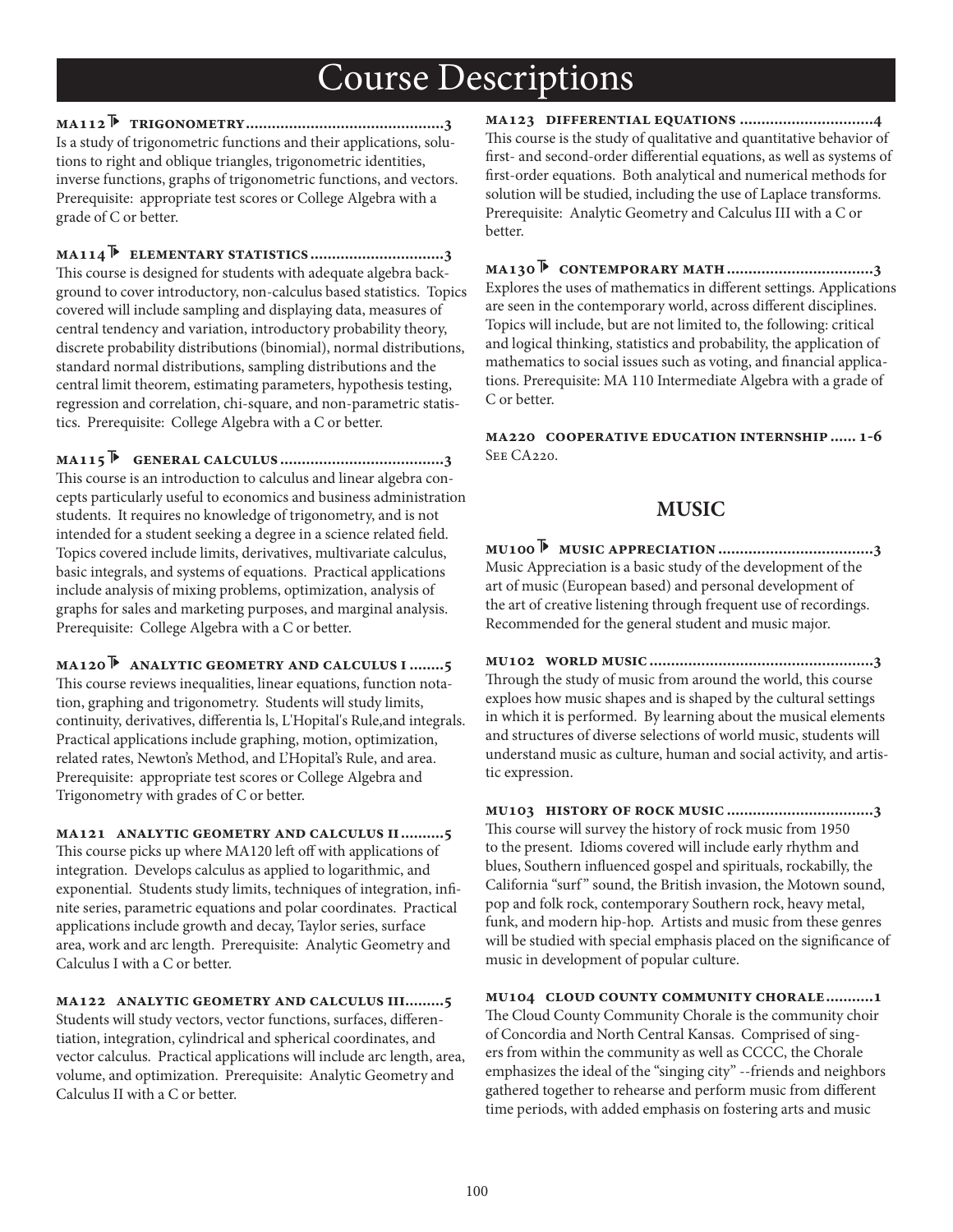within Concordia and the broader region. Rehearsals are held once weekly with performances throughout the year. No audition is required.

**mu110 harmony and ear training i....................4** Harmony and Ear Training I is the study of the structure and components of western music. This study will include the fundamental concepts of notation, tonality, intervals, chords, melodic organization, rhythm, harmonic progression and analysis. Additional aural skills concepts of dictation and sight singing will also be covered.

**mu111 harmony and ear training ii...................4** Harmony and Ear Training II is the intermediate study of the structure and components of western music and builds on the concepts explored in Harmony and Ear Training I. This study will include supplemental concepts of notation, tonality, intervals, chords, melodic organization, rhythm, harmonic progression and analysis. Additional aural skills concepts of dictation and sight singing will also be covered. Prerequisite: Harmony and Ear Training I or consent of instructor.

**mu112 harmony and ear training iii ....................4** Harmony and Ear Training II is an advanced level course with the addition of altered chords, ninth, eleventh and thirteenth chords and simple and complex methods of modulation, plus advanced ear training procedures including harmonic as well as melodic dictation and sight singing. Prerequisite: Harmony and Ear Training II.

**mu113 harmony and ear training iv.....................4** Is a continuation of Harmony and Ear Training III. Prerequisite: Harmony and Ear Training III.

**mu117 college band ..................................................1** The "Rolling Thunder" is the college activity band. This ensemble rehearses twice per week and performs in a college service capacity at athletic contests and other appropriate campus and community events.

**mu118 college band ii...............................................1** This course is a continuation of College Band. The "Rolling Thunder" is the college activity band. This ensemble rehearses twice per week and performs in a college service capacity at athletic contests and other appropriate campus and community events.

**mu119 college band iii .............................................1** This course is a continuation of College Band II. The "Rolling Thunder" is the college activity band. This ensemble rehearses twice per week and performs in a college service capacity at athletic contests and other appropriate campus and community events.

**mu126 concert band..................................................1** Concert Band rehearses one day weekly and will perform a formal concert each semester. Literature performed will be from the traditional as well as modern band repertoire and will include works from such representative composers as Gustav Holst, Ralph Vaughan-Williams, John Philip Sousa, and Johan DeMeij. Prerequisite: Proficiency on a traditional wind or percussion instrument.

**mu127 jazz ensemble..................................................1** Jazz Ensemble is a small instrumental group designed to perform in the popular idiom, including rock, soul, folk type, and country music. This group is primarily a public performing ensemble that is small enough to be mobile yet large enough to perform all types of music in the popular fields. By audition. Jazz meets three times a week for fifty-five minutes each, one hour credit.

**mu130 applied music: voice.....................................1** Applied Music: Voice provides the opportunity for the student to improve his singing skills in a direct teacher-to-student instructional setting. Technical skills and their application will be explored within a varied song repertoire.

**mu131 applied music: instrument .........................1** Applied Music: Instrument is for individual instruction in instrument of student's choice beginning with student's level of competency.

**mu132 applied music: piano .................................1** Applied Music: Piano is for individual instruction in piano beginning with the student's level of competency and developing piano techniques and building a repertoire.

**mu134 applied music: voice ii.................................1** Applied Music: Voice II is a continuation of Applied Music: Voice. It involves private instruction in voice techniques. Appropriate skills and applications will be addressed through preparation of appropriate literature for recital performance.

**mu135 applied music: instrument ii......................1** Applied Music: Instrument II is a continuation of Applied Music: Instrument. It involves private instruction in instrumental techniques. Appropriate skills and applications will be addressed through preparation of appropriate literature for recital performance.

**mu136 applied music: piano ii.................................1** Applied Music: Piano II is a continuation of Applied Music: Piano. It involves private instruction in piano techniques. Appropriate skills and applications will be addressed through preparation of appropriate literature for recital performance.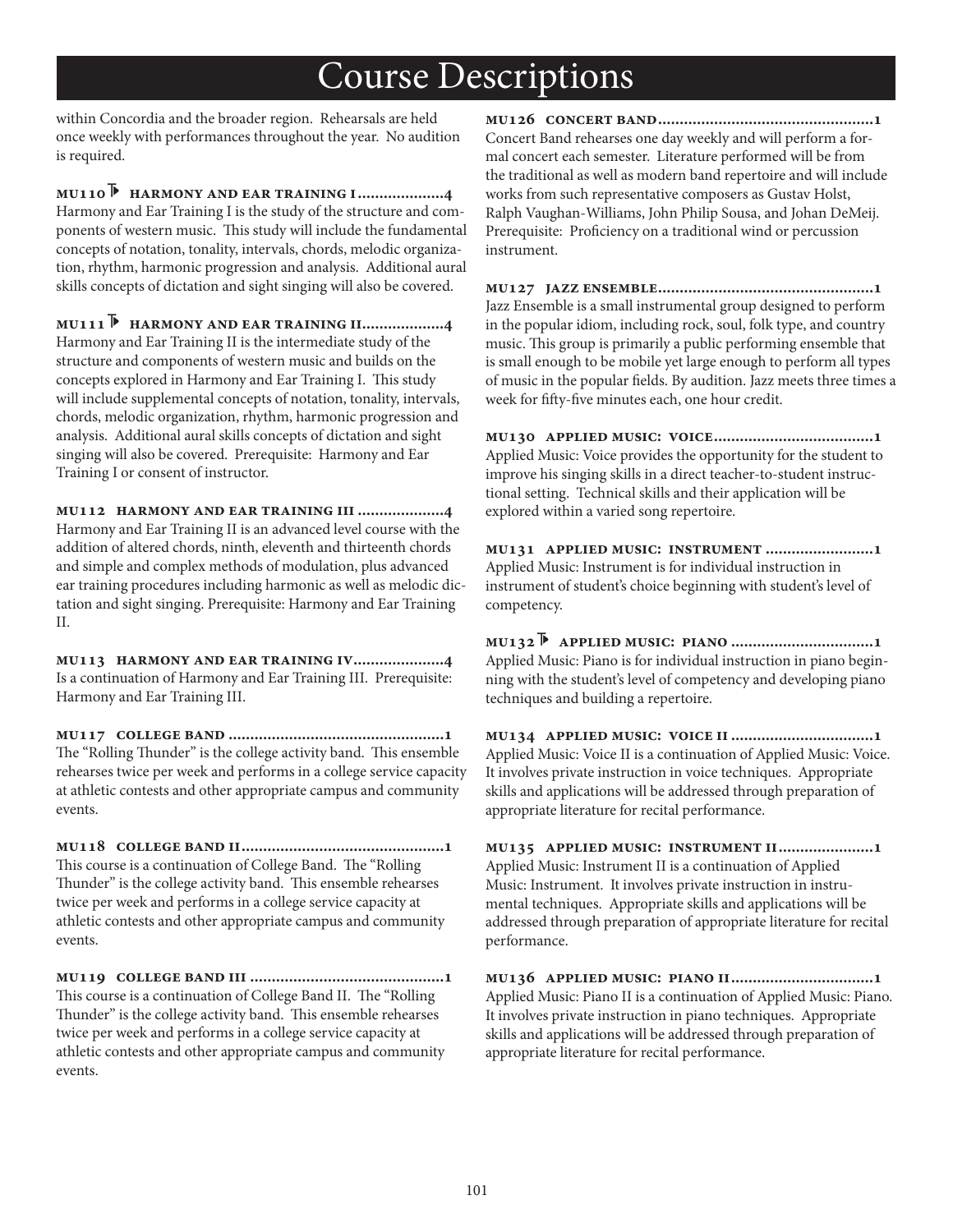**mu137 applied music: voice iii................................1** Applied Music: Voice III is a continuation of Applied Music: Voice II. It involves private instruction in piano techniques. Appropriate skills and applications will be addressed through preparation of appropriate literature for recital performance.

**mu138 applied music: instrument iii.....................1** Applied Music: Instrument III is a continuation of Applied Music: Instrument II. It involves private instruction in piano techniques. Appropriate skills and applications will be addressed through preparation of appropriate literature for recital performance.

**mu139 applied music: piano iii ................................1** Applied Music: Piano III is a continuation of Applied Music: Piano II. It involves private instruction in piano techniques. Appropriate skills and applications will be addressed through preparation of appropriate literature for recital performance.

**mu146 chamber singers.............................................1** Chamber Singers is the flagship ensemble of CCCC that performs for college, community and area events. Emphasis is placed on performance, literature and musicianship. This ensemble performs frequently. Memembership is by audition.

**mu147 chamber singers ii .........................................1** Chamber Singers II is a continution of Chamber Singers. Chamber Singers is the flagship ensemble of CCCC that performs for college, community and area events. Emphasis is placed on performance, literature and musicianship. This ensemble performs frequently. Memembership is by audition.

**mu148 chamber singers iii........................................1** Chamber Singers III is a continuation of Chamber Singers II. Chamber Singers is the flagship ensemble of CCCC that performs for college, community and area events. Emphasis is placed on performance, literature and musicianship. This ensemble performs frequently. Memembership is by audition.

**mu160 concert choir ................................................1** Concert Choir is a large, mixed-voice ensemble that performs for collegiate and community events. Emphasis is placed on developing musical skills, exploring diverse musical literature, and offering a challenging and satisfying musical experience. Rehearsals are held twice weekly. No audition is required.

**mu160 concert choir II ............................................1** Concert Choir II is a continuation of Concert Choir.

**mu220 cooperative education internship...... 1-6** See CA220.

\* A lab fee will be assessed for these courses.

## **NURSING**

**\*nr111 health assessment for nurses ..................3**

This course is designed to provide students with a basic understanding and working knowledge of health assessments to begin making clinical judgments. Opportunities are provided for students to demonstrate competencies of the individual across the life span. Emphasis is placed on the interview process and recognition of expected findings for history and physical examination of each system. Prerequisite: Anatomy & Physiology, Human Growth & Developement, Intermediate Algebra or higher with a grade C or higher, admission to the associate degree nursing program, and NR111 taken concurrently or completed with an 80% (B) or higher.

**\*nr111 lifespan nursing i.........................................6** This course is an introduction to the professional role of the nurse and nursing process. Foundational psychomotor skills, safe practice, and basic communiation skills are taught to provide care to adults and older adults. Requisite lab and clinical experiences are part of this course. Prerequisite: Anatomy & Physiology, Human Growth and Development, General Psychology, Intermediate Algebra or higher with grade C or higher, admission to the associate degree nursing program, and NR110 taken concurrently or completed with an 80% (B) or higher.

**\*nr112 lifespan nursing ii ........................................9** This course is an introduction to the care of healthy families, health promotion, and patient centered care associated with common acute and chronic physical and psychosocial health alterations across the lifespan. Requisite lab and clinical experiences are part of this course. Prerequisite: Successful completion of Lifespan Nursing I and Health Assessment for Nurses with a grade of 80% (B) or higher.

**\*nr114 pharmacology ii...........................................2** This course focuses on nursing implications associated with pharmacologic therapy for patients across the lifespan experiencing acute and chronic health alterations. Prerequisite: Successful completion of Lifespan Nursing I and Health Assessment for Nurses with a grade of 80% (B) or higher.

**\*nr115 pharmacology iii .........................................2** In this course, students continue their study of pharmacology and nursing implictions across the lifespan. Specific prototypes of selected drug classifications provide the framework for understanding the action, use, adverse effects and nursing implications of medications. The nurse's role in drug administration, assessment, and patient education are emphasized. Prerequisite: Pharmacology II with grade 80% (B) or higher or admission to the Nursing Program with Advanced Standing.

**\*nr210 lpn to rn bridge course..............................1** This course focuses on professional standards, scope of practice, clinical reasoning and psychomotor skills for the Registered Nurse.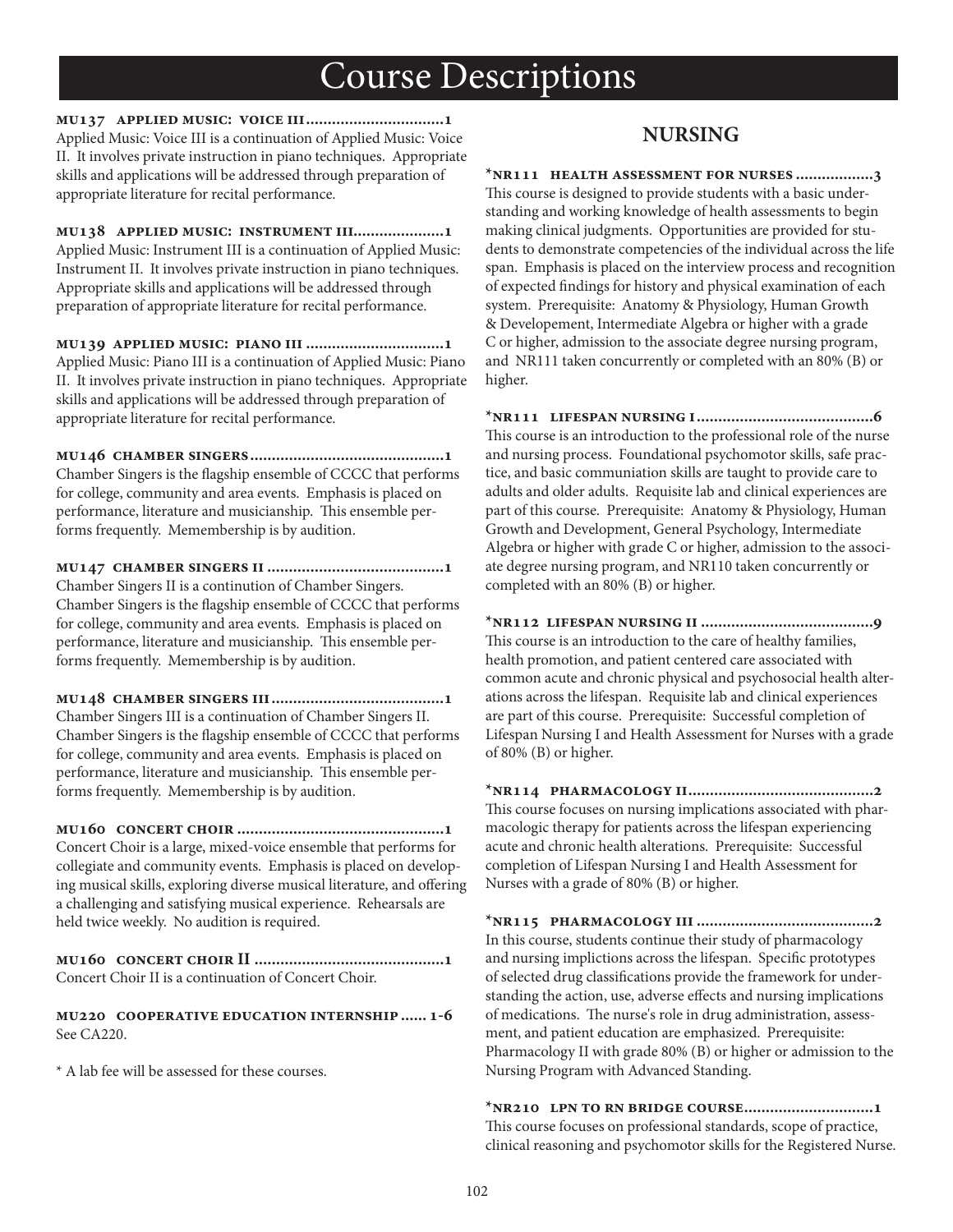Prerequisite: Completion of a practical nurse program, LPN licensure or candidate for licensure, admission to the ADN program, Anatomy and Physiology, Human Growth and Development, Intermediate Algebra, and Pathophysiology.

**\*nr211 lifespan nursing iii......................................9** This course builds to provide care for patients with complex, acute and chronic, physical and psychosocial health problems. The concepts of prioritization and clinical judgment are incorporated to provide care for patients across the lifespan. Requisite lab and clinical experiences are part of this course. Prerequisite: Successful completion of Lifespan Nursing II, Pharmacology II with a grade 80% (B) or higher. (or) LPN licensure, Concurrent NR210, Anatomy and Physiology, Human Growth and Development, General Psychology, English Composition I, Intermediate Algebra, Pathophysiology with a grade C or higher and admission to the ADN program.

**\*nr212 lifespan nursing iv .......................................9** This course addresses emergent and multisystem healthcare problems. It supports the transition of the student to the professional role of the nurse. Requisite lab and clinial experiences are part of this course. Prerequisite: Pharmacology II and Lifespan Nursing III with a grade 80% (B) or higher.

**nr220 cooperative education internship....... 1-6** See CA220.

\* A lab fee will be assessed for these courses.

## **PHYSICAL EDUCATION**

**pe101 team sports i....................................................1** Is designed to give the student an opportunity to participate in physical education activities of a team nature. Areas of interest includes, but are not limited to, soccer, men's basketball, women's basketball, volleyball, baseball, softball, and men's and women's track.

**pe102 team sports ii ..................................................1** Is designed to give the student an opportunity to participate in physical education activities of a team nature. Second semester activities are basketball, volleyball, and softball.

**\*pe108 archery ...........................................................1** Is designed for students interested in the sport of archery. The course will teach the student fundamentals in archery skills and competition.

**pe110 total fitness....................................................1** Is designed to bring about changes in the body as manifested by physical exercise. This course can be physically demanding, but very satisfying for those interested in improving their physical condition. Students will be informed on how to correctly use all of the equipment in the fitness center, and will have the opportunity to ask questions of the instructor or the fitness center staff member on duty when working out.

**pe125 fitness for life................................................1** The primary purpose of this course is to acquaint students with a basic knowledge, understanding and value of physical activity as related to optimal healthful living.

**pe126 cheerleading i ................................................1** Is designed to teach the student the fundamentals of cheerleading. This is a first level cheer class. Students will learn beginning stunting including the preparation and practice of routines, weight conditioning programs, knowledge of personal health and selfmotivation, as well as focusing on cheer techniques. Students will also learn cheer terminology, choreography, and other related topics. (With approval of Cheer Coach.)

**pe127 cheerleading ii...............................................1** Is designed to teach the student the fundamentals of cheerleading. This is the second level of cheerleading. Students will be expected to be role models and help teach the advanced stunting to the first level students. This includes the preparation and practice of routines, weight conditioning programs, knowledge of personal health and self-motivation, as well as focusing on stunting techniques. Students will also learn stunting terminology, choreography, and other cheer related topics. (With approval of Cheer Coach.)

**pe128 dance team i.....................................................1** Is designed to teach the student the fundamentals of dance. This is a first level dance class that will include the preparation and practice of routines, weight conditioning programs, knowledge of personal health and self-motivation, as well as focusing on jazz, hip hop, lyrical, and modern dance techniques. Students will also learn dance terminology, choreography, and other dance topics. (With approval of Dance Coach.)

**pe129 dance team ii ...................................................1** Is designed to teach the student the fundamentals of dance. This is a second level class where the students will be more involved with helping demonstrate techniques and will include the preparation and practice of routines, weight conditioning programs, knowledge of personal health and self-motivation, as well as focusing on jazz, hip hop, lyrical, and modern dance techniques. Students will also learn dance terminology, choreography, and other dance related topics. (With approval of Dance Coach.)

**pe130 introduction to physical education........3** Surveys the modern program of physical education, fitness and sport as to its history, philosophy, aims and objectives. It covers a broad scope of topics including personal fitness, scientific foundations, exploring careers professional development, coaching and athletics and social foundations.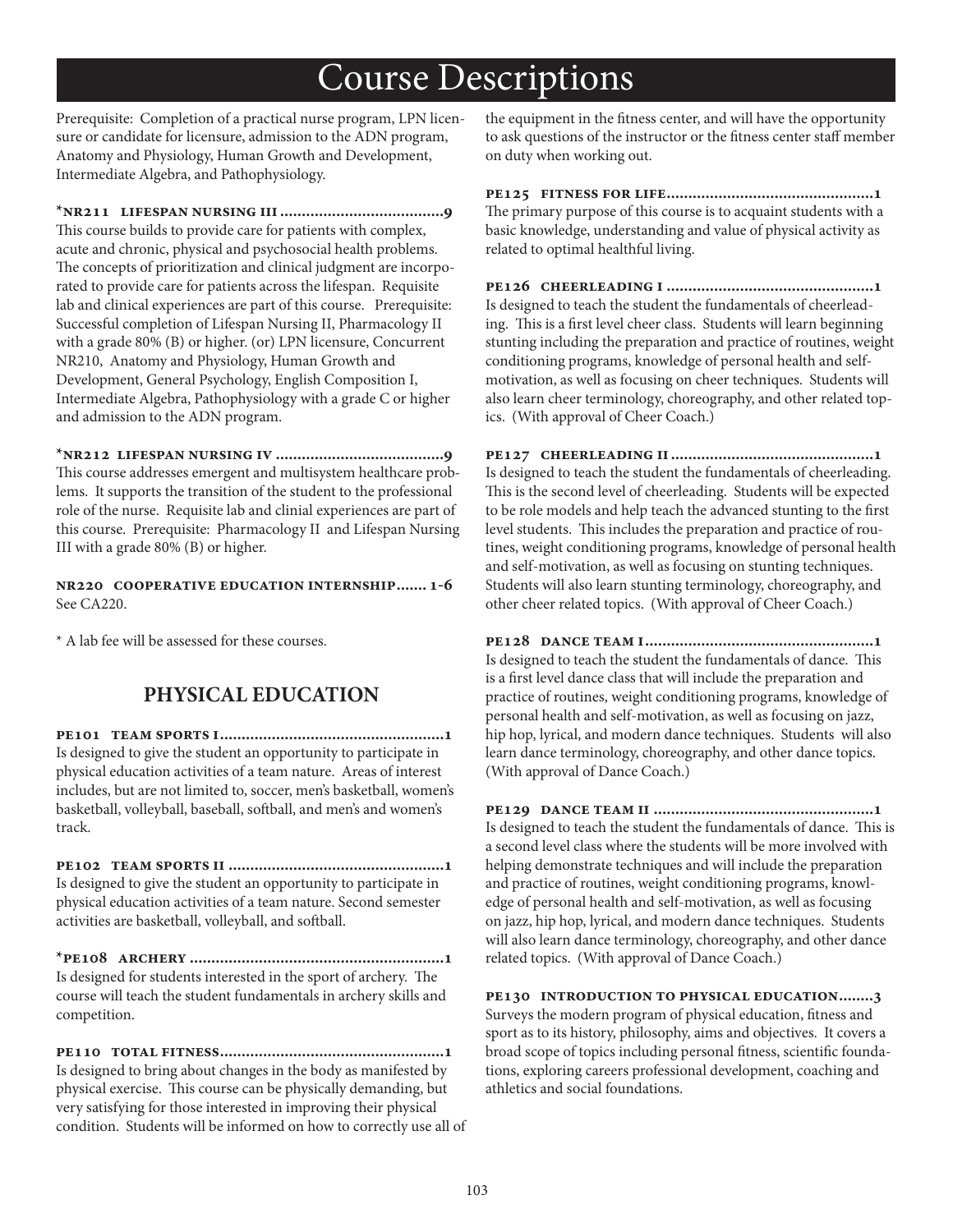**\*pe131 first aid and safety .................................3** Acquaints the student with safety and first aid (treating injuries and sudden illnesses) in the home, school, and community. The National Safety Council first aid course and American Heart Association Heartsaver and Healthcare Provider courses are offered

**pe134 personal and community health...............3** The study of personal health and wellness of the individual. The course examines several areas of wellness to include the physical, psychological, social, intellectual, spiritual, and environmental dimensions. The student will assess him/herself in numerous areas of lifestyle (i.e. stress, physical fitness, nutrition, destructive behaviors, communicable diseases, chronic diseases) and examine ways to improve his/her health for the future.

**pe135 concepts of physical education.................1** The primary purpose of this course is to acquaint students with a basic knowledge, understanding and value of physical activity as related to optimal healthful living. The course will include physical fitness assessment, exercise prescription, nutrition, weight management and stress management.

**pe136 theory of coaching .......................................3** A comprehensive introduction to the art and science of coaching. This course introduces a positive coaching philosophy, the principles of coaching as digested from the fields of sport psychology, sport pedagogy, sport physiology, sport medicine, and sport management. This course includes American Sport Education Program Coaching Principles certification (K.S.H.S.A.A. - Level 1 certification)

**pe137 introduction to recreation .......................3** This course is designed to introduce the student to the nature, scope and history of recreation, leisure services, and outdoor education. It examines trends and issues of leisure studies and out-of-door recreation, and potential of these areas of service as a profession.

**pe139 techniques of coaching basketball .........2** Is designed to provide coaches with the skills needed to organize and develop a quality basketball program. It will include basketball techniques, strategies, theories, philosophies of offense and defense, also organizational, administrative skills to handle parents, players, assistant coaches and school personnel. Class will consist of lectures, small group activity, videos, observations and gymnasium activity.

**pe140 techniques of coaching volleyball .........2** Is designed to provide coaches with the skills needed to organize and develop a quality volleyball program. It includes volleyball techniques and tactical strategies (offenses and defenses) of the game.

**pe141 personal wellness......................................3** The study of personal health and wellness of the individual. The course examines several areas of wellness to include the physical, psychological, social, intellectual, spiritual, and environmental dimensions. The student will assess him/herself in numerous areas of lifestyle (i.e. stress, physical fitness, nutrition, destructive behaviors, communicable diseases, chronic diseases) and examine ways to improve his/her health for the future.

**pe143 total fitness ii................................................1** This class is designed to bring about continued changes in the body as manifested by increased amounts of physical exercise. This course is physically demanding, but very satisfying for those interested in continuing to improve their physical condition. Prerequisite: Total Fitness.

**\*pe144 archery ii........................................................1** This class is designed for students interested in the sport of archery. This course is designed to teach the student more advanced archery skills and levels of competition.

**pe146 concepts of team sports...............................3** This course is to provide learning experiences that will lead to the development of basic skills in team sports. In addition to skill acquisition, the course will focus on how to plan, implement, and explain the different sports/activities that are presented. An emphasis will be placed on the use of the game stages and movement framework as a guide for designing a variety of sport game experiences. Students will be expected to achieve an intermediate level of skill in the selected team sports. Practice outside of class time may be necessary for some students to achieve the expected performance level.

**pe148 introduction to sports management .......3** Introduction to the discipline of sports management and its vast array of career opportunities. Successful management is required in all segments of the sport industry whether professional or amateur, private or public, school-related or club, community or national, and at all levels of competition.

### **pe150 basic care and prevention of athletic**

 **injuries i ...........................................................3** Is designed for students interested in the prevention and care of athletic injuries. Basic principles of all aspects of athletic training are covered. Through lectures on specific injuries and practical lab experiences, the student will learn how to recognize and care for common athletic injuries. This course is open to all students, it is a first semester requirement for students in the Athletic Training Program.

#### **pe151 basic care and prevention of athletic**

 **injuries ii..........................................................3** This course is designed for students interested in the evaluation, treatment, and rehabilitation of upper extremity athletic injuries.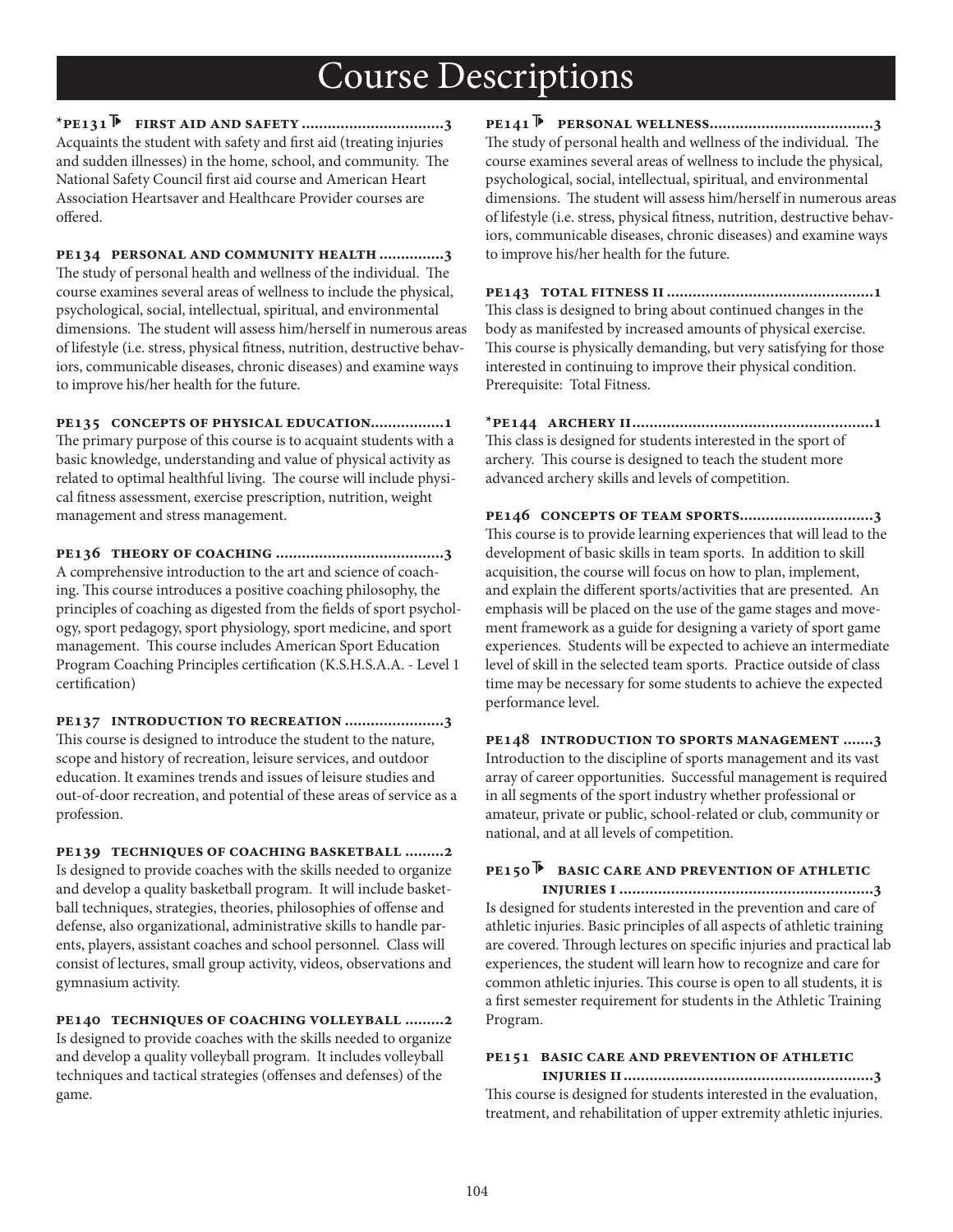The anatomy involved in specific injuries that commonly occur in athletics and evaluation techniques will be emphasized. The use of therapeutics modalities and rehabilitation exercises for athletic injuries will be presented. Through lectures on specific injuries and practical lab experiences the student will learn about basic athletic training. This course is open to all students. This course is a second semester requirement for students in the Athletic Training program. Prerequisite: Basic Care & Prevention of Athletic Injuries I with passing grade or consent of instructor.

#### **pe155 recognition & care of athletic injuries..3**

This course will acquaint the student with the first-response recognition, evaluation and treatment techniques for more than 110 sport related injuries and illnesses. It will cover treatment of injuries and illness, injury prevention, as well as cardiopulmonary resuscitation (CPR) for young adults. This course includes American Sport Education Program Sport First Aid Certification (K.S.H.S.A.A. - Level 2 certification).

#### **pe156 principles of strength & conditioning ................................................2**

This course is designed to provide students with the theoretical and practical knowledge of the physiological, biomechanical and administrative aspects of designing and supervising safe and effective strength and conditioning programs for youth through adult populations.

**pe160 varsity sports: baseball..............................1** A sport for baseball players. It begins the first day of classes for the fall semester and ends with the regional and national baseball tournaments in May. Baseball consists of skill development, intended to produce a competitive baseball team, in pitching, fielding and hitting skills.

**pe161 varsity sports: basketball .........................1** A sport for basketball players. Practice begins the first of October and concludes in March. Preseason conditioning starts four weeks preceding regular practice. Players will practice six days a week and play approximately 30 regular season games.

**pe162 varsity sports: track ...................................1** A sport for track and field athletes. Athletes are expected to participate in all practices and meets scheduled by the coach.

**pe165 varsity sports: softball..............................1** A sport for softball players, which includes Fall and Spring Semester participation. Softball consists of daily practices and a schedule of approximately 20 games in the Fall and 50 games in the Spring.

**pe167 varsity sports: cross country ...................1** A sport for distance runners. It begins in August or at the start

of the Fall Semester and ends with the National Championship in November. Cross country consists of a variety of hill, road and track workouts to better develop the cardiovascular system.

**pe168 varsity sports: volleyball .........................1** This class is designed to bring about changes in the body as manifested by physical exercise. This course can be physically demanding, but very satisfying for those interested in improving their physical condition. Students will be informed on how to correctly play the game of volleyball, and will have numerous opportunities to play the game as well. Also students will be provided the opportunity to ask questions of the instructor training or competing.

**pe169 varsity sports: wrestling ...........................1** A sport for wrestlers. The course begins the first day of classes for the fall semester and ends with the regional wrestling tournaments in February. Wrestling consists of skill deelopment intended to produce a nationally competitive NJCAA wrestling program in all aspects.

**pe185 varsity sports: basketball ii......................1** Students will comprehend and demonstrate the fundamental skills of shooting, passing, dribbling, and rebounding the basketball. Students will learn to analyze and demonstrate these skills within a competitive environment. This course is a continuation of Varsity Sports: Basketball.

**pe220 cooperative education internship ....... 1-6** See CA220.

**pe250 stress management ........................................3** This course will study the mind-body relationship and the psychophysiology of stress including the relationship of the stress reaction to specific illnesses and disease. The course will cover an understanding of the basic principles of stress management through coping skills, the study of the mind-body relationship in stress management, cognitive reappraisal of daily life stressors, and techniques to deal with these stressors. The cognitive strategies and relaxation techniques are cornerstones for optimal health and can help one manage stressors in a healthful and productive manner.

\* **A lab fee will be assessed for these courses.**

## **PHARMACY TECHNICIAN**

**pm101 community pharmacy practice..................1** In this course, we examine the history and roles of pharmacists and pharmacy technicians, we look at the evolution of laws and regulations that guide the practice of community pharmacies,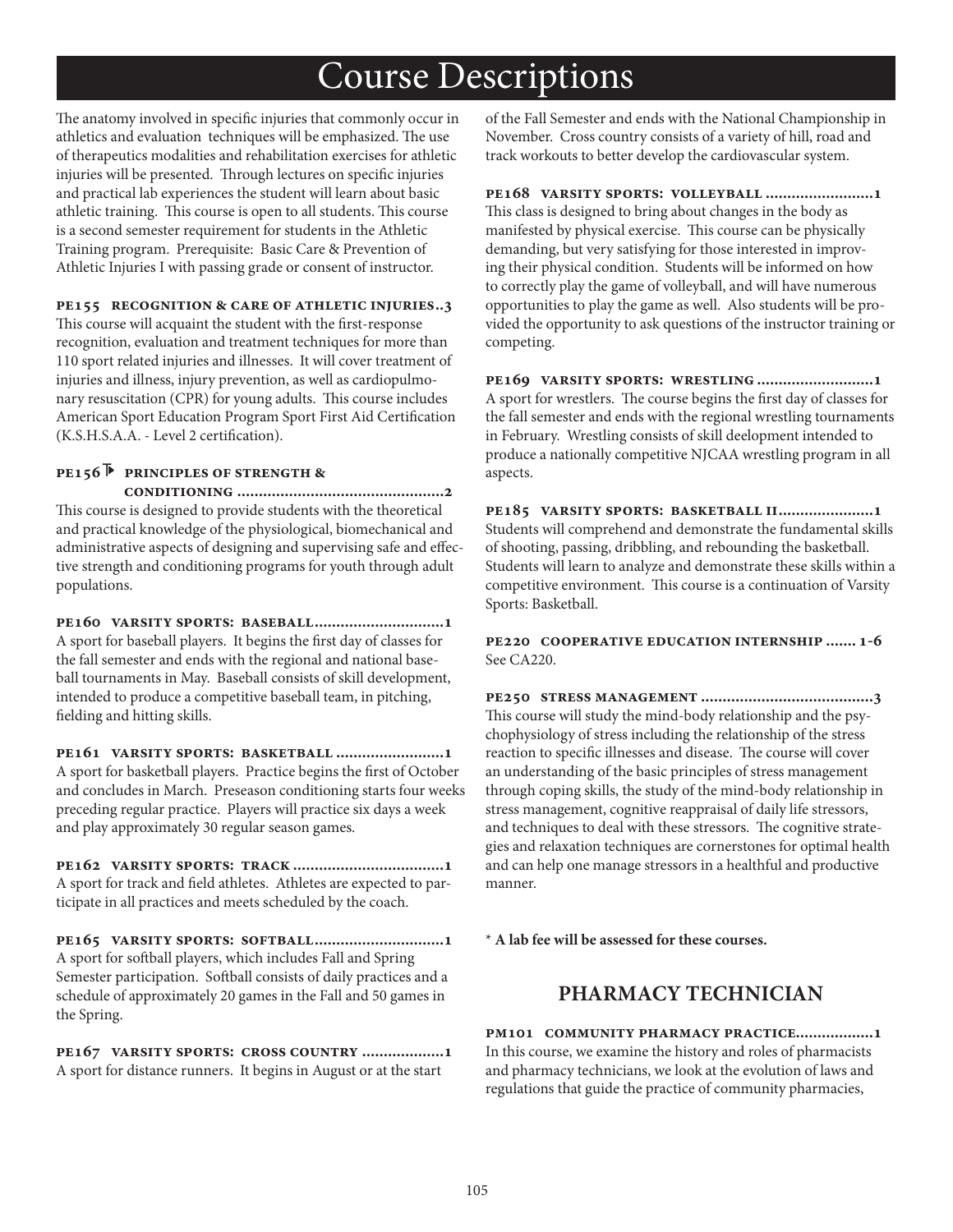begin basic patient prescription processing, introduce extemporaneous compounding, and explore the changing face of community pharmacy away from dispensing only functions.

**pm102 healthcare law overview ..........................1**

The purpose of this course is to introduce principles of law and ethics in pharmacy. The course will examine the federal and state laws that impact the practice of pharmacy, while emphasizing the legal and ethical principles applied by staff in their daily decisionmaking. Students will learn the governmental framework within which pharmacy is practiced, as well as acquire an understanding of the laws, regulations, and the ethical responsibilities applicable to pharmacy staff so that they will be able to protect the public and ensure patients' well-being.

**pm103 pharmacology for pharm tech.................3**

In this class we examine the various drug classes and the mechansms of action for many drugs. This course provides students a comprehensive pharmacology background to further prepare them for employment in community, institutional and other pharmacy settings.

#### **pm110 hospital and speciality pharmacy**

 **practice...............................................................1** Explores the role of pharmacy technicians and the practice of pharmacy in the hospital, specialty, and institutional setting. This course covers institutional and pharmacy organization, operation, terminology, medication distribution systems, packaging and preparation of intravenous admixtures.

**pm111 pharmacy calculations ..............................3** In this course we continue to build upon the skills acquired in Medical Math but focus on more complex forms of non-sterile and sterile compounding of pharmaceuticals. Pharmacy technicians are increasingly being asked to assist the pharmacist in calculating appropriate dose and dosage form. It is vital that the advanced technician be able to confidently and accurately perform these functions.

### **pm112 medication safety and advanced**

 **practice...............................................................1** Exploration of Medication Therapy Management and the pharmacy technician's role in assuring best pratice and patient safety. Technicians are being increasingly relied on to assist pharmacists in caring for patients needs outside of drug dispensing. Through examination of over the counter, natural health, and complementary health options, the student will be well prepared to assist the pharmacy customer on the retail side of the counter.

## **PHILOSOPHY**

**ph100 introduction to philosophy ...................3** Is a survey course designed to increase the student's understanding of their own ideas, the ideas of philosophers, and the ideas of their fellow students. Topics covered include: logic, epistemology, ethics, pragmatism, and existentialism.

**ph101 introduction to critical thinking .......3** Is designed to help students recognize inaccurate and fallacious reasoning and identify and practice good thinking. Students will apply the standards of good reasoning to traditional and contemporary ethical, social, economic and political problems.

**ph105 ethics ............................................................3** Ethics explores basic concepts, theories, and methods of moral philosophy, their application to specific moral problems, and aspects of the rich history of moral philosophy Traditional Ethical Philosophers are discussed such as Bentham, Mill, and Kant, to name a few. Moral problems and social issues such as abortion, capital punishment, business practices, and sexuality are examples of subjects examined from various viewpoints and philosophies.

## **RELIGION**

**re104 world religions...........................................3** Discusses religions of mankind set in historical perspective. The course will focus upon the basic teachings of each of the major religions of the world, their founders, geographic distribution and importance in the theological world.

## **SCIENCE**

**\*sc101 general biology +......................................4** Engages the non-biology major in explorations of the unity and diversity of organisms with particular attention devoted to the commonalities. Students are involved in various investigative simulations and extended laboratory activities. Study begins with the chemical foundation of life and culminates with interactions between organisms and environment. This course combines three hours lecture and one and one-half hours of laboratory time.

**\*sc103 physical science +......................................5** Is a study of man's physical world emphasizing fundamental universal laws and their implications in modern living through observations and analysis of sensible data. This study may include (but is not limited to) topics in the following areas: astronomy, chemistry, geology, meteorology, and physics. This course combines three hours of lecture and three hours of laboratory time. Prerequisite: Elementary Algebra with a C or better or appropriate Accuplacer/ACT scores.

**\*sc104 geology + ....................................................4** This course provides a study of the basic landforms and geological processes. Topics include Earth structure and composition, erosional and depositional processes, minerals and rocks, stream flow, glaciation, plate tectonics, and groundwater. This course includes three hours lecture and one and one-half hours laboratory time.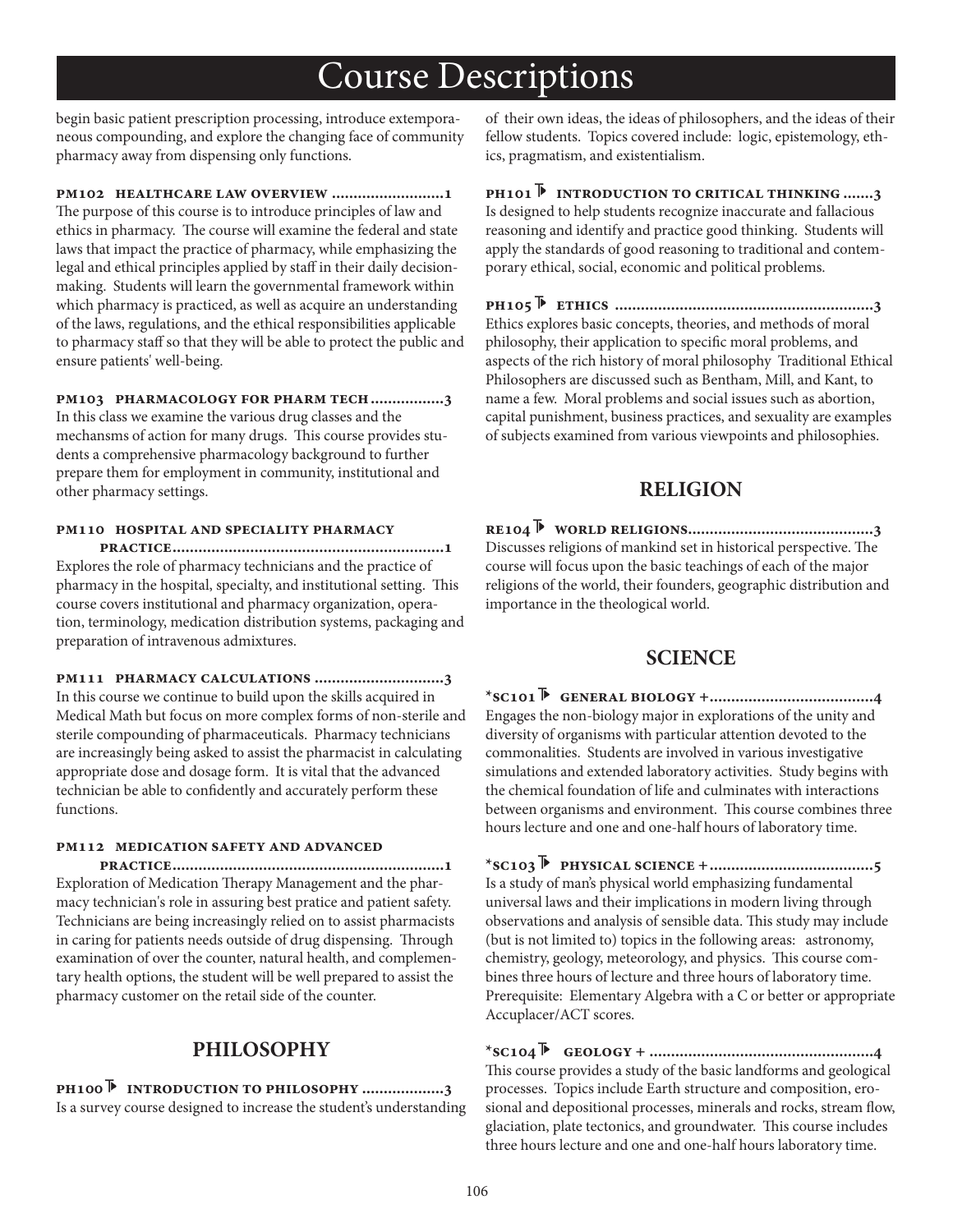**\*sc105 general astronomy +................................4** This course is an introduction to space science designed to acquaint students with the history of astronomy, the universe, the solar system, the Sun and other stars, the evolution and properties of celestial bodies, and astronomical phenomena. This course includes three hours lecture and one and one-half hours laboratory time.

**\*sc107 meteorology +............................................4** This course introduces the nature, origin, processes, and dynamics of the Earth's atmospheric environment. Content will focus on: (1) weather systems and processes, (2) seasonal trends, (3) atmospheric circulation, pressure, and moisture, (4) storm development, (5) air pollution, and (6) anthropogenic influences on weather and climate. This course includes three hours lecture and one and one-half hours laboratory time.

**\*sc109 applied physics .............................................3** The applied physics course is designed to teach the basic concepts of physics, while applying them to practical situations and situations pertaining to wind energy and wind energy generation. Students will use a hands-on approach to study the concepts of force, work, rate, resistance and energy as related to mechanical, fluid, electrical, and thermal systems. Prerequisite: Intermediate Algebra with a C or better or appropriate ACT/Accuplacer scores.

**\*sc110 principles of biology i + .........................5** Is a combined lecture and laboratory course for students planning to choose biological sciences as major and take additional courses in biology. Covers contents of basic biochemistry, cell structure and function, molecular biology, and genetics, integrated in an evolutionary perspective. Meets three hours of lecture and three hours of laboratory per week. Equivalent to Biology I for Majors With Lab approved by Kansas Board of Regents for system-wide transfer.

**sc111 microbiology lecture...............................3** Is a study of microorganisms with emphasis on bacteria including fundamentals of their morphology, physiology, genetics and relationship to health and disease. (This is a three-hour lecture only class. No lab is included. Students wishing to take Microbiology Lab will also need to enroll in SC112.) Prerequisite: A college level biological science course with a C or better.

**\*sc112 microbiology lab + ..................................2** Is an extended weekly time period during which students are given the opportunity to demonstrate via specific laboratory procedures, principles of microbial structure, function, and the relationship of microbes to health and disease. This course includes three hours laboratory time. Prerequisite: Microbiology Lecture (SC111) or concurrent enrollment.

**\*sc115 geology lab +.............................................1** This lab is intended as a hands-on approach to learning Earth materials and geological processes. Experiments will include: (1)

using the scientific method and science tools to interpret geologic data,  $(2)$  examining the cause and effects of geologic hazards,  $(3)$ identifying rocks and minerals, (4) simulating stream and coastal processes, (5) assessing groundwater pollution, (6) analyzing geologic maps, and (7) interpreting the geologic history of the Great Plains. This course includes one and one-half hours laboratory time. Prerequisite: Previous credit in Geology lecture and approval from instructor

**\*sc116 meteorology lab + .......................................1** This lab is a hands-on study of atmospheric processes. Students will apply the scientific method to learn the reason for seasons and the causes of precipitation, weather hazards (tornadoes and hurricanes), atmospheric phenomena (mirages, halos, and rainbows), air pollution, and climate change. This course includes one and one-half hours laboratory time. Prerequisite: Previous credit in Meteorology lecture and approval from instructor.

**\*sc117 general biology lab + .................................1** This is a laboratory class that is an opportunity for an extended weekly time period during which students are given the opportunity to demonstrate via specific laboratory procedures, principles of scientific method, cellular biology, enzymatic functions, diversity, evolution, and ecology. This course includes one and one-half hours laboratory time. Prerequisite: Previous credit in Biology lecture and approval from instructor.

**\*sc120 human anatomy & physiology i + ...........4** Is an introduction to the basic concepts of biochemistry, cytology, histology, and cellular physiology that relate to all tissues, organs and organ systems of the human body. This will include the following organ systems: integumentary, skeletal, muscular, and neural. This course includes three hours of lecture and one and one-half hours of laboratory time.

**\*sc121 human anatomy & physiology ii +..........4** Is a continuation of topics introduced in Human Anatomy and Physiology I as related to the following organ systems: cardiovascular, respiratory, gastrointestinal, excretory, endocrine, and reproductive. This course includes three hours of lecture and one and one-half hours of laboratory time. Prerequisite: Completion of or concurrent enrollment in Human Anatomy and Physiology I.

**\*sc125 human body dissection +.............................1** Is designed to give the more advanced student an opportunity for hands-on dissection experience with a human cadaver. This course includes one and one-half hours of laboratory time. Prerequisite: Completion of or concurrent enrollment in Human Anatomy & Physiology I.

**\*sc126 anatomy and physiology + ......................5** Anatomy and Physiology is an introduction to the basic concepts of biochemistry, cytology, histology, and cellular physiology that relate to all tissues, organs and organ systems of the human body. It will include the following organ systems: integumentary,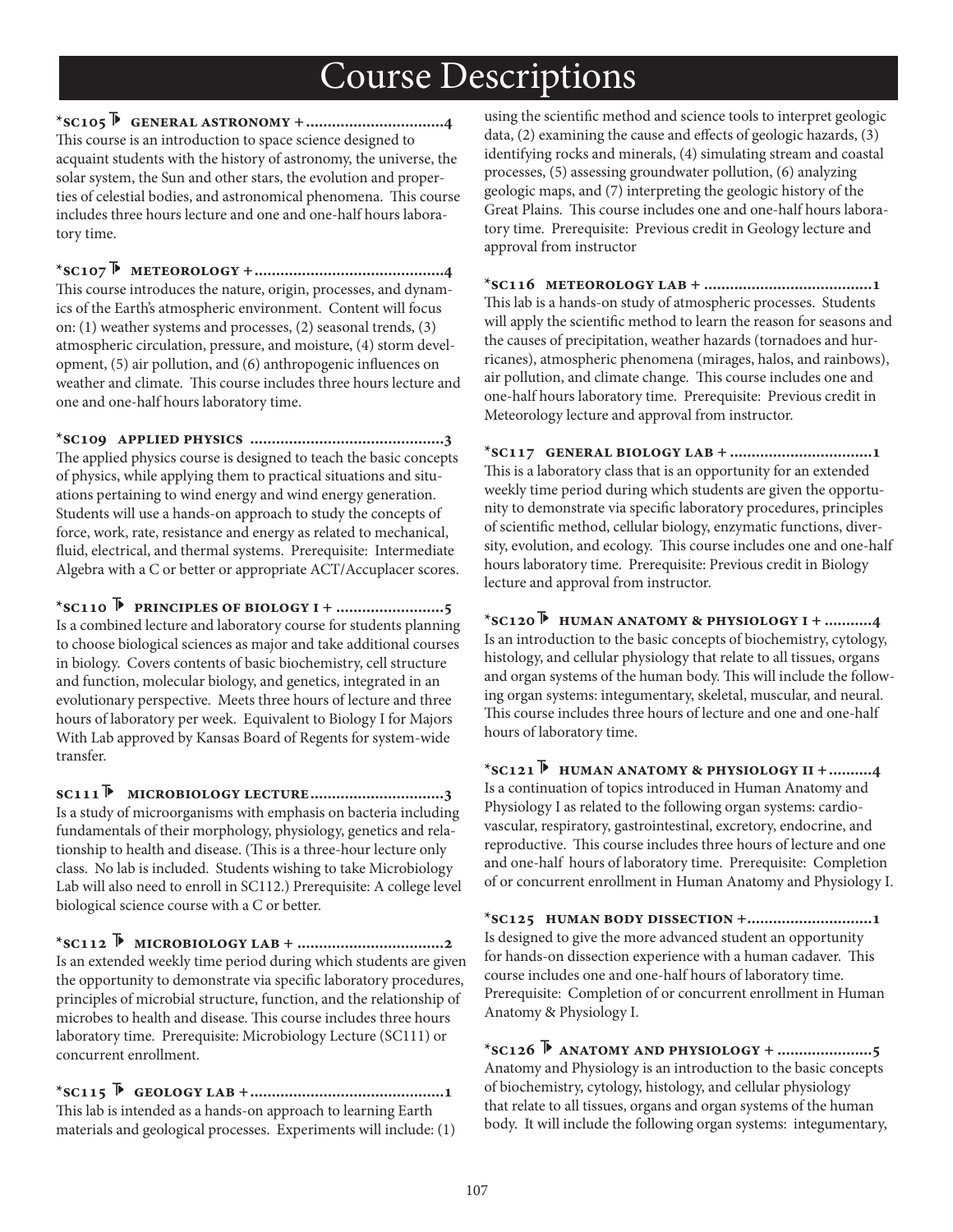skeletal, muscular, neural, senses, endocrine, circulatory, respiratory, urinary, digestive, and reproductive. This course includes three hours of lecture and three hours of laboratory time.

**sc128 pathophysiology ............................................4** Focuses on pathophysiologic concepts related to the functional and structural changes that accompany disease processes and the application of basic concepts to body systems and selected disease processes. Etiologies, signs, symptoms, courses, and complications of common diseases of the following organ systems are included: neurologic, endocrine, reproductive, hematologic, cardiovascular, lymphati, pulmonary, renal and urologic, digestive, musculoskeletal, and integumentary. This course is a four hour lecture class. This course has no lab. Prerequisite: SC126 Anatomy and Physiology or SC120 Human Anatomy and Physiology I and SC121 Human Anatomy and Physiology II.

**\*sc130 general chemistry +.................................5** Is an introductory course that assumes no previous experience with chemistry. The course includes a basic overview of inorganic, organic and biochemistry. This course includes three hour lecture and three hours laboratory time. Prerequisite: Elementary Algebra with a "C" or better or an appropriate ACT/Accuplacer math score.

**\*sc131 chemistry i +................................................5** Is an introductory course designed for engineering, allied health and science majors. Fundamental laws of chemistry, atomic theory and structure, chemical calculations, chemical bonding, gases and the kinetic molecular theory, chemical kinetics, acids, bases, and salts are covered in this course. This course includes threee hours lecture and three hours laboratory time. Prerequisite: Intermediate Algebra with a "C" or better or appropriate ACT/ Accuplacer scores.

**\*sc132 chemistry ii + ..............................................5** This course will focus on the following topics: properties of solids and solutions, chemical kinetics, chemical equilibrium and applications, acids and bases, spontaneity, entropy, and free energy, thermochemistry, and an overview of organic and biochemistry. This course includes threee hours lecture and three hours laboratory time. Prerequisite: Chemistry I with a C or better.

**sc137 natural hazards and disasters .................3** This course will examine the physical mechanisms that create natural hazards and disasters, explore the geographic distribution of disasters around the globe, and address how humans mitigate against and respond to them. Topics to be covered include tornadoes, equakquakes, tsunamis, volcanoes, floods, hurricanes, heat waves, and droughts, as well as some lesser-known and larger scale phenomena such as the El Nino/La Nina cycle, meteorite impacts, and global climate change. This course includes three hours lecture. This course has no lab. Students wishing to take Natural Hazards and Disasters Lab must enroll in SC138.

 **\*sc138 natural hazards and disasters lab + ....1** This lab will examine the physical mechanisms that create natural hazards and disasters, explore the geographic distribution of disasters around the globe, and address how humans mitigate against and respond to them. Topics to be covered include tornadoes, earthquakes, tsunamis, volcanoes, floods, hurricanes, heat waves, and droughts, as well as some lesser-known and larger scale phenomena such as El Nino/La Nina cycle, meteorite impacts, and global climate change. This course includes one and one-half hour lab time. Prerequisite: Previous or concurrent enrollment in SC137.

**\*sc140 college physics i + .....................................5** Is an introductory course covering the general topics of mechanics, static, and dynamic forces, energy, momentum and simple harmonic motion. Depending on the time and level of class preparation other material may be covered during the first semester, particularly heat and thermodynamics. College Physics I is recommended for majors in science and allied health. This course includes three hours lecture and three hours laboratory time. Prerequisite: College Algebra and College Trigonometry with a "C" or better or appropriate ACT/Accuplacer scores.

**\*sc141 college physics ii +...................................5** Is the second half of introductory physics covering the general topics of heat, sound, electricity, light, and modern physics. College Physics II is recommended for majors in science and allied health. This course includes three hours lecture and three hours laboratory time. Prerequisite: College Physics I with a C or better.

**\*sc142 university physics i +................................5** Is an introductory course covering the general topics of mechanics and heat and is recommended for majors in science and engineering. Extended laboratory are required as this course combines three hours of lecture and three hours of laboratory time. Co-requisite: Analytic Geometry and Calculus I.

**\*sc143 university physics ii +..............................5** Is the second half of introductory physics covering the general topics of sound, electricity, light, and modern physics. University Physics II is recommended for majors in science and engineering. This course includes threee hours lecture and three hours laboratory time. Prerequisite: University Physics I with a "C" or better.

**sc151 principles of biology ii +..........................5** A combined lecture and laboratory course for students planning to choose majors of biological sciences and take additional courses in biology. Covers contents of basic plant and animal morphology and physiology, biodiversity and phylogeny, population genetics, and principles of evolution and ecology. Meets three hours of lecture and three hours of laboratory per week. Equivalent to Biology II for Majors with Lab approved by Kansas Board of Regents for system-wide transfer.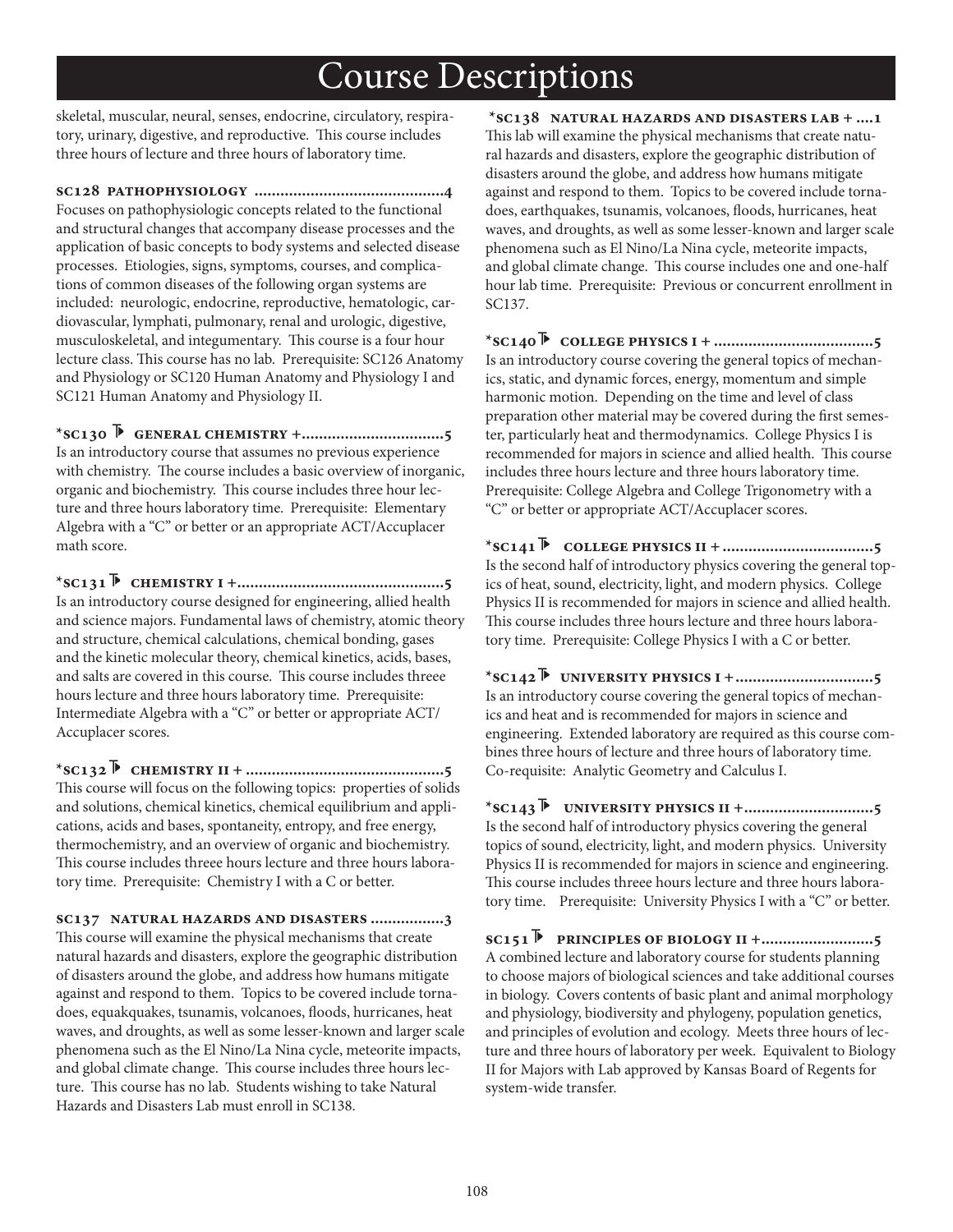**sc220 cooperative education internship ....... 1-6** See CA220.

**\* A lab fee will be assessed for these courses.**

**+3ese courses are considered lab courses.**

## **STUDENT DEVELOPMENT**

**sd099 personal assessment and planning ...........1** Allows students to assess their skills, aptitudes, interests, and values. It helps students: 1) determine what obstacles are interfering with their learning, 2) devise a plan to overcome these obstacles, and 3) gain the self-confidence and self-determination necessary for college success. All students with academic probation status are required to enroll in this course. Students may not drop or withdraw from this course without prior approval from the Vice-President of Academic Affairs.

**sd100 college skills and resources .....................1** Familiarizes incoming Cloud students with the campus, its facilities, procedures and regulations. Students are assisted in 1) defining their educational goals, 2) identifying courses and experiences that can help fulfill their goals and 3) accessing the support services necessary to achieve their goals. Required for first-time college students enrolled in nine or more credit hours.

## **SOCIAL SCIENCE**

**ss101 general psychology....................................3** A survey of methods, facts, and principles relating to basic psychological processes. Major topic areas include neural bases of behavior, learning and motivation, psychosocial development and abnormal psychology, human cognition, cognitive development, individual differences and social psychology. The classroom lab activities provide experience with methods of research and data collection.

**ss102 abnormal psychology ...................................3** Presents an overview of deviant behavior study, the concept of differential diagnosis categories of deviant behavior, an overview of the major theoretical models explaining deviant behavior and a discussion of major psychological and psychiatric models for treating and modifying deviant behavior.

**ss103 social psychology..........................................3** Is an introduction to the discipline that utilizes the scientific method to attempt to understand and explain how the individual's behavior, thoughts, and feelings are influenced by the actual, imagined or implied presence of others. Analysis of the self, culture and gender will be given special emphasis in regard to their direct and indirect influence upon human behavior.

**ss105 human growth and development............3** This course is a study of the self and steps which lead to psychological maturity. The class will include an analysis of our culture

in relationship to the needs for personal growth and will study the individual from conception through death. The course will cover physical, mental, and cultural needs for a rich and satisfying life.

**ss106 marriage and family...................................3** Is a study of mate selection, marriage, and the family from the psychological, sociological, biological, and developmental points of view. Included are the relationship of values to marriage, sex roles, dating and engagement, family planning, parenthood, family economics, communication and marital growth and fulfillment, and death in the family.

**ss107 human sexuality .............................................3** Is an introductory course focusing on the biological, psychological, social and legal aspects of human sexuality with the major emphasis on the development of wholesome attitudes toward the masculine and/or feminine elements of one's unique development.

**ss113 human relations .............................................3** Is an experience-oriented class which is designed to assist persons to focus upon themselves and others. Utilizing group interaction and discussion, emphasis is placed upon the development of listening and communication skills, conflict management, personal and interpersonal awareness, goal setting, and effective time management.

## **ss125 introduction to cultural**

 **anthropology .................................................3** Is designed to introduce students to the extraordinary diversity of human cultures. This variation is viewed as a reflection of each society's continuing need to adapt successfully to local, social and environmental conditions. While the course focuses chiefly upon primitive and nonindustrialized societies today (i.e., those living in the "ethnographic present"), past cultures are also surveyed from the perspectives of physical anthropology and archaeology.

**ss127 child psychology.........................................3** Child psychology is designed to cover the developmental aspects of physical, neurological, cognitive, psychosocial and personality development of the child from conception through adolescence. Research methods and genetic, behavioral and environmental theory will be included. This course will explore current impacts on behavior and development.

**ss129 introduction to social work ..................3** This course aims to assist students gain knowledge about the nature of social work practice including its values, ethics, roles and activities; understand some of the differences between conventional and progressive approaches to social work; understand more about themselves in regard to social work; and gain familiarity with the work done by social workers in the community and the world.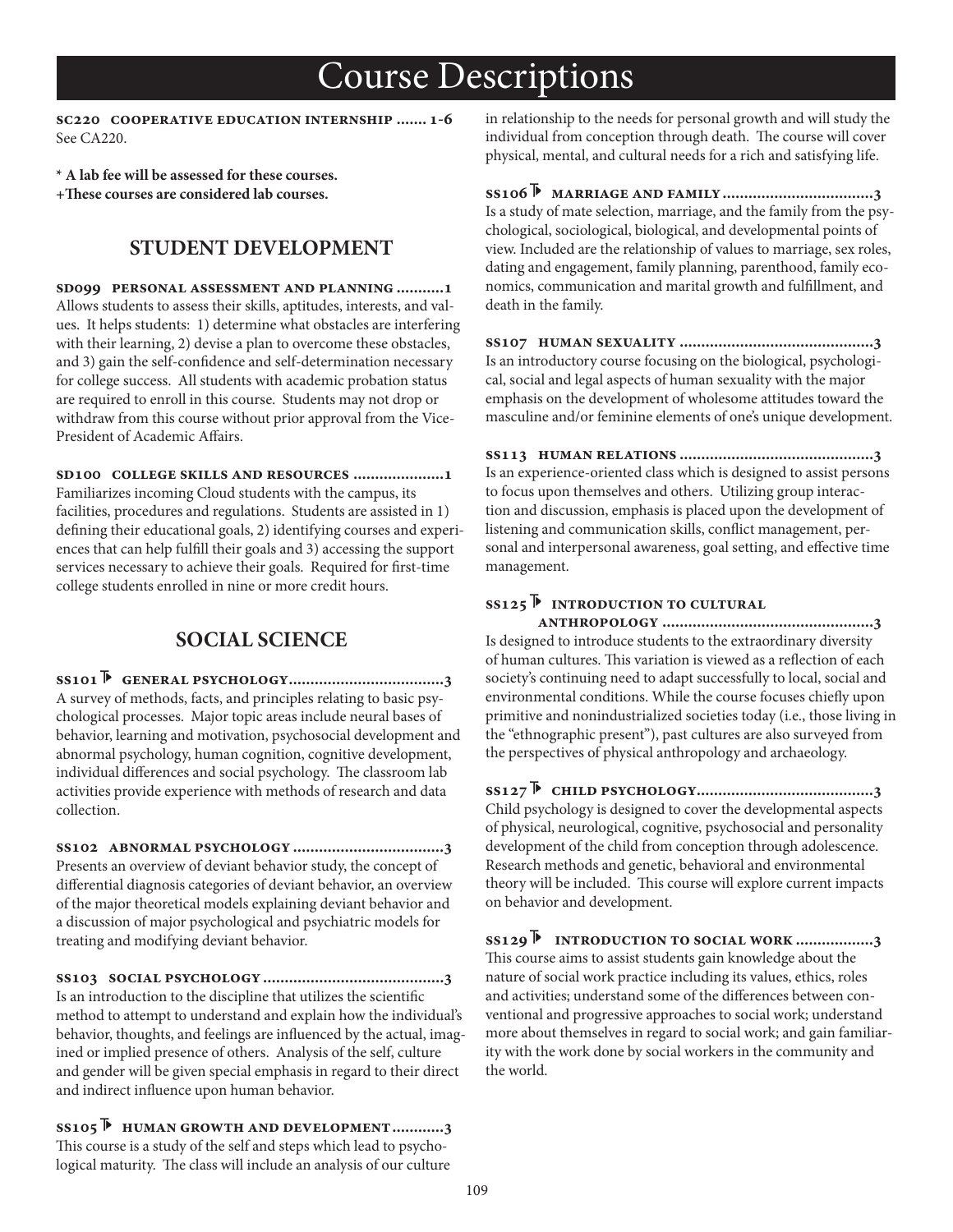**ss130 introduction to sociology.......................3** Is designed as an introduction to the study of the structure and function of human groups, particularly those which occur in contemporary industrialized cultures. The relationships between the individual and his society, culture and society, and the social dynamics of institutions are investigated.

## **ss131 race and ethnic relations in the united**

**states..............................................................................3** This course seeks to expose students to historical and contemporary issues related to diversity, race, and ethnicity in the United States. The course will utilize different sociological perspectives to critically analyze reacial and ethnic relations. The course will highlight concepts such as power, oppression, stereotypes, inequality, prejudice, and social stratification. The course examines social policy as it relates

**ss140 u.s. government: national ........................3** Is an introduction to the structure and function of the United States Government and the political behavior of the American people.

**ss141 u.s. government: state and local ..........3** Is a study of the structure and function of state and local governments with special attention given to the governments in Kansas.

**ss142 current political issues...............................3** An introduction to contemporary political issues and the problems that concern American society. This course will look at current events that are shaping current political policy at the local, state and national levels.

### **ss150 introduction to international**

 **relations .......................................................3** This course focuses on concepts and patterns of political behavior within societies, and the reasons behind these patterns. The aim of this course is to furnish students with the intellectual tools to understand the future, as well as current events in their society and around the globe.

**ss201 social problems...........................................3** This course involves the application of sociological concepts and principles to the description and critical analysis of major social problems of modern societies. A founding assumption to this course is that it is crucial for people to be able to subject their own society to scrutiny in order to arrive at intelligent assessments of particular social problems. It is equally important that people understand the general patterns of societal development that often cause or aggravate these problems. Within this framework, this course will examine various problems including those of wealth and poverty, class stratification, race and ethnicity, crime and deviance, gender, and problems of our consumer society.

**ss220 cooperative education internship........ 1-6** See CA220.

**\* A lab fee will be assessed for these courses.**

### **SOLAR ENERGY**

**\*se100 introduction to solar energy ..................3** Introduction to Solar Energy students will be exposed to many facets of the solar industry. This course will cover basic principles of solar energy conversion. The solar industry worldwide is growing every year and the cost of the energy has been declining because of the efficiency of new technologies. Class topics will not only cover the mechanical, technical, and electrical aspects of solar energy but also environmental, social, political and economic aspects of solar energy.

**\*se101 solar energy fundamentals.......................3** Solar Energy Fundamentals will cover the solar industry, composition of PV systems, basic terminology for the industry, importance of the sun's insolation, and the effects of solar shading. The course will also examine the specifics of a panel at the component level and the importance of panel selection.

**\*se102 solar energy design .....................................3** Solar Energy Design students will learn real world knowledge, experience, and understanding of solar photovoltaic and solar power systems. This course will cover designing, estimation, bidding, submitting, permitting, building, and passing inspections of PV systems.

#### **\*se103 solar energy operations &**

 **maintenance...................................................3** Solar Energy Operations and Maintenance course will cover analyzing results of test tools used during commissioning, performance evaluations, operations, maintenance, and troubleshooting. Tools include insulation resistance testing, IV curve tracing, infrared cameras, and thermal imaging. Students will learn the proper set-up, use, and function of the tools and the proper ways to evaluate the system. The course will also include the proper ways to troubleshoot and locate common faults of PV systems using tools and methods.

**\*se201 advanced solar energy design..................3** Solar Energy Advanced System students will be exposed to the specific techniques in design of a solar project. This course will cover customer expectations and characteristics specific to a site. Class topics will also cover the mechanical, technical, and electrical design requirements of solar PV systems.

**\*se202 advanced solar energy installation......3** Solar Energy Advanced Installation will cover all aspects of the installation of a solar PV project. The course will explore the safety requirements of the solar industry and hazards associated. It will also cover the proper regulations and methods required by the NEC and other governing bodies.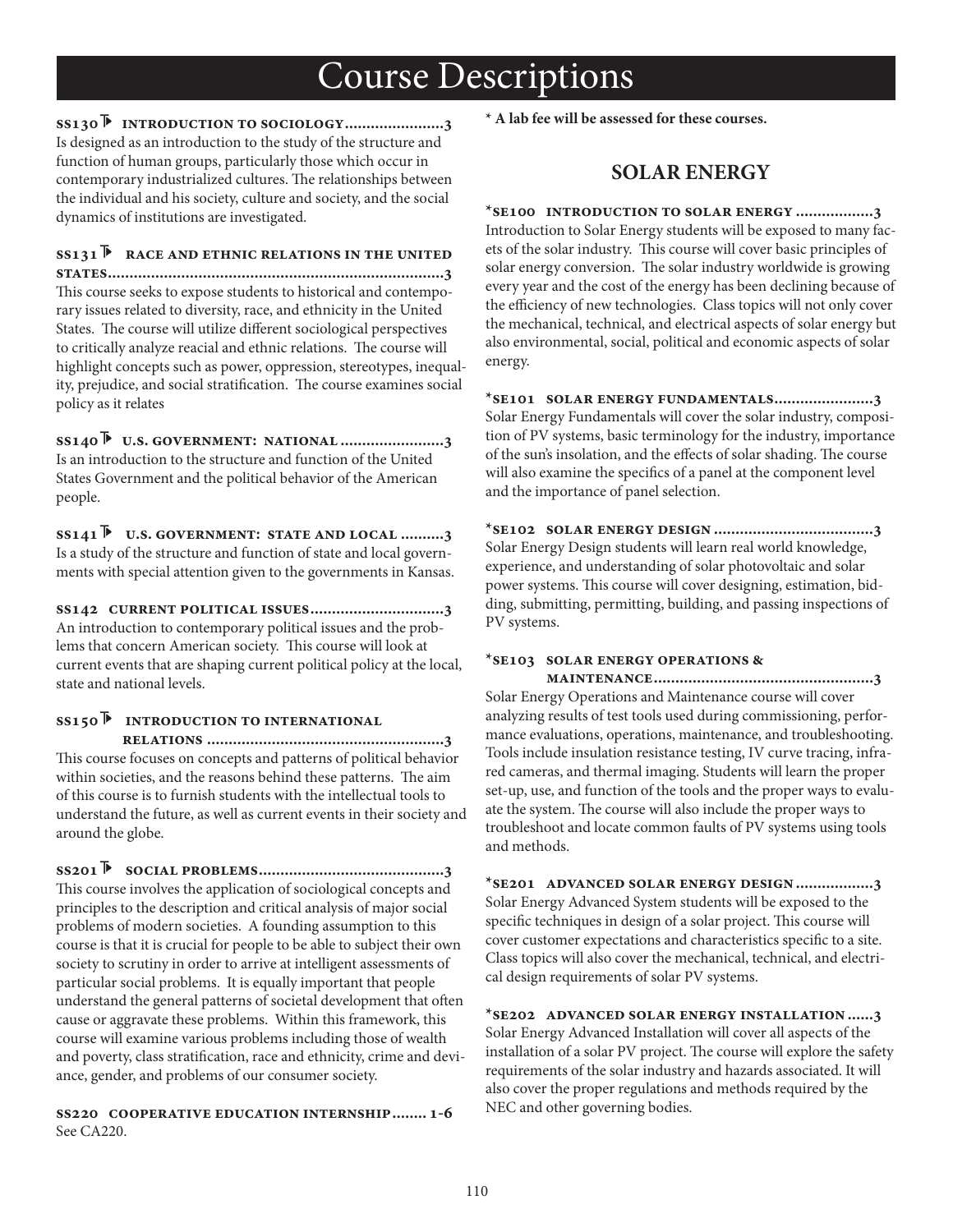**\*se203 solar energy system commissioning.........3** Solar Energy System Commissioning students will learn the proper procedures in commissioning of a solar PV system. This course will cover equipment use, proper inspection, conducting proper tests, and verification of proper system operation.

#### **\*se204 solar advanced operations &**

 **maintenance...................................................3** Solar Energy Advanced Operations and Maintenance course will learn methods for verifying system operation and performance in order to diagnose and correct problems. Students will perform preventative maintenance on PV systems in real life situations and determine corrective actions to take.

**\* A lab fee will be assessed for these courses.**

## **UNMANNED AIRCRAFT SYSTEMS**

**\*ua100 introduction to suas...................................3** This course is an introduction to Unmanned Aerial Systems. It will cover the safety requirements to operate in the National Air Space in the United States. It will also evaluate the role of the FAA and local laws which govern the operation of UAV's. Other organizations which work to keep citizens and operators safe and efficient in their operation of UAV's will also be introduced. Through the course, the different types of drones and applications in today's world will be explored.

**\*ua110 suas ground school .....................................3** The sUAS Ground School Course sets a sturdy foundation of required aeronautical knowledge for remote pilots of UAS less than 55 pounds. The curriculum addresses all pertinent aeronautical knowledge factors outlined by the FAA for the Unmanned Aircraft General (UAG) examination and augments those with safety concepts and practices to develop well-informed and responsbile remote pilots. Students who successfully complete the course receive a certificate of completion from ARGUS Unmanned and are well prepared to pass the UAG exam.

**\*ua140 suas applications .........................................3** Unmanned Applications course objectives is to provide an understanding of how unmanned aircraft are used to accomplish a variety of tasks in a complex environment and how remote pilots apply UAS technology for commercial, scientific, and governmental purposes while respecting both the physical and regulatory limitations. Additionally, this course creates a foundation for the concept of professionalism and ethics as they apply to remote pilots.

## **\*ua150 suas personnel, safety, & crew**

 **resource management ..................................3** sUAS sUAS Personnel, Safety, and Crew Resource Management course objective is to provide the basic knowledge needed to integrate drones into the National Airspace and to develop a workflow for UAV missions. The importance of safety and mitigating risk is of paramount importance for UAV's to be considered a viable means of collecting data in the National Airspace. This course is not intended to be a management of personnel but a framework to develop safe, efficient, workflow for all UAV missions.

### **\*ua201 suas command, control, &**

 **communications.............................................3** Command, Control, and Communications will be covered as it relates to the team operation of a UAS. Students will learn the various types of systems and controls required to operate a UAV in the National Air Space. They will learn the devices needed and the reliability of the differing technologies for safe and effective flight. Both hardware components and software control solutions will be covered.

**\*ua210 suas systems and conceptual design.......3** This course will introduce the components required for remote controlled flight by a multi-rotor vehicle. Within the course the structural pieces of the UAV will be constructed by 3D printer techniques and all components which cannot be printed will be added to the design with a finished flying UAV by the end of the course. Through this process students will learn the various laws of physics and construction and repair techniques to create an airworthy multi-copter.

### **WIND ENERGY**

**\*we100 introduction to wind energy...................3** Students will be exposed to the many facets of the wind industry. This course will cover basic principles of wind energy conversion. The wind industry world wide is growing faster than any other energy source. Class topics will not only cover the mechanical, technical, and electrical aspects of wind energy but also environmental, social, political and economic aspects of wind energy.

**\*we102 energy industry fundamentals ...............3** Energy Industry Fundamentals provides a broad understanding of the electric and natural gas utility industry and the energy generation, transmission, and distribution infrastructure, commonly called the "largest machine in the world," which forms the backbone for the industry. The course includes business models, regulations, types of energy and their conversion to useable energy such as electric power, how generated power is transmitted and distributed to the point of use, emerging technologies, and the connection to careers in the energy industry.

### **\*we105 employability skills, safety,**

 **blueprint reading.........................................3**  A course designed specifically for the wind energy students. Each of the course's topics will be presented for approximately a third of the semester. Employability Skills will provide the student with lifelong career planning skills and employability skills necessary to secure a career in the wind industry. Safety will cover the necessary topics of OSHA safety training in the electrical industry.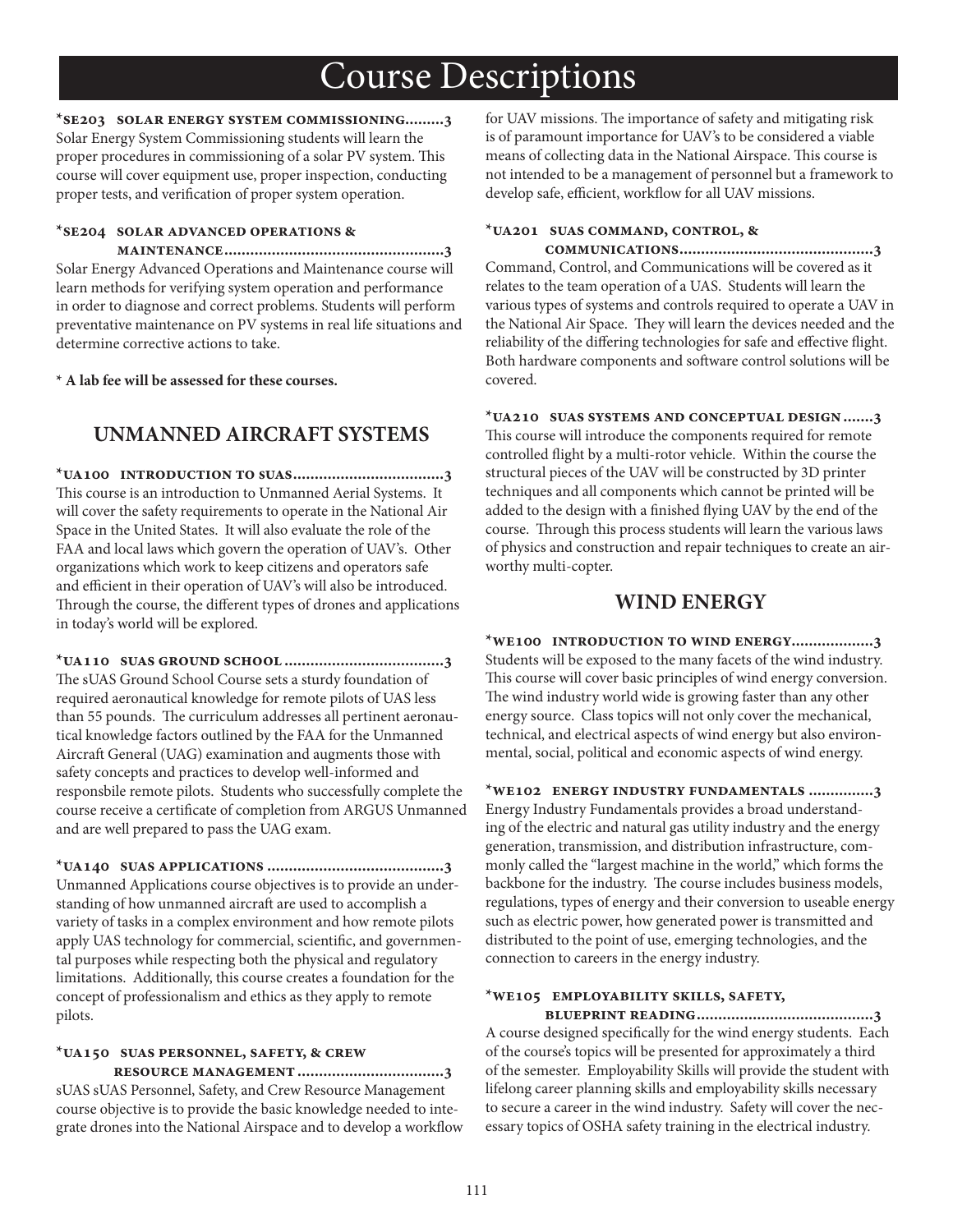Blueprint Reading will provide the student with communication skills in the areas of reading blueprints for development, construction, operation, maintenance, and electrical power systems.

**\*we110 electrical theory .......................................3** Students will be exposed to many facets of electrical energy. This course will cover basic electrical circuit information such as voltage, current, resistance, series circuits, parallel circuits, combination circuits, conductors, insulators, electrical power, sources of electrical energy, magnetism, meters, AC/DC current, and other topics that are appropriate.

**\*we120 hydraulics.....................................................3** Hydraulics is a study dealing with the mechanical properties of liquids. Hydraulic topics cover concepts such as hydraulic pumps, actuators, accumulators, cylinders, control valves, check valves, flow control valves, directional control valves, pressure control valves, motors, filters, coolers, and reservoirs.

**\*we130 wind public/landowner relations .........3** Educating the public and/or landowners on the advantages and disadvantages of wind energy is a necessary step in the development of a wind project. Information on economic and environmental issues will be necessary from the initial development period to the completion of the wind project. Students will learn how to answer the Myth vs. Fact questions concerning wind farm development. Procedures for obtaining the proper permits and access rights to enter property to assess the wind resource will be addressed. Additionally, students will learn about setback constraints, archaeological restrictions, aviation obstruction marking requirements, and other organizational and governmental regulations affecting wind power project development.

**\*we150 mechanical systems ....................................3** Mechanical Systems will expose the wind energy students to the installation, use, maintenance, and troubleshooting of mechanical drive components. This course will cover basic principles of wind energy mechanical systems with practical hands-on tasks which will be encountered in the wind industry.

**\*we202 electrical power delivery .......................3** This course will cover the entire scope of electric power delivery from generation to transmission and distribution to electrical loads. Students will learn about the generation systems that convert resources into electrical power. Underground and overhead transmission cables, distribution lines, and substations will be studied. The students will also learn about the interconnection of electrical energy into the electrical grid, and how it is distributed throughout the grid to electrical loads. General transformer function and operation will be discussed, as well as protective relaying and circuit breaker types. A combination of site visits to operating generation plants, substations, and electric utility companies will reinforce the classroom material.

**\*we205 wind business ................................................3** Wind Business is designed to learn about topics in business as they apply to the wind industry. Students will become familiar with different manufacturers of wind turbines, warranties, and service agreements. Knowledge of the supply and demand of wind equipment is necessary when developing a wind project. Students will learn about dispatchable and non-dispatchable resources, why curtailment is sometimes necessary, and capacity factor. Information related to the construction process of a wind farm will be included in this course.

**\*we210 electronics ...................................................3** The study of the flow of charge through various electrical devices and the transmission of power and information. This course will cover principles of the electronics fields which will be necessary to understand how electronic components are used to make complex electrical systems. These electrical systems are the backbone of the electrical energy industry. Prerequisite: Electrical Theory with a C or better.

### **\*we215 electrical system protection and**

 **coordination..................................................3** Students will learn how circuit breakers and fuses are employed to ensure optimal system protection from system faults and overload conditions. Proper installation and operation of switching mechanisms, fuses, and single-phase and three-phase circuit breakers and reclosers will be covered through lecture and hands-on experience. Protective relaying, sectionalizing, and remote monitoring and control through SCADA systems will also be covered.

**we220 cooperative education internship ...... 1-6** See CA220.

**\*we225 motors, generators, plcs ..........................3** Provides students with the basic understanding of the principles of motors, generators, motor controls, and programmable logic controllers (PLCs). Both electromechanical and solid state electronic control devices are covered in this course.

**\*we227 plcs (programmable logic controllers) ....3** The PLC course will provide a broad-based understanding of important PLC principals and concepts. You will understand how to connect to PLC hardware, create ladder logic programs, explore applications of PLC controls, and see how they function in various control systems. You will also study various programming conventions, as well as practical issues about automation controls and components.

**\*we230 substation & voltage regulation............3** A study of substations, capacitors, voltage regulators, boost and buck boosters; practical experience in substation grounding, inspections, substation maintenance; operation and installation of high side fuses, power transformers, substation buswork, and